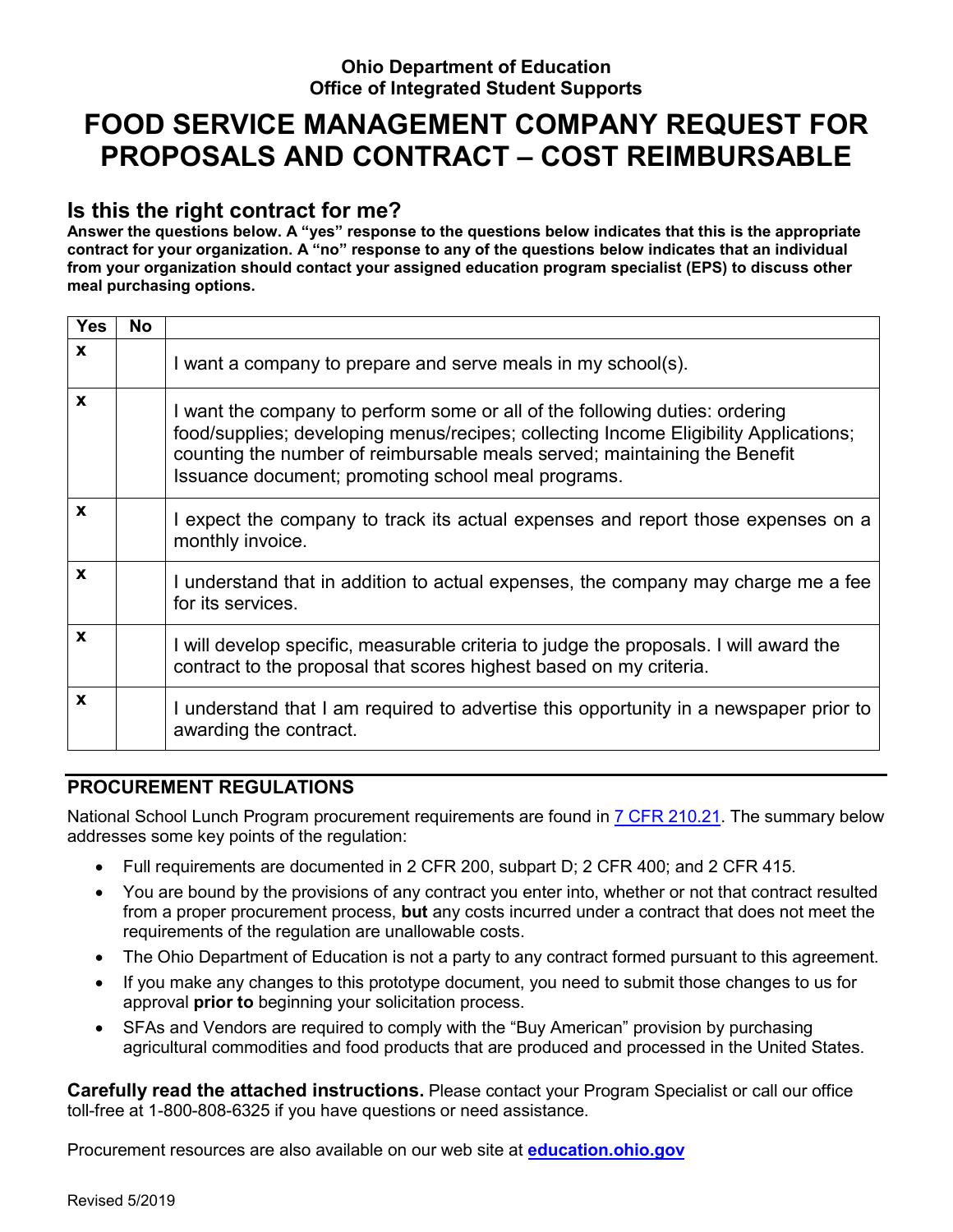## **Ohio Department of Education Sample Food Service Management Company Request for Proposal/ Contract Cost Reimbursable**

This Request for Proposal (RFP), also referred to as the "sample contract", is provided by the Ohio Department of Education, Office of Integrated Student Supports ("ISS") and is for use by school food authorities ("You") initiating a cost reimbursable contract with a food service management company (FSMC).

In general, federal regulations require ISS to approve any FSMC contracts. Any changes you make to this prototype contract must be approved in writing by ISS before the contract is executed. To comply with this requirement, you must submit this contract to ISS after you complete all necessary sections. You may release the contract for soliciting purposes after ISS reviews and approves the submitted sample contract.

All costs resulting from contracts that do not meet federal requirements are unallowable costs. If you fail to incorporate ISS's required changes to solicitation or contract documents, all costs resulting from the subsequent contract award are unallowable costs.

You must submit the following procurement documents to ISS and allow at least 5 business days for review and approval prior to executing the contract:

- 1. Proof of publication of public advertisement
- 2. List of FSMCs that received the solicitation/contract documents and all addenda issued (include date mailed/delivered)
- 3. A list of proposers in attendance at the pre-proposal meeting
- 4. Correspondence from proposers opting not to submit a proposal (or phone call documentation)
- 5. Scoring information for each proposal
- 6. Detailed cost information for each proposal
- 7. The sample contract with all attachments completed

After written notification from ISS that you may proceed with the award, you must provide ISS with an executed contract.

Federal regulations require ISS to review all contracts with FSMCs for program compliance. ISS is also required to review any amendments in extension years prior to their execution.

Contracts with a FSMC must be for 1 year (or less depending on start/end dates and services required). They may include up to 4 optional 1-year renewals.

ISS is not a party to this contract. ISS only reviews the contract to assure compliance with Federal and State procurement requirements. ISS does not review or judge the fairness, advisability, efficiency, or fiscal implications of the contract.

Where multiple SFAs have solicited a single consolidated proposal for a FSMC contract, an independent, ancillary or alternative Request for Proposal by one of those SFAs is permissible, provided the SFA engaging in an individual, ancillary, or alternative Request for Proposal ensures that the new solicitation will not conflict with, materially change, or otherwise interfere with the ability of proposers or SFAs to maintain or execute the consolidated proposal/contract.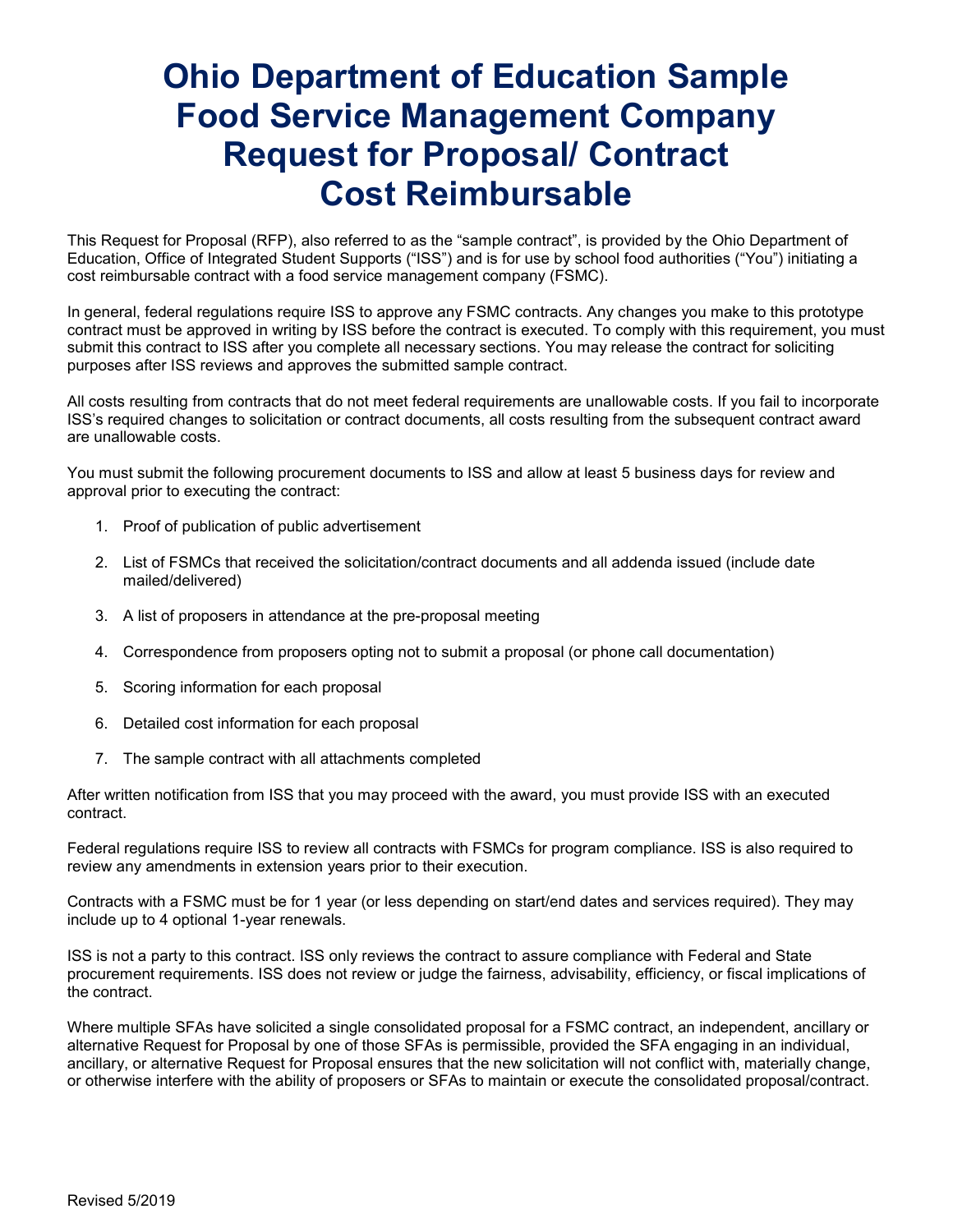#### **Instructions and Guidance for Completing the Cost Reimbursable Contract**

- Within the contract, items that require action by SFA are highlighted in green.
- Comments are included to help provide guidance in specific areas.
- Before advertising and distributing your RFP, email a copy (in MS Word format) to your EPS for review and approval. Approval takes 5-7 business days

.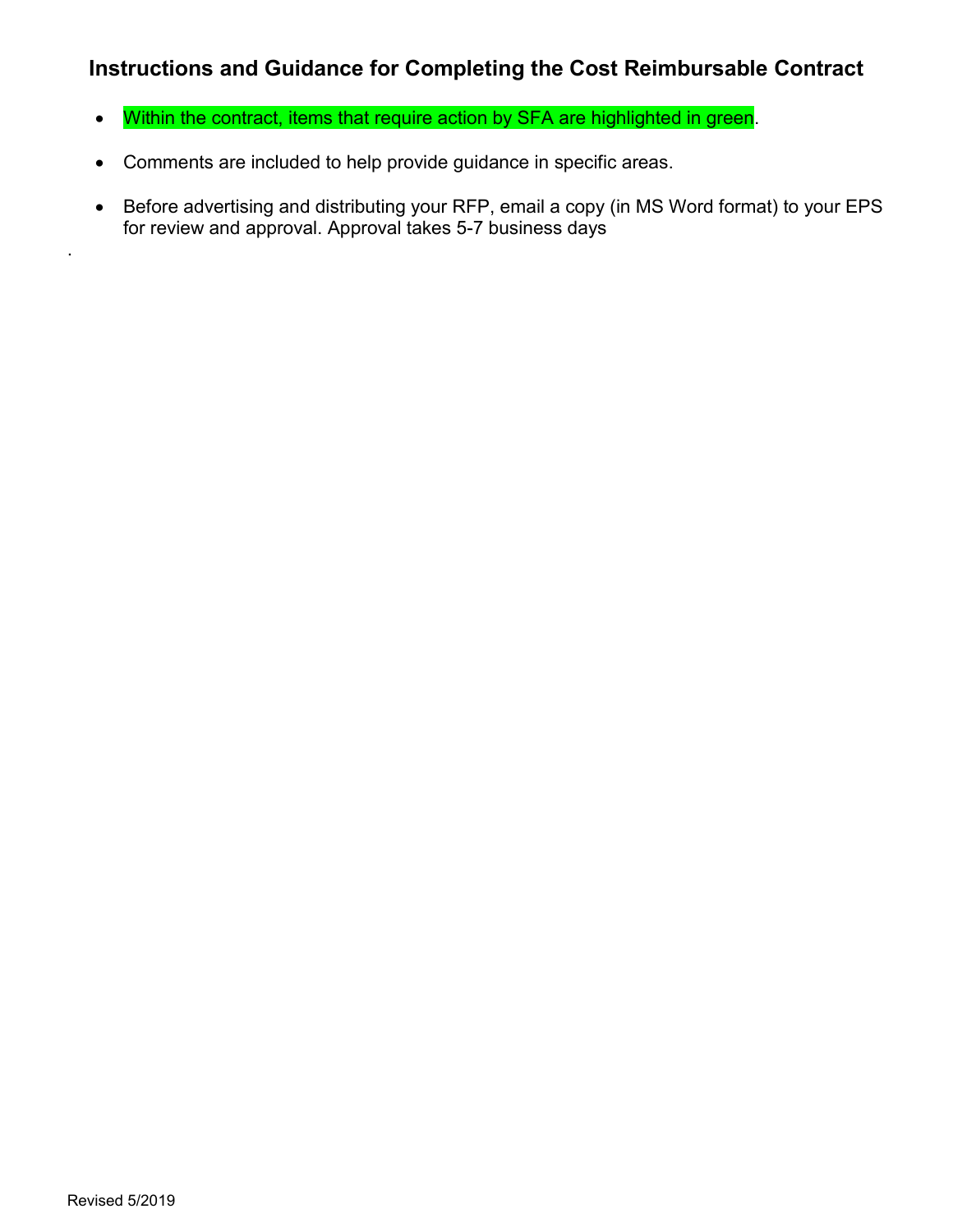## FOOD SERVICE MANAGEMENT COMPANY

## REQUEST FOR PROPOSAL AND CONTRACT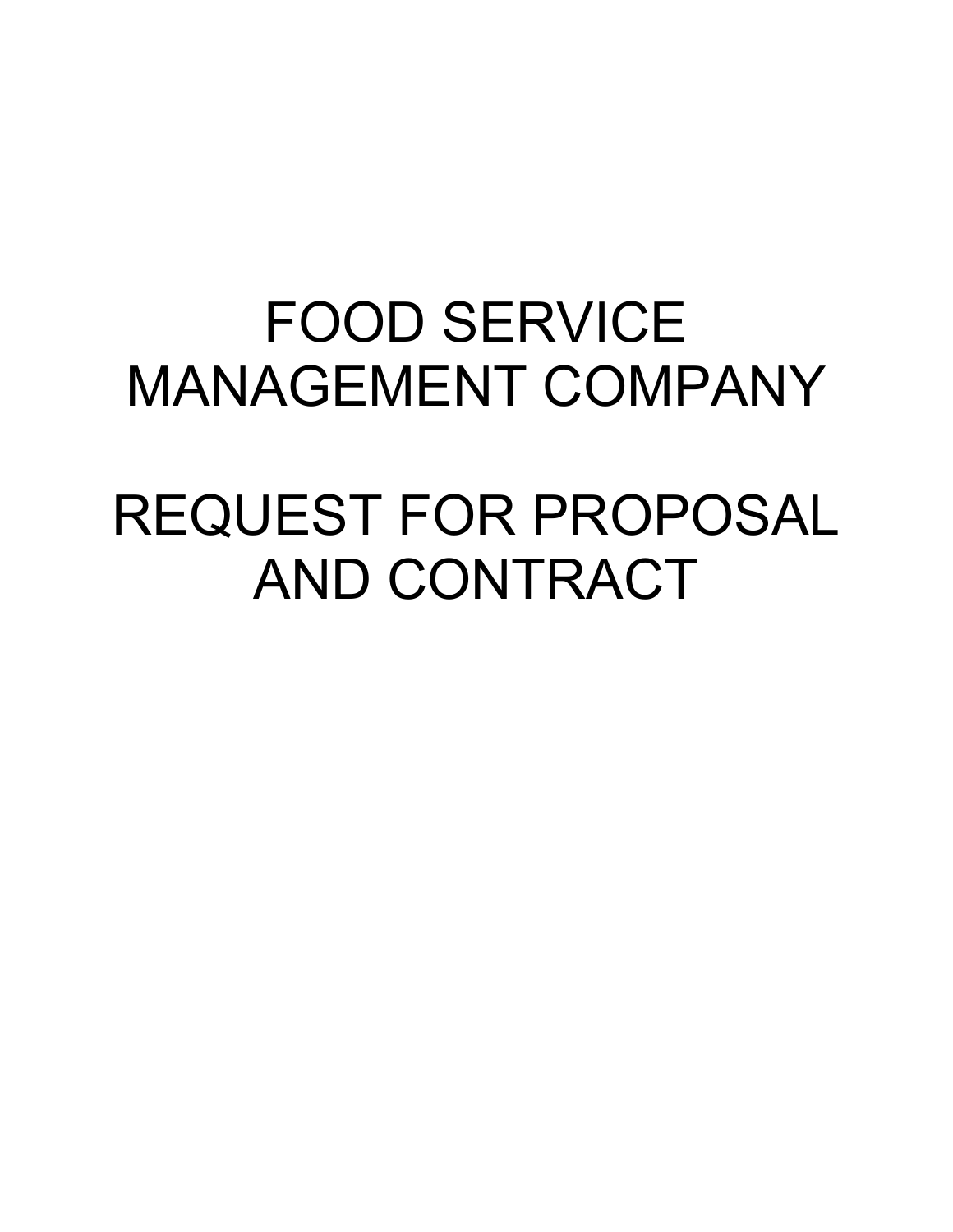# **Table of Contents**

| L.     |                                                                  |  |
|--------|------------------------------------------------------------------|--|
| П.     |                                                                  |  |
| III.   |                                                                  |  |
| $IV$ . |                                                                  |  |
| V.     |                                                                  |  |
| VI.    |                                                                  |  |
| VII.   |                                                                  |  |
| VIII.  |                                                                  |  |
| IX.    |                                                                  |  |
| Х.     |                                                                  |  |
| XI.    |                                                                  |  |
| XII.   |                                                                  |  |
| XIII.  |                                                                  |  |
| XIV.   |                                                                  |  |
| XV.    |                                                                  |  |
| XVI.   |                                                                  |  |
| XVII.  |                                                                  |  |
| XVIII. |                                                                  |  |
| XIX.   |                                                                  |  |
| XX.    |                                                                  |  |
| XXI.   |                                                                  |  |
|        | XXII. Summer Food Service Program  Error! Bookmark not defined.  |  |
|        | <b>AGREEMENT PAGE</b>                                            |  |
|        |                                                                  |  |
|        |                                                                  |  |
|        |                                                                  |  |
|        |                                                                  |  |
|        |                                                                  |  |
|        |                                                                  |  |
|        |                                                                  |  |
|        |                                                                  |  |
|        |                                                                  |  |
|        | FRINGE BENEFIT COST WORKSHEET - SFA Error! Bookmark not defined. |  |
|        |                                                                  |  |
|        |                                                                  |  |
|        |                                                                  |  |
|        |                                                                  |  |
|        |                                                                  |  |
|        |                                                                  |  |
|        | UNALLOWABLE SFA-FSMC CONTRACT DOCUMENT PROVISIONS37              |  |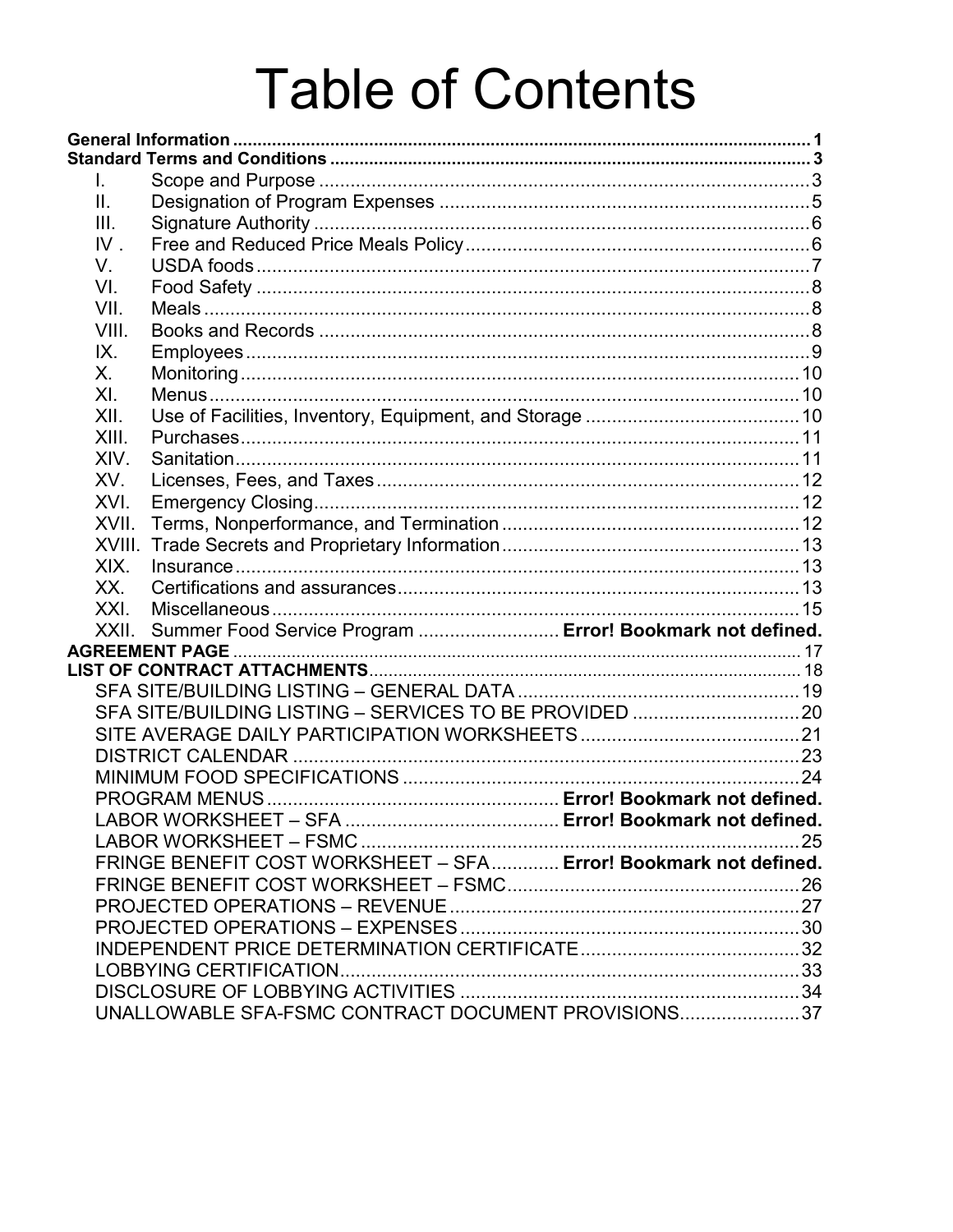## **General Information**

**A. Definitions.** For purposes of this contract, the following definitions apply:

*Applicable credits* shall have the meaning established in 2 CFR 200 and USDA implementing regulations 2 CFR 400 and 415.

*Contractor* means a commercial enterprise, public or nonprofit private organization or individual that enters into a contract with a SFA.

*Cost reimbursable contract* means a contract that provides for payment of incurred costs to the extent prescribed in the contract, with or without a fixed fee.

*Fixed fee* means an agreed upon amount that is fixed at the inception of the contract. In a cost reimbursable contract, the fixed fee includes the contractor's direct and indirect administrative costs and profit allocable to the contract. The fixed fee can be expressed either as a fixed amount or as a cost per meal.

*Food service management company* means a commercial enterprise, nonprofit organization, or public institution that is, or may be, contracted with by a recipient agency to manage any aspect of a recipient agency's food service, in accordance with 7 CFR 210, 225, or 226.

*ISS* means the Ohio Department of Education, Office of Integrated Student Supports

*Nonprofit school food service account* means the restricted account in which all of the revenue from all food service operations conducted by SFA principally for the benefit of school children is retained and used only for the operation or improvement of the nonprofit school food service.

*School food authority* means the governing body which is responsible for the administration of one or more schools; and has the legal authority to operate the Program therein *or* be otherwise approved by FNS to operate the Program.

**B. Intent.** This solicitation is for the purpose of entering into a contract for the operation of a food service program for Benedictine High School hereinafter referred to as School Food Authority (SFA)*.*

The proposer will be referred to as Food Service Management Company (FSMC), and the contract will be between FSMC and SFA.

**C. Procurement method.** Procurement shall be executed through submission of sealed proposals.

#### **D. Pre-proposal conference.**

A meeting with interested proposers to review the specifications; to clarify any questions; and for a walk-through of the facilities with school officials will be held on  $May 31$ , 2022 at  $\geq$   $\geq$   $\geq$   $\geq$   $\geq$   $\geq$   $\leq$   $\leq$   $\leq$   $\leq$ Location: 2900 Martin Luther King Jr. Drive, Cleveland OH. Attendance is **required**

- 1. **Questions for pre-proposal conference.** Submit questions regarding the RFP in writing by 12 Noon EST on May 26, 2022 to Ms. Terri Wysocki wysocki@cbhs.edu. SFA will acknowledge receipt of questions no later than 4:00 PM EST on May 27, 2022<.
- a. Questions submitted prior to the Pre-Proposal Conference will be answered at the Pre-Proposal Conference.
- b. Questions from the floor at the Pre-Proposal Conference must also be presented in writing. These questions may or may not be answered at the Pre-Proposal Conference.
- c. All questions presented at the Pre-Proposal Conference will be answered in writing after the meeting and sent to all individuals that signed in at the Pre-Proposal Conference.
- 2. **Written communication** will override any verbal communication that takes place during the process between any FSMC and SFA.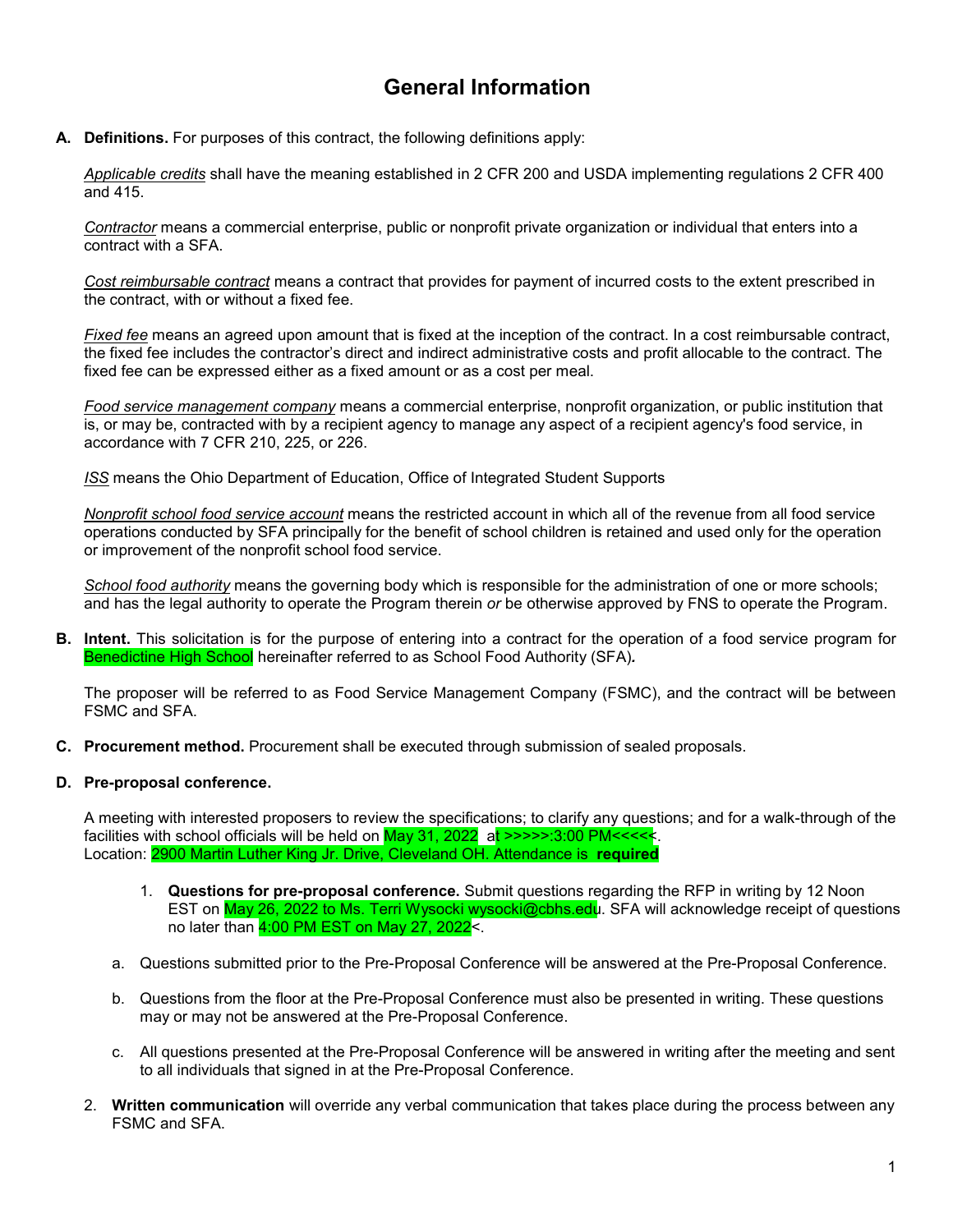#### **E. Proposal submission and award.**

1. Proposals are to be submitted by  $\geq$  10:00 AM  $\geq$  EST on June 14, 2022 to:

Name of Agency: >>>>>>>Benedictine High School<<<<<br>Mailing Address: >>>>>>2900 Martin Luther King Jr. Drive Mailing Address: >>>>>2900 Martin Luther King Jr. Drive<<<<< >>>>>2900 Martin Luther King Jr. Drive City/State/Zip >>>>> Cleveland, OH <<<<

Proposals will not be accepted after this time. Proposal is to be submitted in an envelope marked *Food Service Management Proposal.* SFA reserves the right to retain all proposals for a period of at least sixty (60) days.

- 2. Evaluation of proposals is expected to begin on >>>>>June 15, 2022<<<<< and be completed by >>>>>June 16, 2022<<<<. Negotiations with selected FSMC will begin following evaluation. The projected award date for the contract is **>>>>>June 17, 2022<<<<<**. These dates are subject to change based upon the number and nature of received proposals, ISS approval process, and any unforeseen factors.
- 3. SFA reserves the right to waive minor irregularities or informalities in the proposal process and to reject any or all proposals if deemed to be in the best interest of SFA.
- 4. To be considered, each proposer must submit a complete response to this solicitation *using the forms provided.* There may be no material modification to the contract language.
- 5. Award shall only be made to a responsible proposer whose proposal is responsive to this solicitation. A responsible proposer is one whose financial, technical, and other resources indicate an ability to perform the services required by this solicitation.
- 6. Proposers or their authorized representatives are expected to fully inform themselves as to the conditions, requirements and specifications before submitting proposals; failure to do so will be at the proposer's own risk, and he or she cannot secure relief on the plea of error. SFA is not liable for any cost incurred by the proposer prior to the signing of a contract by all parties. Paying FSMC from the Child Nutrition Program (CNP) funds is prohibited until the contract is signed.

If additional information is required, please contact to Ms. Terri Wysocki wysocki@cbhs.edu

**F. Late proposals.** Any proposal received after the exact time specified for receipt in Section E will not be considered.

#### **G. Award criteria.**

Proposals will be evaluated by a committee against the following criteria. Each area of the award criteria must be addressed in detail in the proposal.

| Weight |        | Criteria                                                    |
|--------|--------|-------------------------------------------------------------|
| 20     | points | Cost                                                        |
| 15     | points | Menu Variety - Presentation - Scratch Cooking               |
| 15     | points | Service Capabilities - Student Meals, Catering, Concessions |
|        | points | References – at least 3 of similar size                     |
| 15     | points | Comprehensive Oversite Controls of revenue and costs and    |
|        |        | compliance with NSLP regulations                            |
| 15     | points | Local Support for on site manager                           |
| 10     | points | Increase Breakfast Participation - provide examples         |
| 100    | points | <b>TOTAL</b>                                                |

#### **H. Awarded contract.**

1. **ISS Review.** 7 CFR 210.19 requires ISS to review each contract between any SFA and FSMC annually to ensure compliance with program regulations. Regulations require ISS's approval of each contract and renewal year amendment before the contract is executed. ISS is not a party to any contractual relationship between any SFA and FSMC. ISS is not obligated, liable, or responsible for any action or inaction taken by any SFA or FSMC based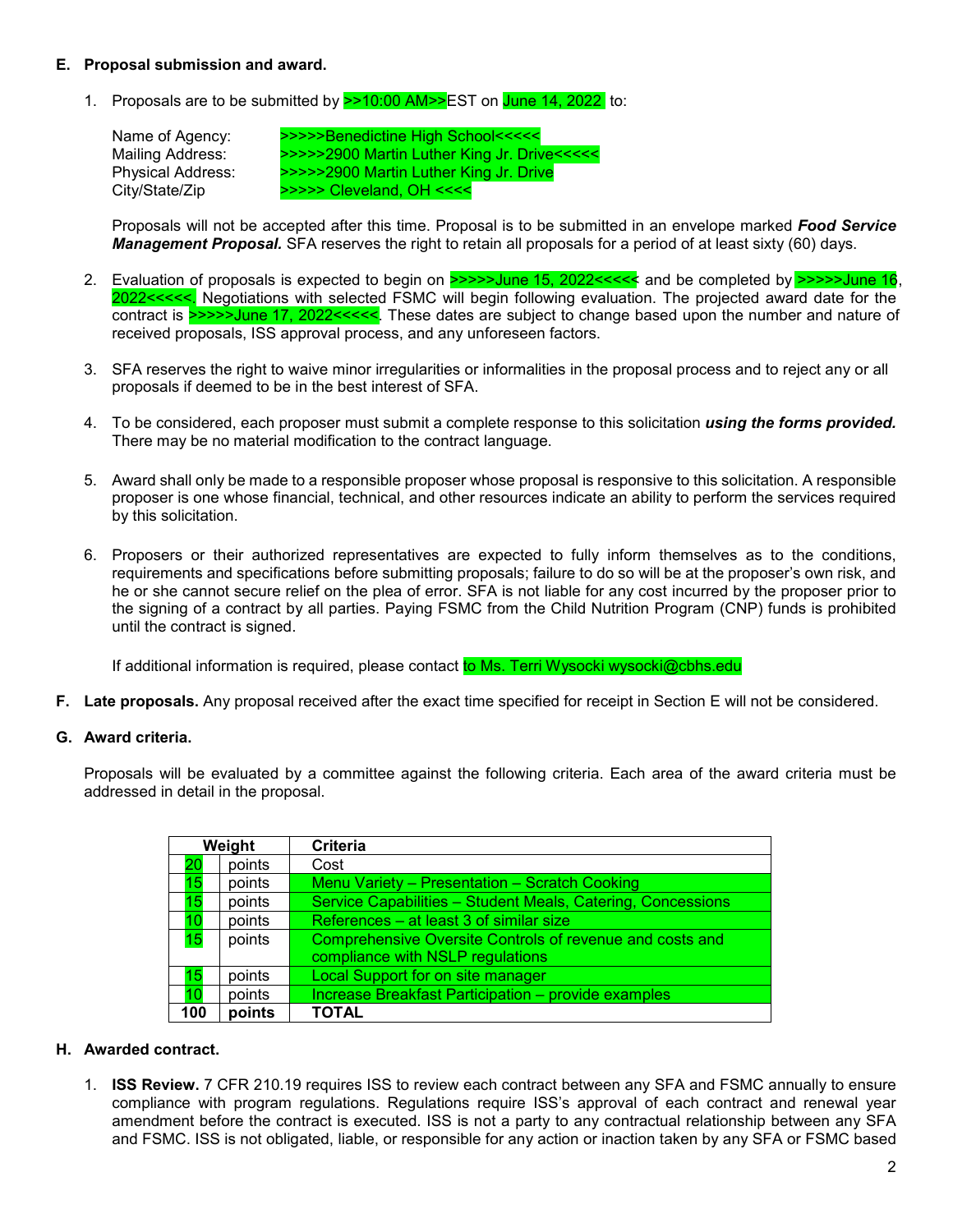on this contract. ISS's review of the contract is limited to assuring compliance with federal and state procurement requirements. ISS does not review or judge the fairness, advisability, efficiency, or fiscal implications of the contract.

All costs resulting from contracts that do not meet the requirements of 7 CFR 210 are unallowable nonprofit school food service account expenses. When SFA fails to incorporate ISS required changes to solicitation or contract documents, all costs resulting from the subsequent contract award are unallowable charges to the nonprofit school food service account.

#### 2. **Prohibited Items.**

- a. No firm, corporation, or individual shall blacklist or require a letter of relinquishment or publish or cause to be published or blacklisted any employee, mechanic, or laborer, discharged from or voluntarily leaving the service of such company, corporation, or individual, with intent and for the purpose of preventing such employee, mechanic, or laborer from engaging in or securing similar or other employment from any other corporation, company, or individual.
- b. FSMCs may not require any additional liability coverage, regardless of dollar value, beyond that which SFA would require under procurements not involving a FSMC. This prohibition would be effective in any situation where SFA conducts its own procurement or where FSMC procures products on behalf of SFA (reference FNS Instruction 1998-SP-25).
- 3. **Execution.** After the complete RFP/contract is approved by ISS, the contract must be signed by all local parties. Changes or amendments are not valid unless approved in writing by ISS prior to execution.

#### **Standard Terms and Conditions**

#### **I. Scope and Purpose**

- **A. Duration of Contract.** This contract shall be for a period of up to one (1) year, beginning on July 1, 2022 and ending on June 30, 2023 with four (4) renewals of one (1) year each with mutual agreement between SFA and FSMC.
- **B. Independent contractor.** FSMC shall be an independent contractor and not an employee of SFA. The employees of FSMC are not employees of SFA.
- **C. Permanent agreement.** FSMC shall operate in conformance with SFA's Permanent Agreement/Policy Statement with ISS.
- **D. Scope of operations.** Only the programs checked below will be included in the awarded contract. The programs checked below shall be the same as those listed in Attachment 2. If a program is added later, the appropriate procurement procedures must be followed.
	- $\boxtimes$  National School Lunch Program (NSLP)  $\boxtimes$  A la carte Sales ☒ School Breakfast Program (SBP) ☒ Adult Meals ☐ After School Care Snack Program (ASCSP) ☒ Catering ☐ Summer Food Service Program (SFSP) ☐ Contract Meals
	- ☐ Special Milk Program (SMP) ☒ Vending/Concessions

FSMC shall have the exclusive right to operate the above program(s) at the sites specified by SFA in Attachment 2.

**E. Program beneficiaries.** The food service provided shall be operated and maintained as a benefit to SFA's students, faculty, and staff.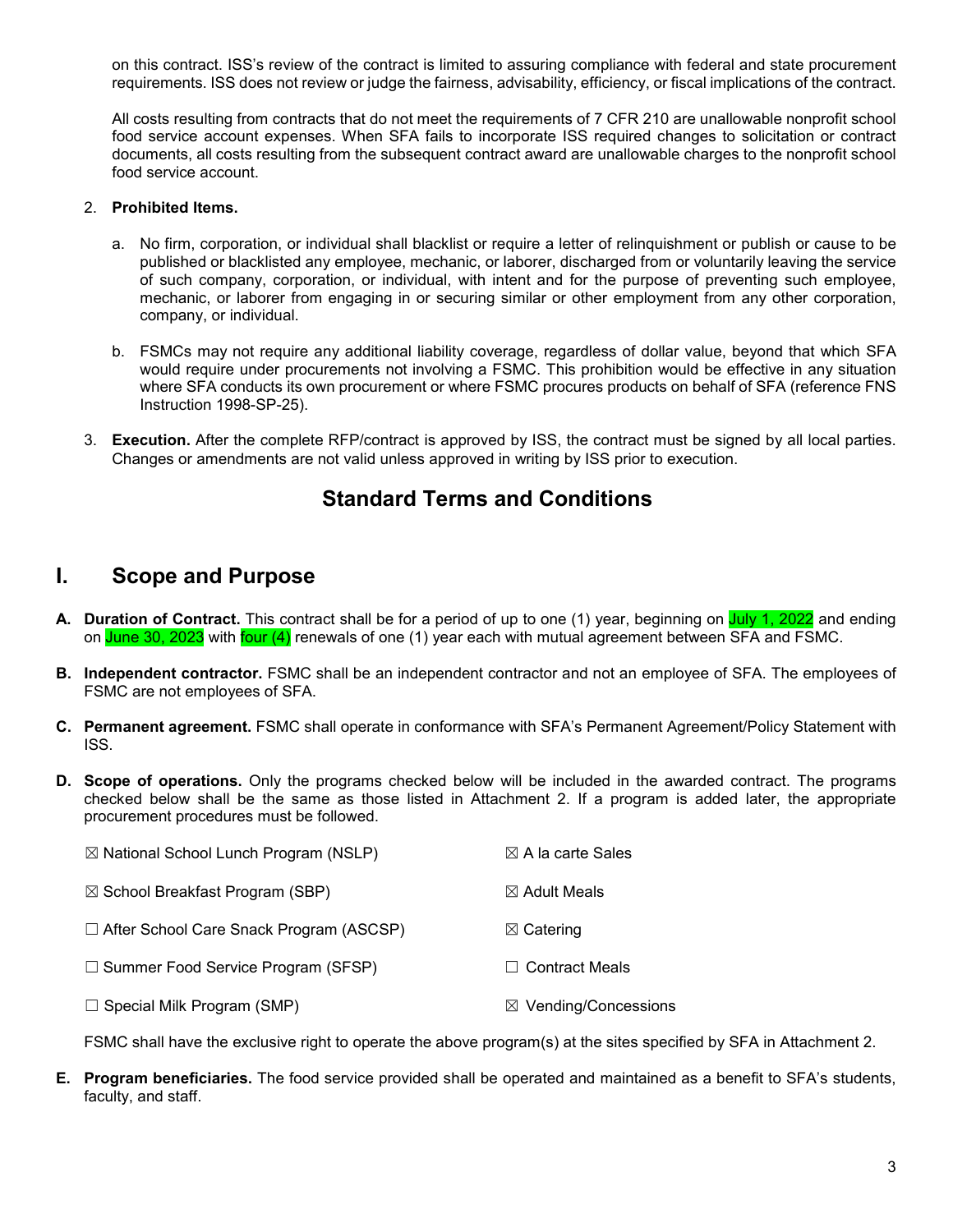- **F. Nonprofit food service account.** All income accruing as a result of payments by children and adults, federal reimbursements, and all other sources (including, but not limited to, donations, special functions, catering, a la carte sales, vending, concessions, contract meals, grants, and loans) shall be deposited daily in SFA's nonprofit food service account. Any profit or guaranteed return shall remain in SFA's nonprofit food service account. SFA shall retain control of the CNP nonprofit food service account and overall financial responsibility for the CNP.
- **G. Nature of contract.** SFA and FSMC agree that this contract is neither a *cost-plus-a-percentage-of-income* nor a *costplus-a-percentage-of-cost* contract as required under United States Department of Agriculture (USDA) Regulations 7 CFR 210.16(c) and 2 CFR 200.
- **H. Responsibility for program.** SFA shall be legally responsible for the conduct of the food service program and shall supervise the food service operations in such manner as will ensure compliance with the rules and regulations of ISS and USDA regarding each of the CNPs covered by this contract.
- **I. Establishing prices.** SFA shall establish all selling prices, including price adjustments, for all reimbursable and nonreimbursable meals, milk, and a la carte sales (including vending, adult meals, contract meals, and catering).
- **J. Additional services.** FSMC shall provide additional food service such as banquets, parties, and refreshments for meetings as requested by SFA. USDA Foods shall not be used for these special functions unless SFA's students will be primary beneficiaries. SFA reserves the right, at its sole discretion, to sell or dispense any food or beverage before or after SFA's regularly scheduled lunch or breakfast periods, provided such service is not prohibited by federal program regulations. Any additional food service that is a material change to the contract and/or involves a total cost of \$150,000 or more must be approved by ISS and be competitively procured.
- **K. Nutrition education.** FSMC shall cooperate with SFA in promoting nutrition education and coordinating SFA's food service with classroom instruction.
- **L. Regulatory compliance.** FSMC shall comply with the rules, regulations, policies, and instructions of ISS and USDA and any additions or amendments thereto, including 7 CFR 210, 220, 225, 245, and 250, as well as 2 CFR 200, 400, and 415 as applicable.

#### **M. Allowable costs.**

1. Allowable costs will be paid from the nonprofit school food service account to the contractor net of all discounts, rebates and other applicable credits accruing to or received by FSMC or any assignee under the contract, to the extent those credits are allocable to the allowable portion of the costs billed to SFA.

When submitting costs to SFA for payment, FSMC must either:

- a. Identify the amount of the cost that is allowable (can be paid from the nonprofit school food service account) and the amount that is unallowable (cannot be paid from the nonprofit food service account); or
- b. Exclude all unallowable costs from its billing documents and certify that only allowable costs are submitted for payment. With this option, records management processes must be established that maintain the visibility and transparency of unallowable costs, including directly associated costs, in a manner suitable for contract cost determination and verification.
- 2. FSMC's determination of its allowable costs must be made in compliance with the applicable Departmental and Program regulations and OMB cost circulars.
- 3. SFA must receive the full value of all USDA Foods, i.e., credits or reductions of FSMC costs. Specific requirements for USDA Foods are discussed further in section V of this document.
- 4. FSMC must individually identify the amount and nature of each discount, rebate and other applicable credit on bills and invoices presented to SFA for payment. SFA will require FSMC to report this information monthly. FSMC must identify the method by which it will report discounts, rebates and other applicable credits allocable to the contract that are not reported prior to conclusion of the contract.
- 5. FSMC must maintain documentation of costs, discounts, rebates, and other applicable credits, and must furnish such documentation upon request to SFA, ISS, or USDA.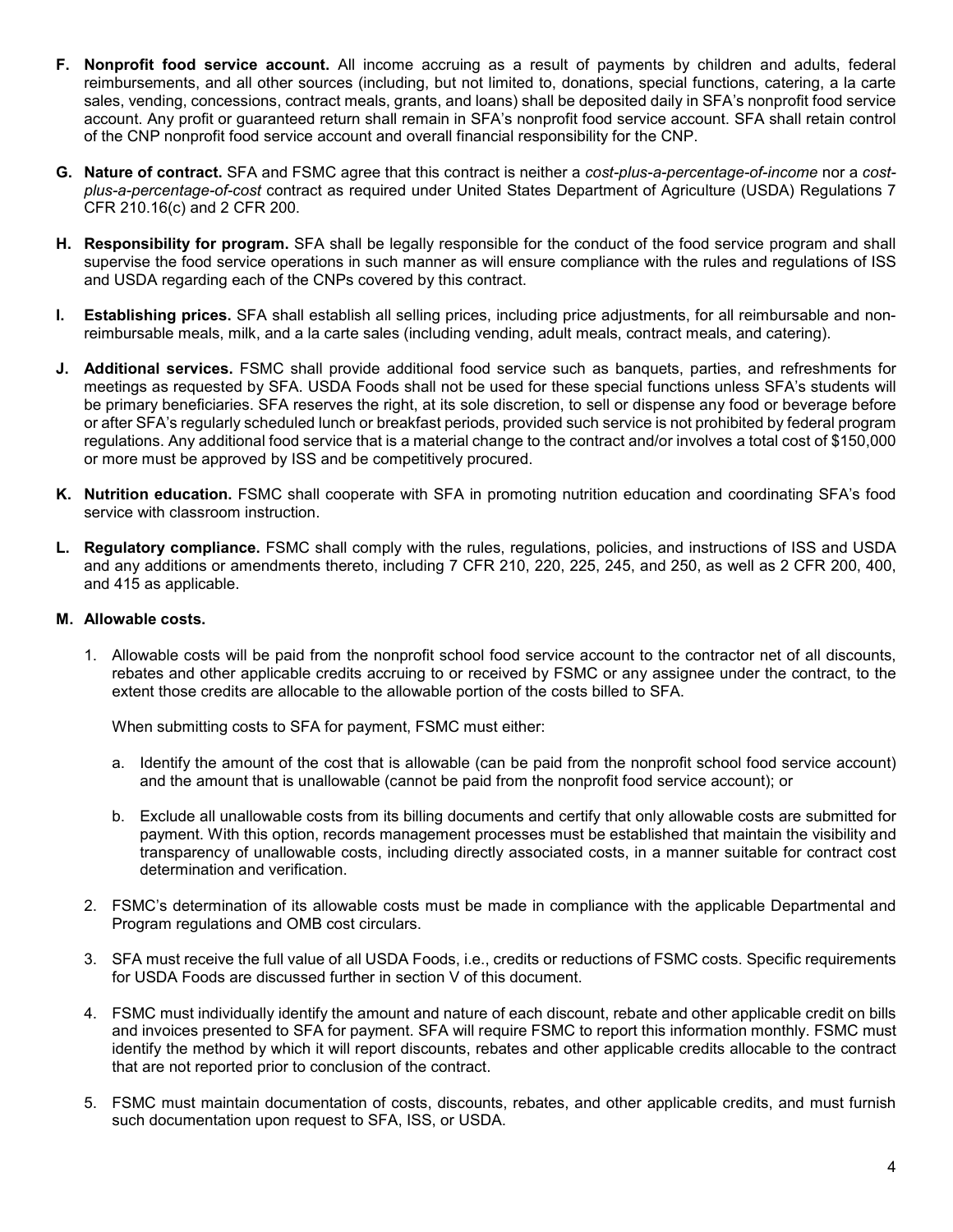- 6. No expenditure may be made from the nonprofit school food service account that permits or results in the contractor receiving payments in excess of FSMC's actual net allowable costs.
- **N. Food service staff.** FSMC shall provide necessary staff to manage the food service operations as proposed and supervise all employees.

#### **O. Special dietary needs.**

- 1. FSMC shall make substitutions in the food components of the meal pattern for students with disabilities when their disability restricts their diet as stated in the students' *Individual Educational Plans (IEPs)* or 504 Plans. A licensed physician's statement must accompany any school meal accommodation requirements for students with disabilities.
- 2. Students with conditions not meeting the definition of disability but who are unable to consume regular meals because of medical or other special dietary needs will also be accommodated (or not accommodated) per the district decision. Substitutions shall be made on a case-by-case basis when supported by a statement of the need for substitutes that includes recommended alternative foods, unless otherwise exempted by USDA. Such statement shall be signed by a medical doctor or a recognized medical authority.
- 3. There will be no additional charge to the student for meals of which substitutions have been accommodated per this section of the contract.
- **P. Dates of operation.** SFA will make the final determination of the opening and closing dates of all sites, if applicable.
- **Q. Gifts from FSMC.** SFA's officers, employees, or agents shall neither solicit nor accept gratuities, favors, nor anything of monetary value from contractors nor potential contractors.
- **R. Payment terms.** FSMC shall invoice SFA at the end of each month for amounts due based on on-site records. SFA shall make payments within >>60<< business days of the invoice date. Upon termination of the Agreement, all outstanding amounts shall immediately become due and payable.
- **S. Changes/amendments.** Once approved by ISS, any further changes or amendments to this contract must be approved by ISS prior to execution.
- **T. Escalator provision.** For any renewal of an agreement, the compensation to the FSMC (i.e. management and/or administrative fees) shall be agreed upon with mutual written consent between the FSMC and the SFA, provided that any increase in compensation shall not exceed the CPI-U, Food Away from Home index.

#### **II. Designation of Program Expenses**

**A.** FSMC guarantees to SFA that FSMC shall be responsible for the expenses as checked under Column I. FSMC shall be responsible for negotiating/paying all employee fringe benefits, employee expenses, and accrued vacation and sick pay for staff on their payroll. FSMC shall factor these expenses into the fees that will be billed to SFA. SFA shall pay directly for the expenses as checked under Column ll. Any expenses that will be not applicable to the contract shall be marked with N/A.

| <b>DESCRIPTION</b>                                                      | <b>COLUMN I</b><br>(FSMC) | <b>COLUMN I</b><br>(SFA) |
|-------------------------------------------------------------------------|---------------------------|--------------------------|
| <b>LABOR/BENEFITS:</b>                                                  |                           |                          |
| Managers and/or Supervisors- must<br>take Virtus and pass BCI/FBI check | X                         |                          |
| Full and Part-time Workers - must<br>take Virtus and pass BCI/FBI check | X                         |                          |
| <b>FOOD:</b>                                                            |                           |                          |
| <b>USDA Foods</b>                                                       |                           |                          |
| <b>Handling and Processing Charges</b>                                  | X                         |                          |
| <b>Commercial Distribution Charges</b>                                  | X                         |                          |
| <b>Other Foods</b>                                                      | x                         |                          |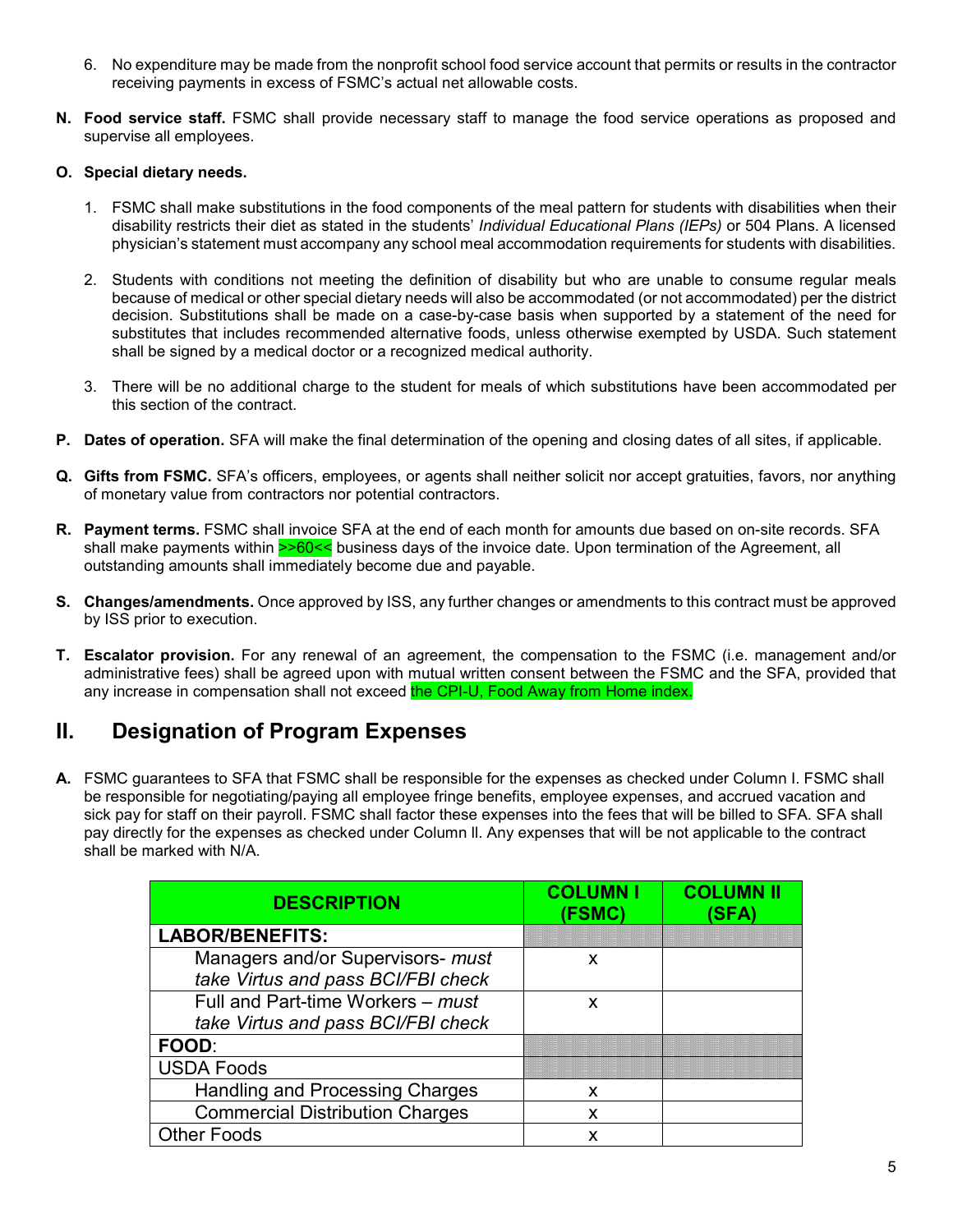| <b>DESCRIPTION</b>                         | <b>COLUMNI</b><br>(FSMC) | <b>COLUMN II</b><br>(SFA) |
|--------------------------------------------|--------------------------|---------------------------|
| <b>OTHER EXPENSES:</b>                     |                          |                           |
| Equipment - Major                          |                          |                           |
| <b>Original Purchase</b>                   |                          | X                         |
| <b>Routine Maintenance</b>                 |                          | X                         |
| <b>Major Repairs</b>                       |                          | X                         |
| Replacement                                | X                        | X                         |
| Equipment - Minor (trays, tableware,       |                          |                           |
| glassware, utensils)                       |                          |                           |
| <b>Original Purchase</b>                   |                          | X                         |
| Replacement                                | X                        | X                         |
| <b>Cleaning/Janitorial Supplies</b>        | X                        |                           |
| Laundry and Linen                          | X                        |                           |
| <b>Office Materials</b>                    | X                        | X                         |
| Paper/Disposable Supplies                  | X                        | X                         |
| <b>Pest Control</b>                        |                          | X                         |
| Postage                                    | X                        |                           |
| Printing                                   | X                        | X                         |
| <b>Product Testing</b>                     | X                        |                           |
| <b>Promotional Materials</b>               | X                        |                           |
| Telephone                                  |                          |                           |
| Local                                      |                          | х                         |
| <b>Long Distance</b>                       |                          | X                         |
| Expenses incurred to maintain the point of |                          | X                         |
| service count (i.e. the cost of tickets,   |                          |                           |
| tokens, and/or point of sale system)       |                          |                           |
| Training                                   | x                        |                           |
| Transportation of meals                    |                          | X                         |
| <b>Trash Removal</b>                       |                          |                           |
| From Kitchen                               |                          | X                         |
| <b>From School Premises</b>                |                          | X                         |
| Vehicles                                   |                          | X                         |

## **III. Signature Authority**

**A.** SFA shall retain signature authority for the application/agreement, free and reduced-price policy statement, programs indicated in Section **I**.D, and the monthly claim for reimbursement. (7 CFR §210.9(a) and (b) and 7 CFR 210.16(a)(5))

## **IV. Free and Reduced Price Meals Policy**

- **A. Eligibility roster.** SFA shall be responsible for the establishment and maintenance of the free and reduced price meals eligibility roster. SFA is ultimately responsible for assuring the accuracy of this roster.
- **B. Point of service count.** FSMC shall conduct an accurate point-of-service count using the counting system submitted by SFA and approved by ISS in the annual contract between SFA and ISS as required under USDA regulations. Any counting system must eliminate the potential for overt identification of free and reduced price eligible students. (7 CFR 245.8)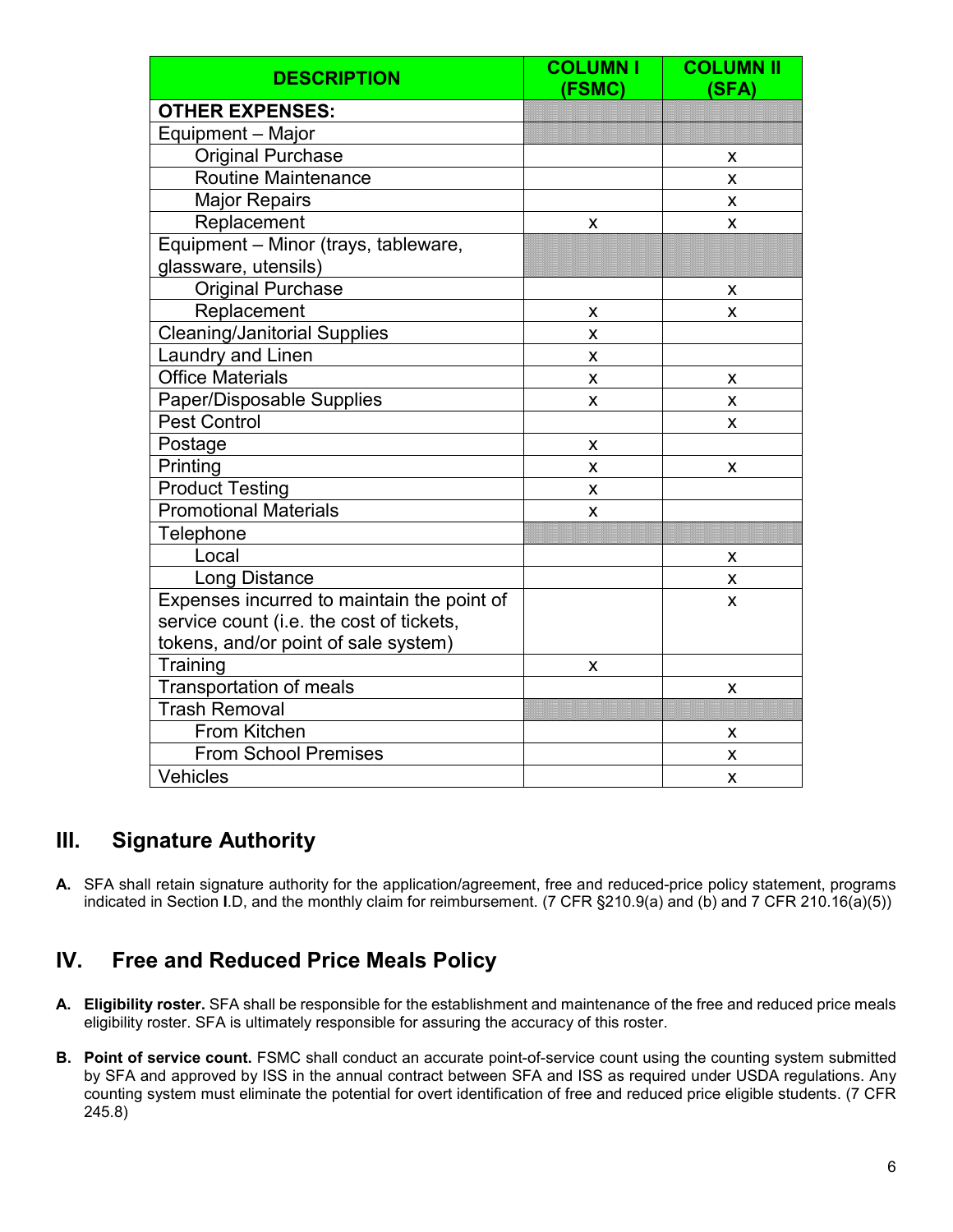- **C. Eligibility application.** SFA shall be responsible for the development and distribution of the parent letter and Application for Free and Reduced Price Meals; Direct Certification; and determination of eligibility for free or reduced price meals. FSMC may act as an agent for SFA related to these responsibilities.
- **D. Eligibility hearings.** SFA shall be responsible for conducting any hearings related to determinations regarding eligibility for free or reduced price meals.
- **E. Verification of eligibility.** SFA shall be responsible for verifying Applications for Free and Reduced Price Meals as required by USDA regulations. FSMC (**select one**) may act as an agent for SFA related to verification of applications.

#### **V. USDA foods**

- **A. Use for SFA's benefit.** Any donated foods received by SFA and made available to FSMC must accrue solely to the benefit of SFA's CNPs, and shall be fully utilized therein. Donated foods shall be considered received when the foods arrive at the school kitchen, SFA storage facility, or FSMC storage facility in either raw form or in processed end products. FSMC shall have records available to substantiate that the full value of all donated foods is used solely for the benefit of SFA.
- **B. Title.** SFA shall retain title to all donated foods and the selected FSMC will conduct all activities relating to donated foods for which it is responsible in accordance with 7 CFR 210, 220, 225, 226, and 250 as applicable.
- **C. Acceptance of foods.** FSMC shall accept and use donated foods in as large quantities as may be efficiently utilized in SFA's nonprofit food service, subject to approval of SFA. SFA shall consult with FSMC in the selection of donated foods; however, the final determination as to the acceptance of donated foods must be made by SFA
- **D. Storage and inventory.** FSMC will comply with all storage and inventory requirements for donated foods. FSMC will ensure that its system of inventory management will not result in SFA being charged for donated foods.
- **E. Specific use requirements.** FSMC will use all donated ground beef and ground pork products, and all processed end products, without substitution, in SFA's food service. FSMC will use all other donated foods, or will use commercially purchased foods of the same generic identity, of U.S. origin, and of equal or better quality than the donated foods, in SFA's food service.
- **F. Recordkeeping.** FSMC is required to maintain accurate and complete records with respect to the receipt, use/disposition, storage, and inventory of donated foods in accordance with 7 CFR 250.54(b). Failure by FSMC to maintain the required records under this contract shall be considered prima facie evidence of improper distribution or loss of donated foods.
- **G. Negligence.** FSMC shall accept liability for any negligence on its part that results in any loss of, improper use of, or damage to donated foods.
- **H. Processing contracts.** FSMC is prohibited from entering into any processing contracts utilizing donated foods on behalf of SFA. Selected FSMC agrees that any procurement and/or utilization of end products by selected FSMC on behalf of SFA will be in compliance with the requirements in subpart C of 7 CFR 250 and with the provisions of SFA's processing agreements.
- **I. Discounts, rebates, refunds.** SFA must receive all discounts or rebates for donated foods purchases made on its behalf. All refunds received from processors must be retained in the nonprofit food service account.
- **J. Credit for food value.** FSMC must credit SFA for the value of all donated foods received for use in SFA's meal service in the school year or fiscal year (including both entitlement and bonus foods), and including the value of donated foods contained in processed end products, in accordance with the contingencies in 7 CFR 250.51(a). The donated foods will be credited using (**select one**) **entitlement**/fair market value. Credits will be reported on (**select one**) the monthly invoice from FSMC/an annual adjustment invoice.
- **K. Reconciliation.** Year-end reconciliation shall be conducted by SFA to ensure and verify correct and proper credit has been received for the full value of all donated foods used by FSMC during the fiscal year. SFA reserves the right to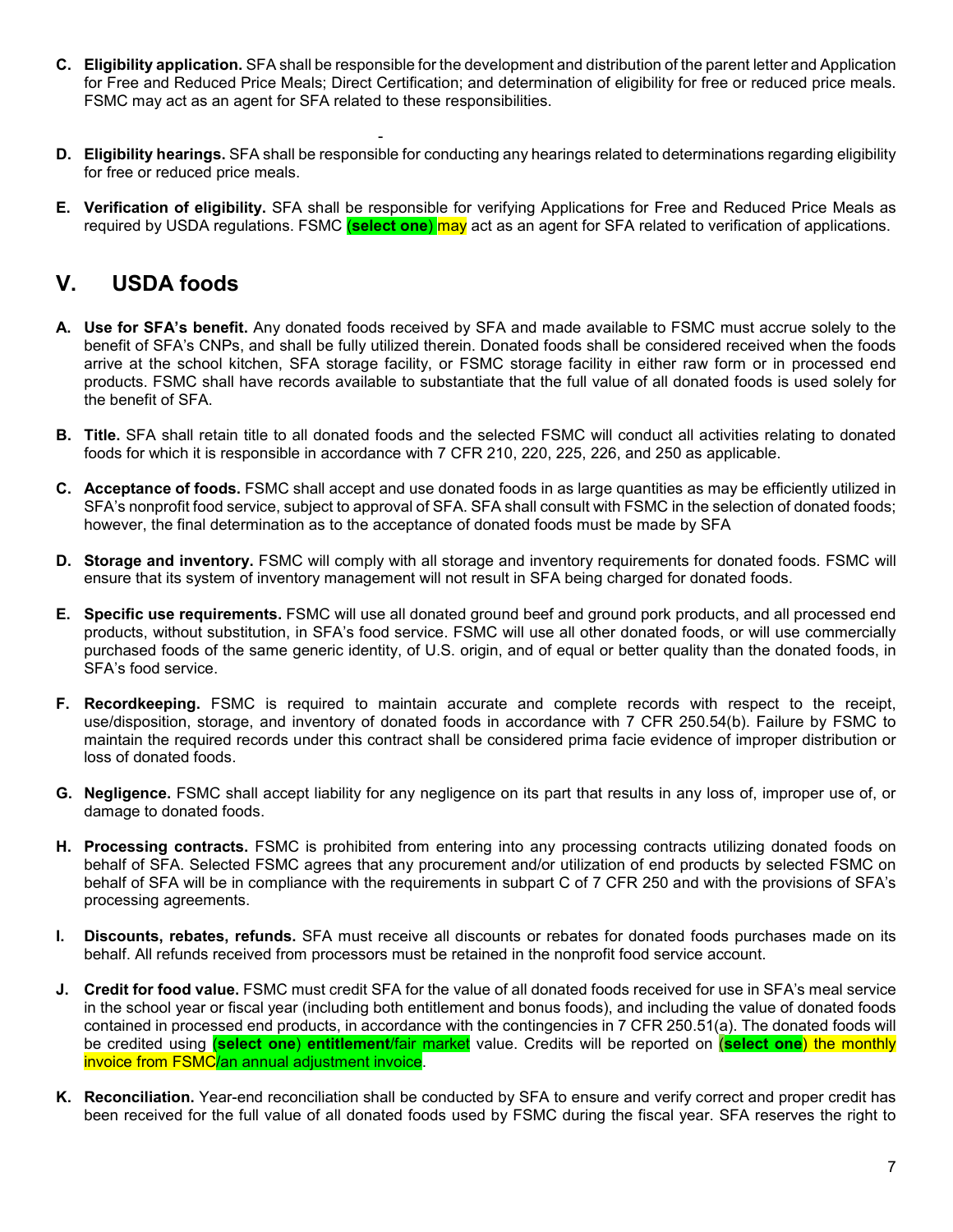conduct donated foods credit audits throughout the year to ensure compliance with federal regulations 7 CFR 210 and 7 CFR 250. If any adjustments are necessary, SFA is responsible for assuring such adjustments are made.

- **L. Review of records.** The distributing agency, subdistributing agency, SFA, the Comptroller General, the Department of Agriculture, or their duly authorized representatives, may perform onsite reviews of FSMCs food service operation, including the review of records, to ensure compliance with the requirements for the management and use of donated foods;
- **M. Contingency for extension or renewal.** Extensions or renewals of the contract, if applicable, are contingent upon the fulfillment of all contract provisions relating to donated foods.

#### **VI. Food Safety**

- **A. Inspection requirements.** SFA shall comply with food safety inspection requirements as prescribed by USDA for its facilities and shall ensure that all state and local regulations are being met by FSMC preparing or serving meals at any SFA facility.
- **B. Outside facility requirements.** FSMC shall maintain state and/or local health certifications for any facility outside SFA in which it proposes to prepare meals and shall maintain this health certification for the duration of the contract as required under USDA Regulations 7 CFR 210.16(c) and shall comply with food safety inspection requirements as prescribed by USDA for its facilities and shall ensure that all state and local regulations are being met in its facilities.

#### **VII. Meals**

- **A. Schedule.** FSMC shall serve meals on such days and at such times as requested by SFA
- **B. SFA responsibility.** SFA shall retain control of the quality, extent, and general nature of the food service.
- **C. Free, reduced, and paid.** FSMC shall offer free, reduced price, and full price reimbursable meals to all eligible children participating in the programs indicated in Section I.D.
- **D. Meal pattern.** FSMC shall provide meals and à la carte items that satisfy the meal pattern requirements as defined in applicable program regulations (7 CFR 210, 220, 225, 226).
- **E. Participation.** FSMC shall promote efforts to increase participation in the child nutrition programs.
- **F. Scope of services.** FSMC shall provide the specified types of service in the schools/sites listed in Attachment 2, which is a part of this contract.
- **G. Authorized sales.** FSMC shall sell on the premises only those foods and beverages authorized by SFA and only at the times and places designated by SFA.
- **H. Meals not meeting requirements.** No payment will be made to FSMC for meals that are spoiled or unwholesome at the time of delivery; do not meet detailed specifications as developed by SFA for each food component in the meal pattern; or do not otherwise meet the requirements of this contract.
- **I. Adult meals.** Adult meal charges must be established in accordance with FNS Instruction 782-5, Pricing of Adult Meals in the National School Lunch and School Breakfast Programs. Pricing must include overall cost of the meal including the value of any USDA Foods used to prepare meals.

#### **VIII. Books and Records**

**A. Reporting to SFA.** FSMC shall maintain such records (supported by invoices, receipts, or other evidence) as SFA will need to meet monthly reporting responsibilities and shall submit monthly operating statements in a format approved by SFA no later than the tenth calendar day succeeding the month in which services were rendered. Participation records, including claim information by eligibility category, shall be submitted no later than the fifth working day succeeding the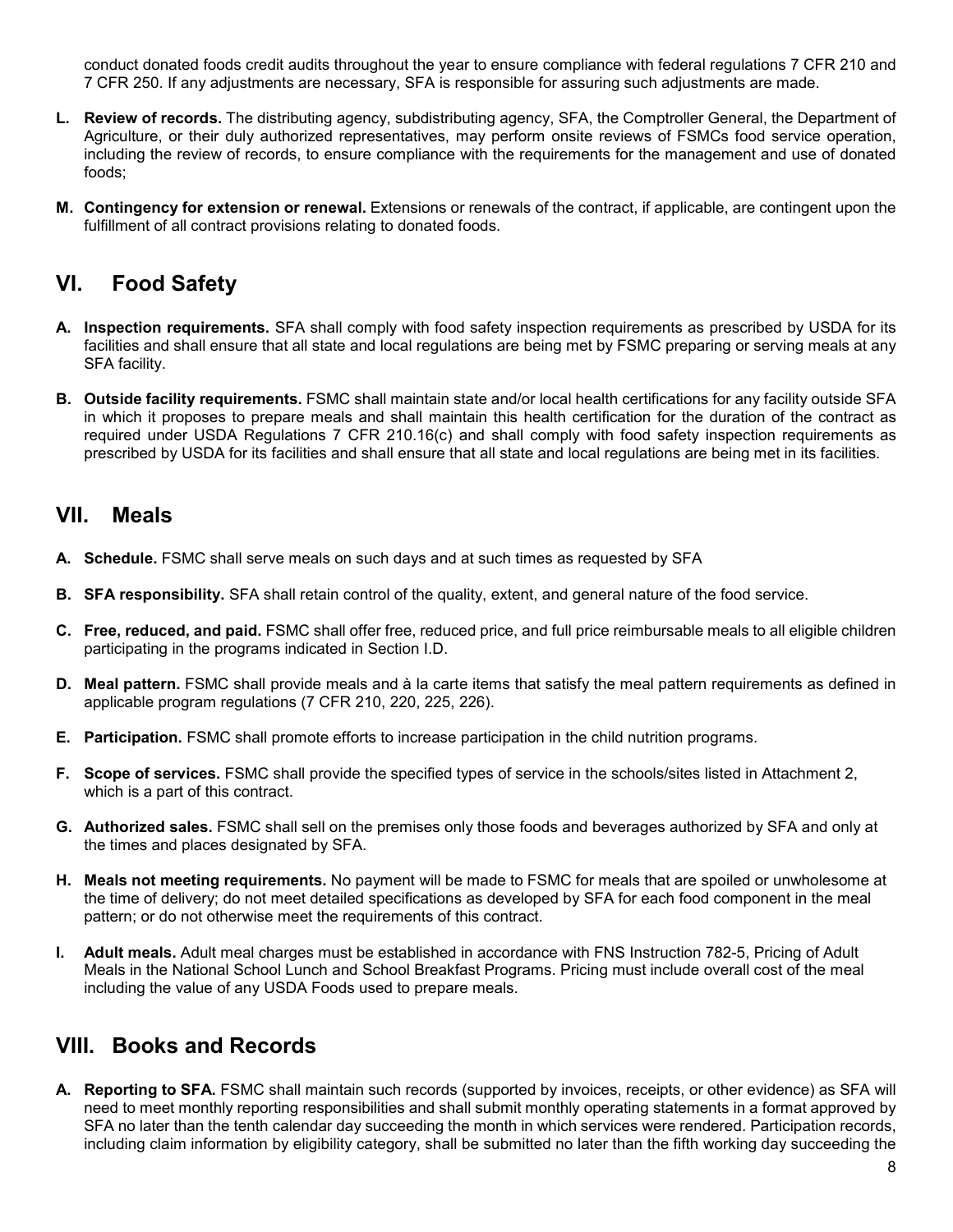month in which services were rendered. SFA shall perform edit checks on the participation records provided by FSMC prior to the preparation and submission of the claim for reimbursement.

- **B. Allowable expenses.** FSMC shall maintain on-site records to support all allowable expenses appearing on the monthly operating statement. These records shall be kept in an orderly fashion according to expense categories.
- **C. Year-end statement.** FSMC shall provide SFA with a year-end statement.
- **D. Review of records.** Books and records of FSMC pertaining to the contract shall be made available, upon demand, in an easily accessible manner for a period of three years after the final claim for reimbursement for the fiscal year to which they pertain. The books and records shall be made available for audit, examination, excerpts, and transcriptions by SFA and/or any state or federal representatives or auditors. If audit findings regarding FSMC's records have not been resolved within the three-year record retention period, the records must be retained beyond the three-year period for as long as required for the resolution of the issues raised by the audit. (7 CFR 210.9(b)(17) and 2 CFR 200.333)
- **E. Federally required records.** FSMC shall not remove federally required records from SFA premises upon contract termination.

#### **IX. Employees**

- **A. Designation of employer.** Attachment 7 ("Labor Worksheet, SFA Employees") designates those employees who shall be retained by SFA and those subject to employment by FSMC.
- **B. Staffing plan.** FSMC shall provide SFA with a schedule of employees, positions, assigned locations, salaries, and hours to be worked as part of the proposal on Attachment 8. Specific locations and assignments will be provided to SFA two full calendar weeks prior to the commencement of operation.
- **C. Site Manager.** SFA shall have final approval regarding the hiring of FSMC's site manager. Any site manager proposed by FSMC must meet the minimum hiring qualifications for School Nutrition Program Directors set forth in the USDA Final Rule: Professional Standards for School Nutrition Programs Personnel as Required by the Healthy, Hunger-Free Kids Act of 2010.

#### **D. Professional standards.**

- 1. FSMC shall ensure that all FSMC employees and all SFA hourly employees complete continuing education training as required under the USDA Final Rule: Professional Standards for School Nutrition Programs Personnel as Required by the Healthy, Hunger-Free Kids Act of 2010.
- 2. FSMC shall determine annual continuing education requirements for all FSMC employees and all SFA hourly employees.
- 3. FSMC shall maintain records documenting completion of continuing education training for all FSMC employees and all SFA hourly employees.
- 4. Any SFA management employee responsible for the overall administration of the program shall complete and document their own required continuing education training.
- **E. Wage and hour requirements.** FSMC shall comply with all wage and hours of employment requirements of federal and state laws. FSMC shall be responsible for supervising and training personnel, including SFA-employed staff. Supervision activities include employee and labor relations, personnel development, and hiring and termination of FSMC management staff, except the site manager. FSMC shall also be responsible for the hiring and termination of non-management staff who are employees of FSMC.
- **F. Workers' compensation.** FSMC shall provide Workers' Compensation coverage for all its employees.
- **G. SFA policies.** FSMC shall instruct its employees to abide by the policies, rules, and regulations with respect to use of SFA's premises as established by SFA and which are furnished in writing to FSMC.
- **H. Staffing patterns.** Staffing patterns, except for the site manager, shall be mutually agreed upon.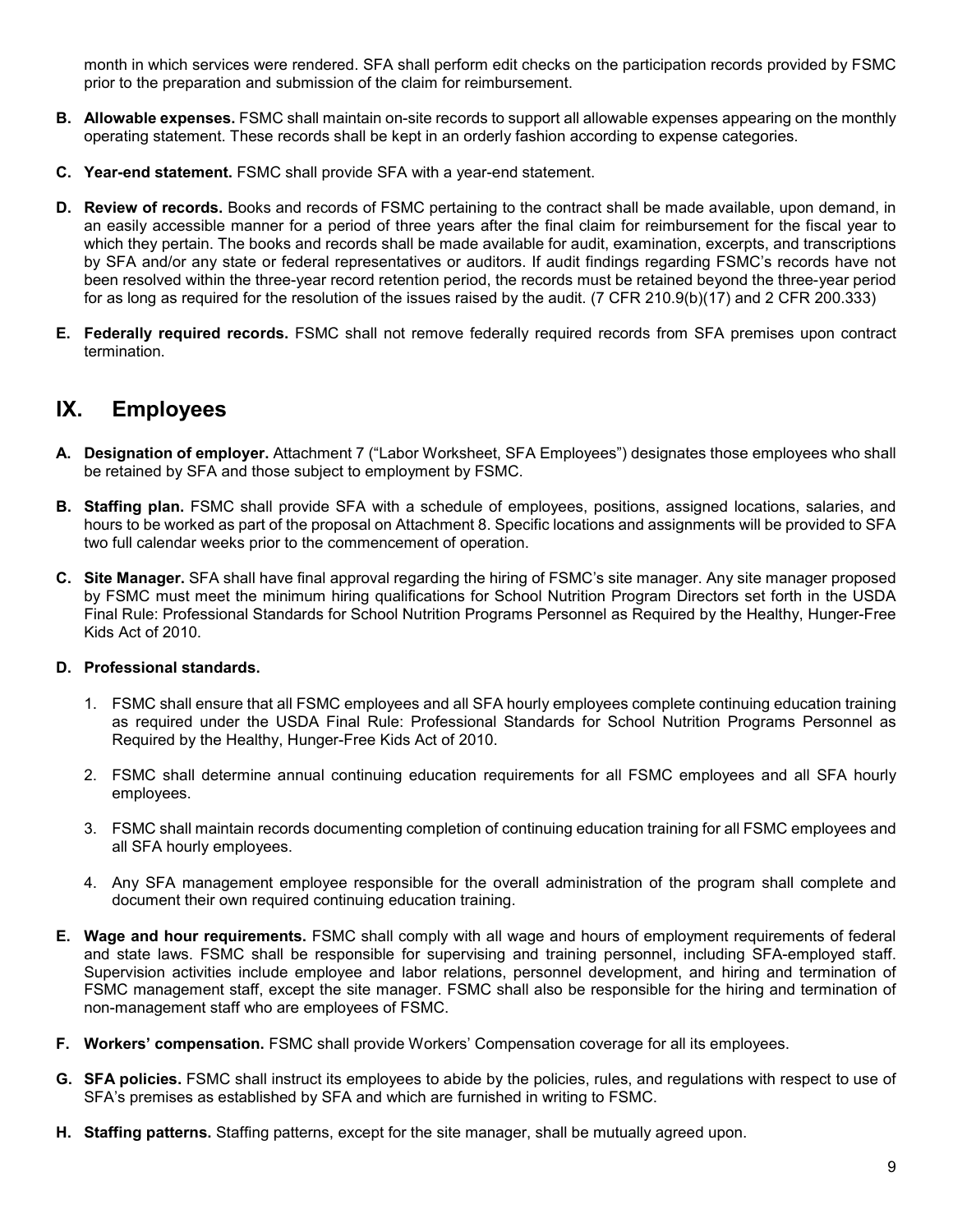- **I. Facilities.** SFA shall provide sanitary toilet and hand washing facilities for the employees of FSMC.
- **J. Removal of employees.** SFA may request, in writing, the removal of any employee of FSMC who violates health requirements or conducts himself or herself in a manner that is detrimental to the well-being of the students, provided such request is not in violation of any federal, state, or local employment laws. In the event of the removal or suspension of any such employee, FSMC shall immediately restructure the food service staff without disruption of service.
- **K. Emergency procedures.** All SFA and/or FSMC personnel assigned to the food service operation in each school shall be instructed in the use of all emergency valves, switches, and fire safety devices in the kitchen and cafeteria areas.
- **L. Background check.** SFA will require FSMC to perform a criminal background check on any of FSMC employee that will be working at SFA and disclose results to SFA.

#### **X. Monitoring**

- 1. **SFA observation.** SFA shall monitor the food service operation of FSMC through periodic on-site SFA school building visits to ensure that the food service is in conformance with USDA program regulations (7 CFR 210.16). Further, if there is more than one school site, there is an additional requirement that SFA conduct an on-site review of the counting and claiming system no later than February 1 of each year as required by 7 CFR 210.8.
- 2. **Review of records.** The records necessary for SFA to complete the required monitoring activities must be maintained by FSMC under this contract and must be made available to the Inspector General, USDA, ISS, and SFA upon request for the purpose of auditing, examination, and review.
- 3. **SFSP sites.** If applicable, SFA, as an SFSP sponsor, is responsible for conducting and documenting the required SFSP site visits of all sites for preapproval and during operation of the program.

#### **XI. Menus**

- **A. Advisory group.** SFA shall establish and FSMC shall participate in the formation, establishment, and periodic meetings of an SFA advisory board composed of students, teachers, and parents to assist in menu planning. (7 CFR 210.16(a)(8))
- **B. Menu development. (select one) FSMC/SFA** shall develop menus for all programs.
- **C. Menu cycle.** FSMC must comply with the agreed upon menus included in the proposal document for the first 21 days of program operation. Any changes made by FSMC after the initial menu cycle may be made only with the approval of SFA. SFA shall approve the menus no later than two weeks prior to service (7 CFR 210.16(b)(1)). FSMC must also comply with the Minimum Food Specifications in Attachment 5 for all programs.

#### **XII. Use of Facilities, Inventory, Equipment, and Storage**

- **A. Use of space.** SFA will make available, without cost or charge to FSMC, area(s) of the premises agreeable to both parties in which FSMC shall render its services.
- **B. Beginning and ending inventory.** Prior to the start of initial operations, FSMC and SFA will take a beginning inventory of all usable food, supplies, and USDA Foods on the premises. FSMC will utilize such inventory at a value determined by invoice. On termination of the Contract, FSMC and SFA will take a similar inventory. If the value of the ending inventory is greater than the beginning inventory, the difference shall be added to FSMCs Cost of Business and if lesser, the difference shall be subtracted from FSMCs Cost of Business.
- **C. Supplies and equipment.** FSMC shall maintain the inventory of silverware, chinaware, kitchen utensils, and other operating items necessary for the food service operation at the inventory level as specified by SFA. SFA will replace expendable equipment and replace, repair, or maintain nonexpendable equipment except when damages result from the use of less than reasonable care by the employees of FSMC.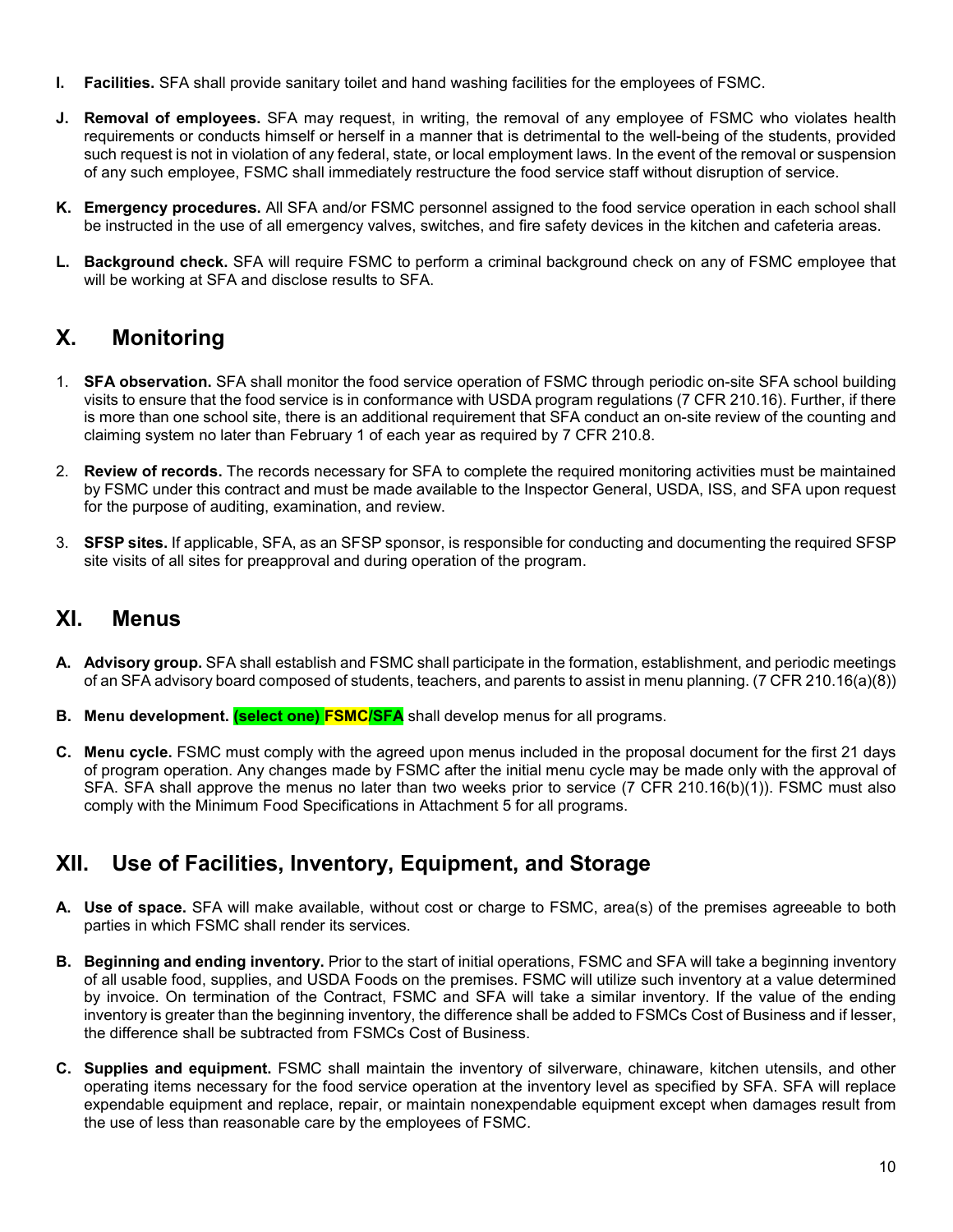- **D. Keys.** FSMC shall provide SFA with one set of keys for all food service areas secured with locks.
- **E. Regulatory compliance.** SFA shall furnish and install any equipment and/or make any structural changes needed to comply with federal, state, or local laws, ordinances, rules, and regulations.
- **F. Equipment or utility malfunction.** SFA shall be responsible for any losses, including USDA Foods, which may arise due to equipment malfunction or loss of electrical power not within the control of FSMC.
- **G. SFA equipment.** All food preparation and serving equipment owned by SFA shall remain on the premises of SFA.
- **H. FSMC equipment.** FSMC shall notify SFA of any equipment belonging to FSMC on SFA premises within 10 days of its placement on SFA premises. SFA shall not be responsible for loss or damage to equipment owned by FSMC and located on SFA premises.
- **I. Access to facilities.** SFA shall have access, with or without notice, to all of SFA's facilities used by FSMC for the purposes of inspection and audit.
- **J. Use of facilities other than for programs.** FSMC shall not use SFA's facilities to produce food, meals, or services for other organizations without the approval of SFA. If such usage is mutually acceptable, there shall be a signed agreement which stipulates the fees to be paid by FSMC to SFA for such facility usage.
- **K. Return of equipment.** FSMC shall surrender to SFA, upon termination of the contract, all equipment and furnishings in good repair and condition, reasonable wear and tear expected.

#### **XIII. Purchases**

- **A. FSMC acting as agent.** If FSMC is procuring goods or services which are being charged to SFA under the contract, FSMC is acting as an agent for SFA and must comply with federal procurement regulations (2 CFR Part 200, 2 CFR Part 400 and 7 CFR Part 210.21). FSMC may not serve as a vendor for any procurement conducted as an agent of SFA. Any rebates, discounts, or commissions associated in any manner with purchases must be returned to the nonprofit school food service account. Only net costs may be charged to SFA.
- **B. Food specifications.** Any purchase of food must meet the specification listed in Attachment 5.
- **C. Equipment investment.** FSMC (**select one**) **may/may not** purchase equipment for the food service program.
	- 1. The equipment purchase may be up to but may not exceed  $\gamma$  \$30.000## <<. FSMC must comply with federal procurement regulations (2 CFR Part 200, 2 CFR Part 400 and 7 CFR Part 210.21) and may not serve as a vendor for any procurement conducted on behalf of SFA. SFA shall repay at the rate specified when the equipment was purchased, which shall be charged to SFA as an operating expense of the food service program. Ownership of the investment will vest in SFA upon full payment of the purchase price to FSMC. Upon such payment, FSMC shall deliver a bill of sale evidencing transfer of title to the equipment to SFA.
	- 2. If the contract expires or is terminated prior to the complete repayment of the investment, SFA shall, on the expiration date, or within five days after receipt by either party of any notice of termination under this Agreement, either: reimburse FSMC the unpaid portion of the investment; deliver the equipment or other items funded by the investment to FSMC; or elect to continue to pay FSMC at the rate specified when the equipment was purchased until the balance of the investment is repaid.
	- 3. SFA must obtain prior approval from ISS for the purchase of any equipment (as defined in 2 CFR § 200.33) unless such equipment is included on a pre-approved equipment list published by ISS and such list is effective at the time of purchase.

#### **XIV. Sanitation**

**A. Trash removal.** FSMC shall place garbage and trash in containers in designated areas as specified by SFA. SFA shall remove all garbage and trash from the designated areas.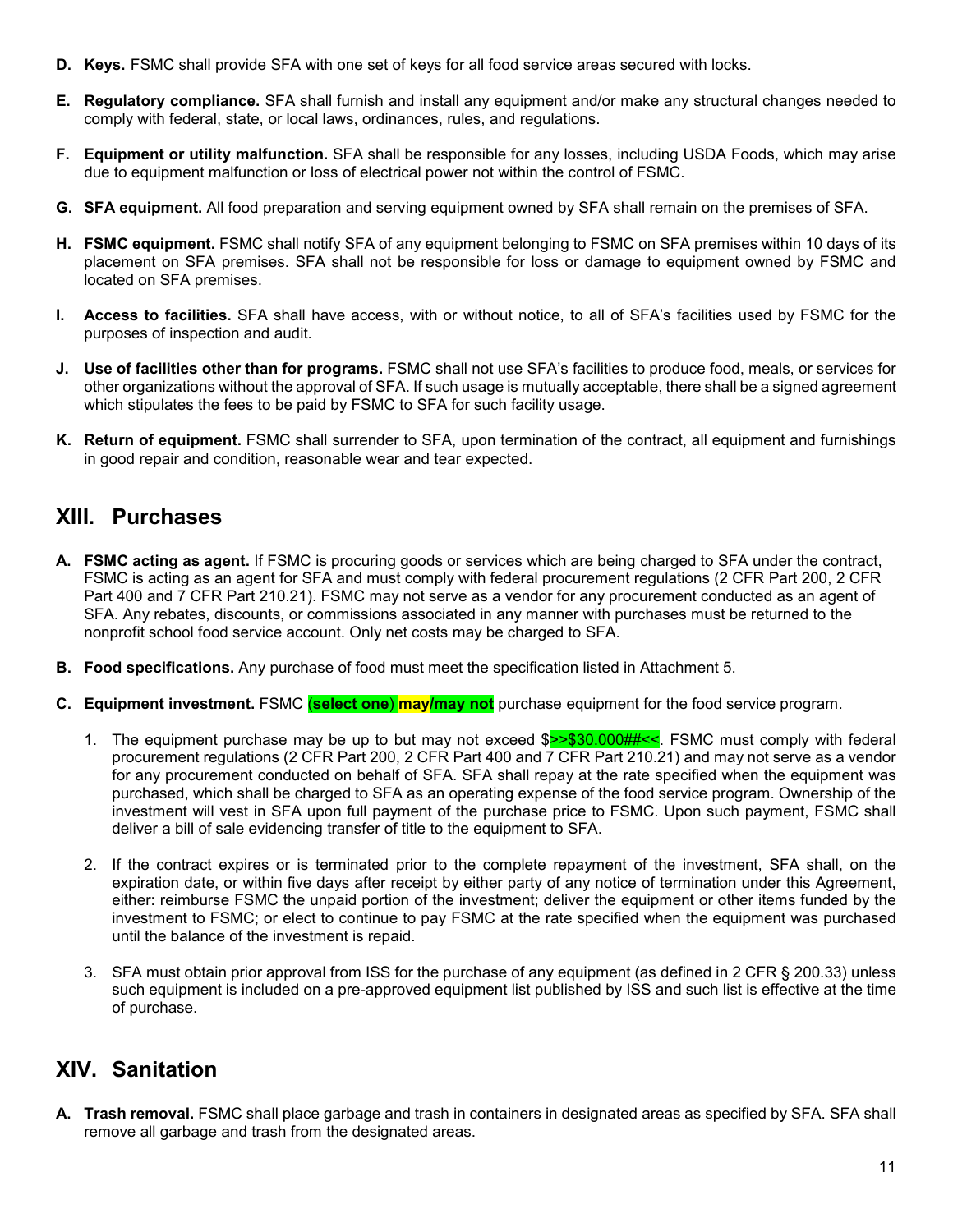- **B. Cleaning of service areas.** FSMC shall clean the meal production and service areas used to provide the services detailed on Attachment 2.
- **C. General care.** FSMC shall operate and care for all equipment and food service areas in a clean, safe, and healthy condition in accordance with standards acceptable to SFA and comply with all applicable laws, ordinances, regulations, and rules of federal, state, and local authorities, including laws related to recycling.
- **D. Ventilation hoods.** SFA shall clean ducts and hoods above the filter line. FSMC shall clean hood filters.
- **E. Local and state requirements.** FSMC shall comply with all local and state sanitation requirements in the preparation of food.

#### **XV. Licenses, Fees, and Taxes**

- **A. Taxes.** FSMC shall be responsible for paying all applicable taxes and fees, including (but not limited to) excise tax, state and local income tax, payroll and withholding taxes for FSMC employees. FSMC shall hold SFA harmless for all claims arising from payment of such taxes and fees.
- **B. Licenses.** FSMC shall obtain and post all licenses and permits as required by federal, state, and/or local law.
- **C. SFA rules.** FSMC shall comply with all SFA building rules and regulations.

## **XVI. Emergency Closing**

- **A. Utility interruption.** SFA shall notify FSMC of any interruption in utility service of which it has knowledge.
- **B. School closing.** SFA shall notify FSMC of any delay in the beginning of the school day or the closing of school(s) due to snow or other emergency conditions.

## **XVII. Terms, Nonperformance, and Termination**

- **A. Remedies for nonperformance.** In the event of FSMC's nonperformance under this contract and/or the violation or breach of the contract terms, SFA shall have the right to pursue all administrative, contractual, and legal remedies against FSMC and shall have the right to seek all sanctions and penalties as may be appropriate.
- **B. Fiscal penalties.** FSMC shall reimburse SFA for the full amount of any fiscal penalties resulting from adjusted or disallowed claims which are attributable to FSMC's negligence, including those fiscal penalties based on reviews or audit findings that occurred during the effective dates of original and renewal contracts.
- **C. Force Majeure.** Neither FSMC nor SFA shall be responsible for any losses resulting if the fulfillment of the terms of the contract shall be delayed or prevented by wars, acts of public enemies, strikes, fires, flood, acts of God, or for any acts not within the control of FSMC or SFA, respectively, and which, by the exercise of due diligence, it was unable to prevent.
- **D. Termination for cause.** In the event either party commits a material breach, including, but not limited to, violation of program regulations, the non-breaching party may terminate this agreement for cause by giving 60 days written notice. If the breach is remedied prior to the proposed termination date, the non-breaching party may elect to continue this agreement.
- **E. Termination for convenience.** At any time, because of circumstances beyond the control of SFA as well as FSMC, FSMC or SFA may terminate the contract by giving 60 days written notice to the other party.
- **F. Contract authority.** SFA is the responsible authority without recourse to USDA or ISS to the settlement and satisfaction of all contractual and administrative issues arising from the transaction. Such authority includes, but is not limited to: source evaluation, protests, disputes, claims, or other matters of a contractual nature. Matters concerning violations of the law will be referred to the local, state, or federal authority that has proper jurisdiction.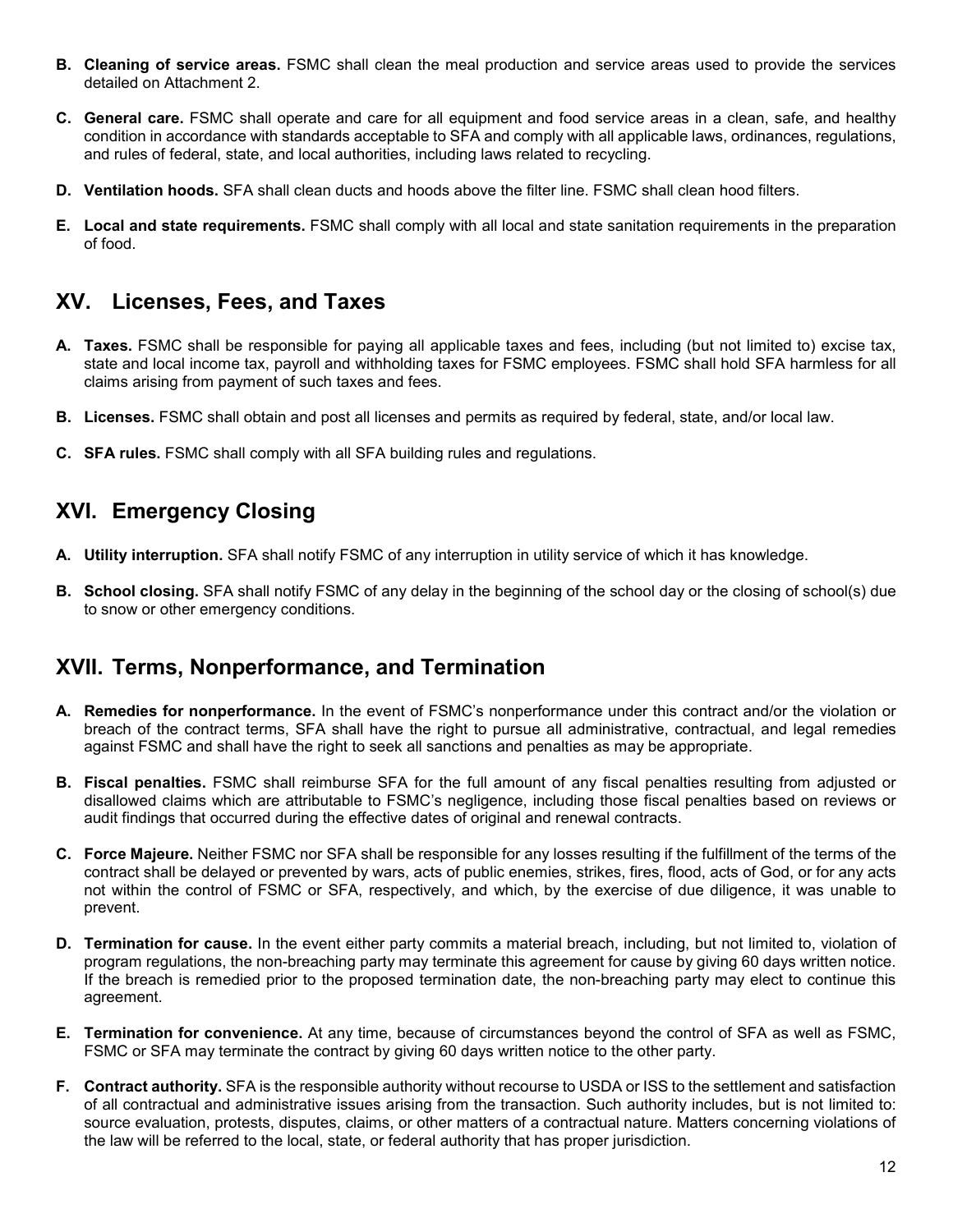## **XVIII. Trade Secrets and Proprietary Information**

- **A. FSMC trade secrets.** During the term of the Agreement, FSMC may grant to SFA a nonexclusive right to access certain proprietary materials of FSMC, including menus, recipes, signage, food service surveys and studies, management guidelines and procedures, operating manuals, software (both owned by and licensed by FSMC), and similar compilations regularly used in FSMC's business operations (trade secrets). SFA shall not disclose any of FSMC's trade secrets or other confidential information, directly or indirectly, during or after the term of the Agreement. SFA shall not photocopy or otherwise duplicate any such material without the prior written consent of FSMC. All trade secrets and other confidential information shall remain the exclusive property of FSMC and shall be returned to FSMC immediately upon termination of the Agreement. Without limiting the foregoing and except for software provided by SFA, SFA specifically agrees that all software associated with the operation of the food service, including without limitation, menu systems, food production systems, accounting systems, and other software, are owned by or licensed to FSMC and not SFA. Furthermore, SFA's access or use of such software shall not create any right, title interest, or copyright in such software and SFA shall not retain such software beyond the termination of the Agreement. In the event of any breach of this provision, FSMC shall be entitled to equitable relief, including an injunction or specific performance, in addition to all other remedies otherwise available. This provision shall survive the termination of the Agreement.
- **B. Right to inventions.** Any discovery, invention, software, or programs paid for by SFA shall be the property of SFA to which ISS and USDA shall have unrestricted rights including copyrights.

#### **XIX. Insurance**

- **A. Required coverage.** FSMC shall maintain the insurance coverage set forth below for each accident provided by insurance companies authorized to do business in the state of Ohio. A Certificate of Insurance of FSMC's insurance coverage indicating these amounts must be submitted at the time of the award. The information below must be completed by SFA.
	- 1. Comprehensive General Liability includes coverage for:
		- a. Premises Operations
		- b. Products Completed Operations
		- c. Contractual Insurance
		- d. Broad Form Property Damage
		- e. Independent Contractors
		- f. Personal Injury

\$>1,000,000.00<< Combined Single Limit

- 2. Automobile Liability: \$>>1,000,000.00<< Combined Single Unit
- 3. Workers' Compensation: Statutory; Employer's Liability: \$>>1,000,000.00<<
- 4. Excess Umbrella Liability: \$>1,000,000.00<< Combined Single Unit
- **B. SFA as additional insured.** SFA shall be named as additional insured on General Liability, Automobile, and Excess Umbrella. FSMC must provide a waiver of subrogation in favor of SFA for General Liability, Automobile, Workers' Compensation, and Excess Umbrella.
- **C. Notice to SFA.** The contract of insurance shall provide for notice to SFA of cancellation of insurance policies 30 days before such cancellation is to take effect. SFA may ask for proof of such direction in the form letter from the insurance company.

#### **XX. Certifications and assurances**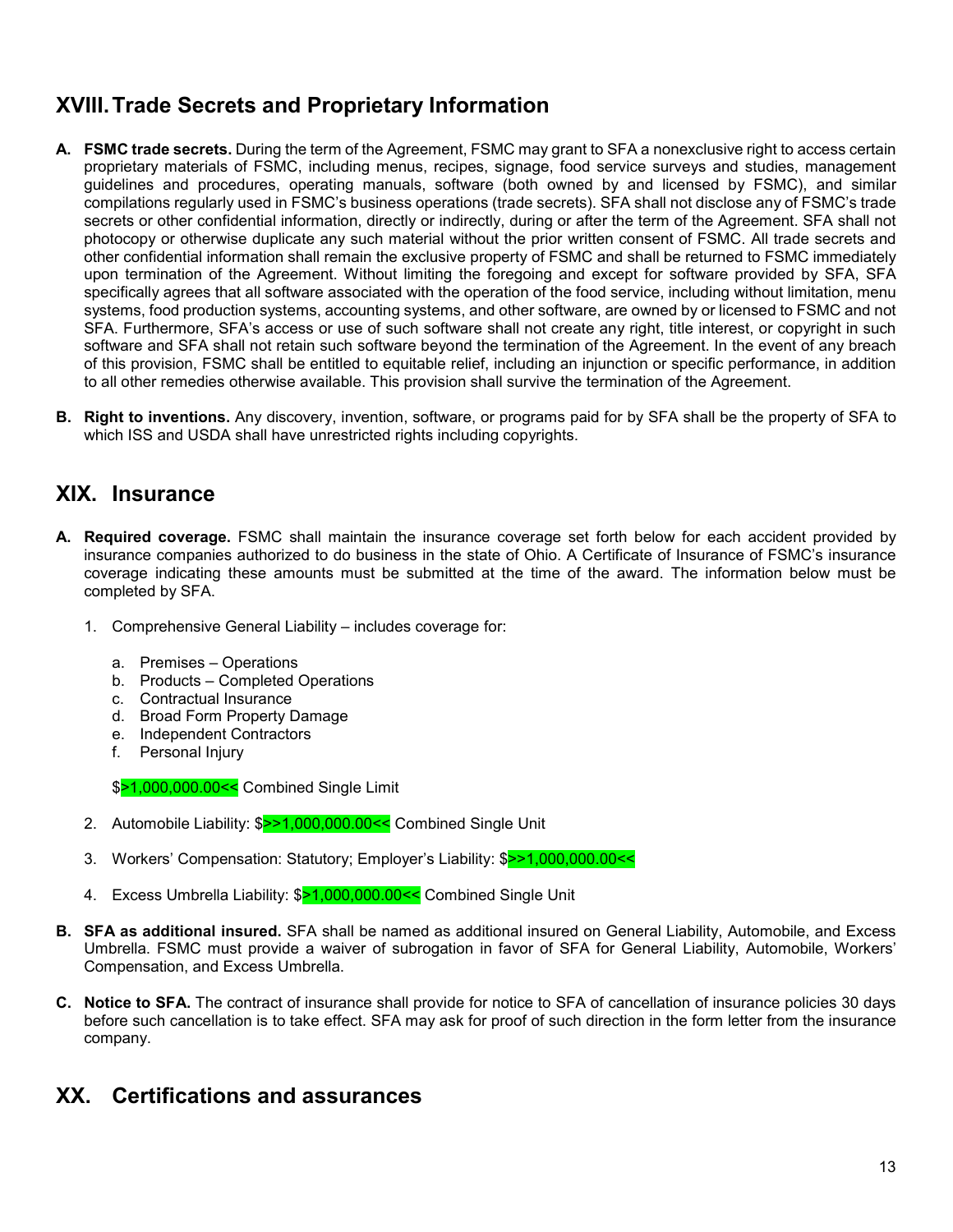- **A. Energy efficiency.** FSMC shall comply with the mandatory standards and policies relating to energy efficiency that are contained in the state energy plan issued in compliance with the Energy Policy and Conservation Act (P.L.94-163, 89 Stat. 871).
- **B. Contract Work Hours and Safety Standards Act.** FSMC shall comply with Sections 103 and 107 of the Contract Work Hours and Safety Standards Act (the *Act*), 40 U.S.C. §327-330, as supplemented by Department of Labor regulation, 29 CFR 5.
- **C. Equal employment opportunity.** FSMC shall comply with Executive Order 11246, entitled *Equal Employment Opportunity*, as amended by Executive Order 11375 of October 13, 1967, and as supplemented in Department of Labor regulations, 41 CFR 60.
- **D. Civil rights compliance.** FSMC hereby agrees that it will comply with:
	- A. Title VI of the Civil Rights Act of 1964 (42 U.S.C. 2000d et seq.);
	- B. Title IX of the Education Amendments of 1972 (20 U.S.C. 1681 et seq.);
	- C. Section 504 of the Rehabilitation Act of 1973 (29 U.S.C. 794);
	- D. Age Discrimination Act of 1975 (42 U.S.C. 6101 et seq.);
	- E. Title II and Title III of the Americans with Disabilities Act (ADA) of 1990 as amended by the ADA Amendment Act of 2008 (42 U.S.C. 12131-12189);
	- F. Executive Order 13166, "Improving Access to Services for Persons with Limited English Proficiency." (August 11, 2000);
	- G. All provisions required by the implementing regulations of the Department of Agriculture (USDA) (7 CFR Part 15 et seq.);
	- H. Department of Justice Enforcement Guidelines (28 CFR Parts 35, 42 and 50.3);
	- I. Food and Nutrition Service (FNS) directives and guidelines to the effect that, no person shall, on the grounds of race, color, national origin, sex, age, or disability, be excluded from participation in, be denied the benefits of, or otherwise be subject to discrimination under any program or activity for which the Program applicant receives Federal financial assistance from USDA; and hereby gives assurance that it will immediately take measures necessary to effectuate this Agreement.
	- J. The USDA non-discrimination statement that in accordance with Federal civil rights law and U.S. Department of Agriculture (USDA) civil rights regulations and policies, the USDA, its Agencies, offices, and employees, and institutions participating in or administering USDA programs are prohibited from discriminating based on race, color, national origin, religion, sex, gender identity (including gender expression), sexual orientation, disability, age, marital status, family/parental status, income derived from a public assistance program, political beliefs, or reprisal or retaliation for prior civil rights activity, in any program or activity conducted or funded by USDA (not all bases apply to all programs).

This assurance is given in consideration of and for the purpose of obtaining any and all Federal financial assistance, grants, and loans of Federal funds, reimbursable expenditures, grant, or donation of Federal property and interest in property, the detail of Federal personnel, the sale and lease of, and the permission to use Federal property or interest in such property or the furnishing of services without consideration or at a nominal consideration, or at a consideration that is reduced for the purpose of assisting the recipient, or in recognition of the public interest to be served by such sale, lease, or furnishing of services to the recipient, or any improvements made with Federal financial assistance extended to the Program applicant by USDA. This includes any Federal agreement, arrangement, or other contract that has as one of its purposes the provision of cash assistance for the purchase of food, and cash assistance for purchase or rental of food service equipment or any other financial assistance extended in reliance on the representations and agreements made in this assurance.

By accepting this assurance, FSMC agrees to compile data, maintain records, and submit records and reports as required, to permit effective enforcement of nondiscrimination laws and permit authorized USDA personnel during hours of program operation to review and copy such records, books, and accounts, access such facilities and interview such personnel as needed to ascertain compliance with the nondiscrimination laws. If there are any violations of this assurance, the Department of Agriculture, FNS, shall have the right to seek judicial enforcement of this assurance. This assurance is binding on FSMC, its successors, transferees and assignees as long as it receives assistance or retains possession of any assistance from USDA. The person or persons whose signatures appear on this contract are authorized to sign this assurance on behalf of FSMC.

**E. Buy American.** FSMC shall comply with the *Buy American Provision* (7 CFR 210.21(d)) for contracts that involve the purchase of food.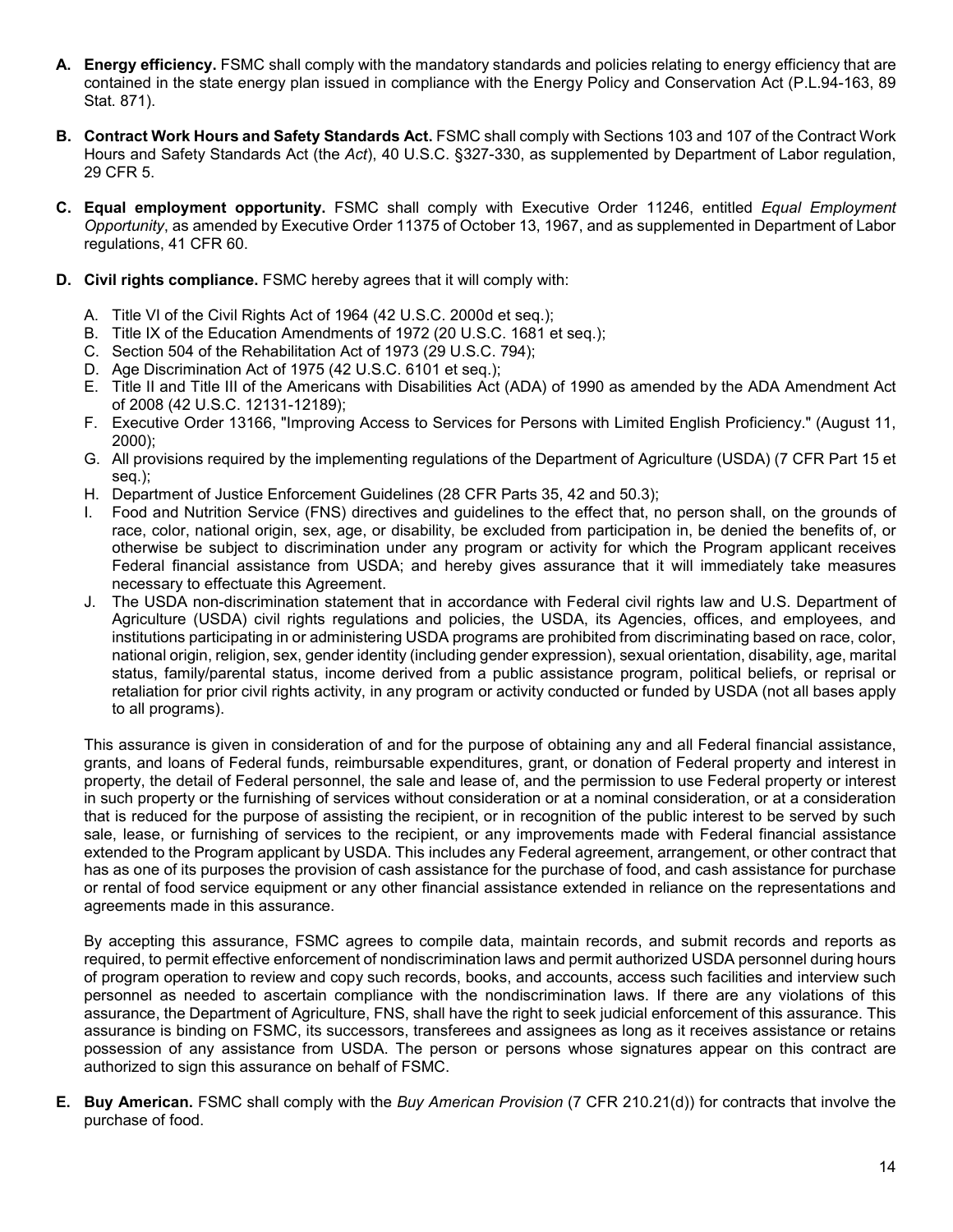- 1. FSMC shall purchase, to the maximum extent practicable, domestic commodities or products which are either an agricultural commodity produced in the United States (U.S.) or a food product processed in the U.S. substantially using agricultural commodities produced in the U.S.
- 2. FSMC shall seek approval of SFA before purchasing foods under an exception to the Buy American provision and maintain documentation of any such purchases that must include, at a minimum:
	- a. the non-domestic product that was purchased
	- b. the date of the purchase
	- c. the reason for the exception
	- d. any efforts made to find alternate sources or substitute domestic products
- 3. SFA may review vendor purchase records to ensure compliance with the Buy American provision.
- **F. Independent price determination.** FSMC has signed the *Certification of Independent Price Determination*, Attachment 13, which was attached as an addendum to FSMC's proposal and which is incorporated herein by reference and made a part of this contract.
- **G. Disbarment, suspension, ineligibility, and Voluntary Exclusion.** FSMC certifies, by submission of this proposal, that neither it nor its principals are presently debarred, suspended, proposed for debarment, declared ineligible, or voluntarily excluded from participation in this transaction by any federal department or agency.
- **H. Clean Air Act.** FSMC shall comply with all applicable standards, orders or regulations issued pursuant to the Clean Air Act (42 U.S.C. 7401-7671q) and the Federal Water Pollution Control Act as amended (33 U.S.C. 1251-1387).
- **I. Lobbying certification.** FSMC has signed the Lobbying Certification, Attachment 14, which was attached as an addendum to FSMC's proposal and which is incorporated and made a part of this contract. If applicable, FSMC has also completed and submitted Standard Form-LLL, *Disclosure Form to Report Lobbying*, (Attachment 15), or will complete and submit as required in accordance with its instructions included in Attachment 15.
- **J. Copeland Act.** FSMC shall comply with the Copeland "Anti-Kickback" Act (18 U.S.C.874) as supplemented in Department of Labor regulations (29 CFR 3).
- **K. Davis-Bacon Act.** FSMC shall comply with the Davis-Bacon Act (40 U.S.C. 276a to 276a-7) as supplemented by Department of Labor regulations (29 CFR 5).
- **L. Other pertinent laws.** FSMC shall comply with all other pertinent state and federal laws.

#### **XXI. Miscellaneous**

- **A. Proposal specifications.** FSMC shall comply with the provisions of the proposal specifications, which are hereby in all respects made a part of this contract including all agreed to negotiations between SFA and selected FSMC which have been approved in writing by ISS.
- **B. Subcontracting prohibited.** No provision of this contract shall be assigned or subcontracted without prior written consent of SFA.
- **C. Waiver of claim.** No waiver of any default shall be construed to be or constitute a waiver of any subsequent claim.
- **D. Best commercial practices.** Any silence, absence, or omission from the contract specifications concerning any point shall be regarded as meaning that only the best commercial practices are to prevail and that only materials (e.g. food, supplies, etc.) and workmanship of a quality that would normally be specified by SFA are to be used.
- **E. Claims for adjustment.** Payments on any claim shall not preclude SFA from making a claim for adjustment on any item found not to have been in accordance with the provisions of this contract and proposal specifications.
- **F. Program review findings.** SFA shall be responsible for ensuring the resolution of program review and audit findings.
- **G. ISS Review.** This contract is subject to review and approval by ISS.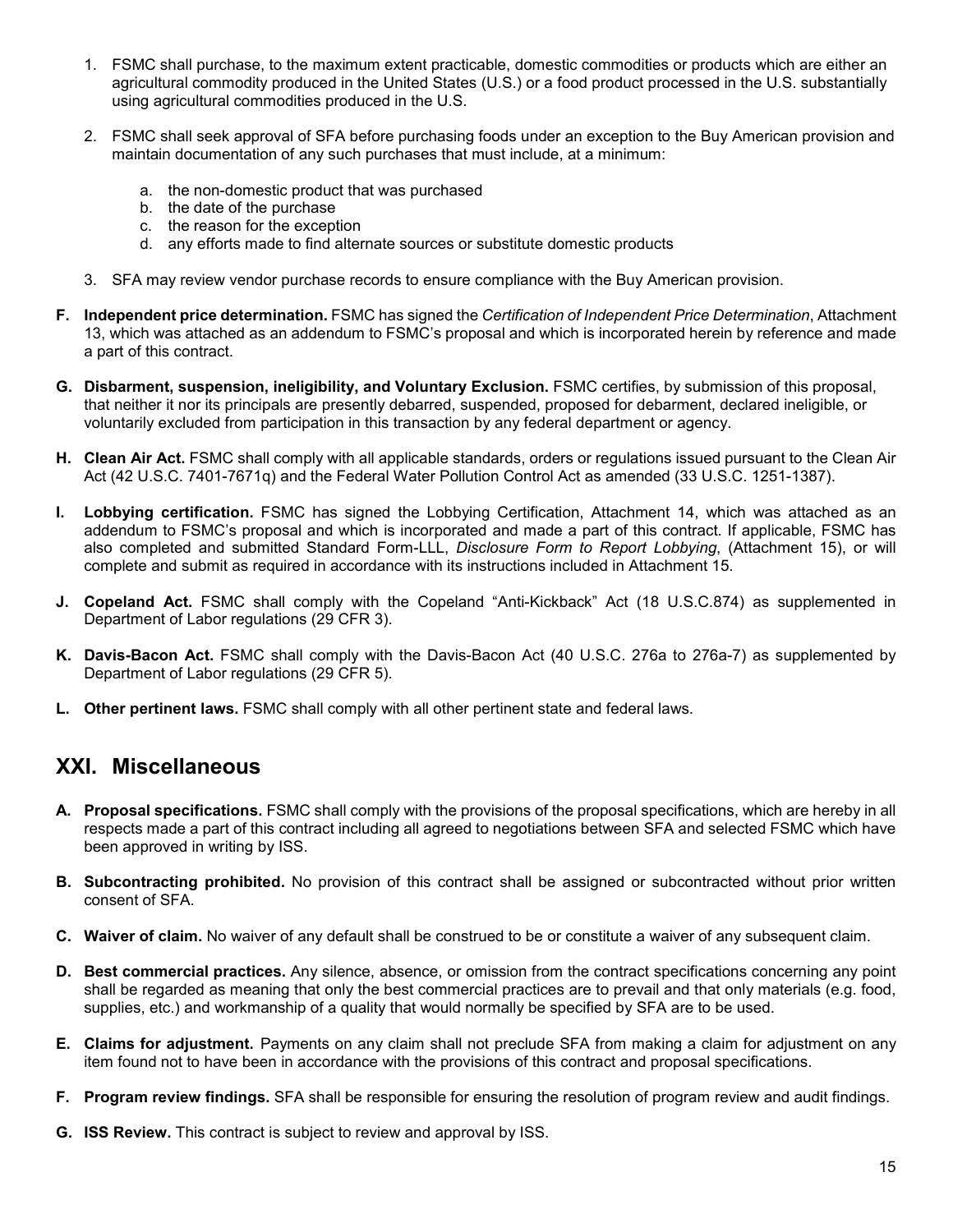- **H. Indemnification.** Except as otherwise expressly provided in this contract, FSMC will defend, indemnify, and hold SFA harmless from and against all claims, liability, loss and expense, including reasonable collection expenses, attorneys' fees and court costs that may rise because of the sole negligence, misconduct, or other fault of the FSMC, its agents or employees in the performance of its obligations under this contract, except to the extent any such claims or actions result from the negligence of SFA, its employees or agents. This clause shall survive termination of the Agreement.
- **I. Financial soundness.** SFA and FSMC shall work together to ensure a financially sound operation.
- **J. Assumptions.** Financial terms of the Agreement are based upon existing conditions and the following assumptions. If there is a material change in conditions, including, without limitations, changes to the following assumptions, the contract (1) may be terminated at the end of the current term or (2) continue under the same terms as written, whichever is mutually agreed upon.
	- 1. SFA's policies, practices, and service requirements shall remain materially consistent throughout the contract term and any subsequent contract renewals.
	- 2. Legislation, regulations, and reimbursement rates that create changes in the school lunch program shall remain materially consistent throughout the year.
	- 3. Usable USDA Foods, of adequate quality and variety required for the menu cycle, valued at an amount as set forth by USDA per pattern meal for the contract year will continue to be available.
	- 4. The government reimbursement rates in effect shall remain materially consistent throughout the year.
	- 5. Meal components and quantities required for applicable CNPs remain consistent with prior years.
	- 6. Service hours, service requirements, and type or number of facilities selling food and/or beverages on SFA's premises shall remain materially consistent throughout the year.
	- 7. The state or federal minimum wage rate and taxes in effect shall remain materially consistent throughout the year.
	- 8. The projected number of full feeding days is:176
	- 9. SFA revenue credited to the nonprofit food service program shall include all state and federal amounts received specifically for child nutrition operations.

The term materially consistent shall mean that a change does not (1) materially increase FSMC's cost of providing management service or (2) materially decrease the net revenue derived from the food service operations.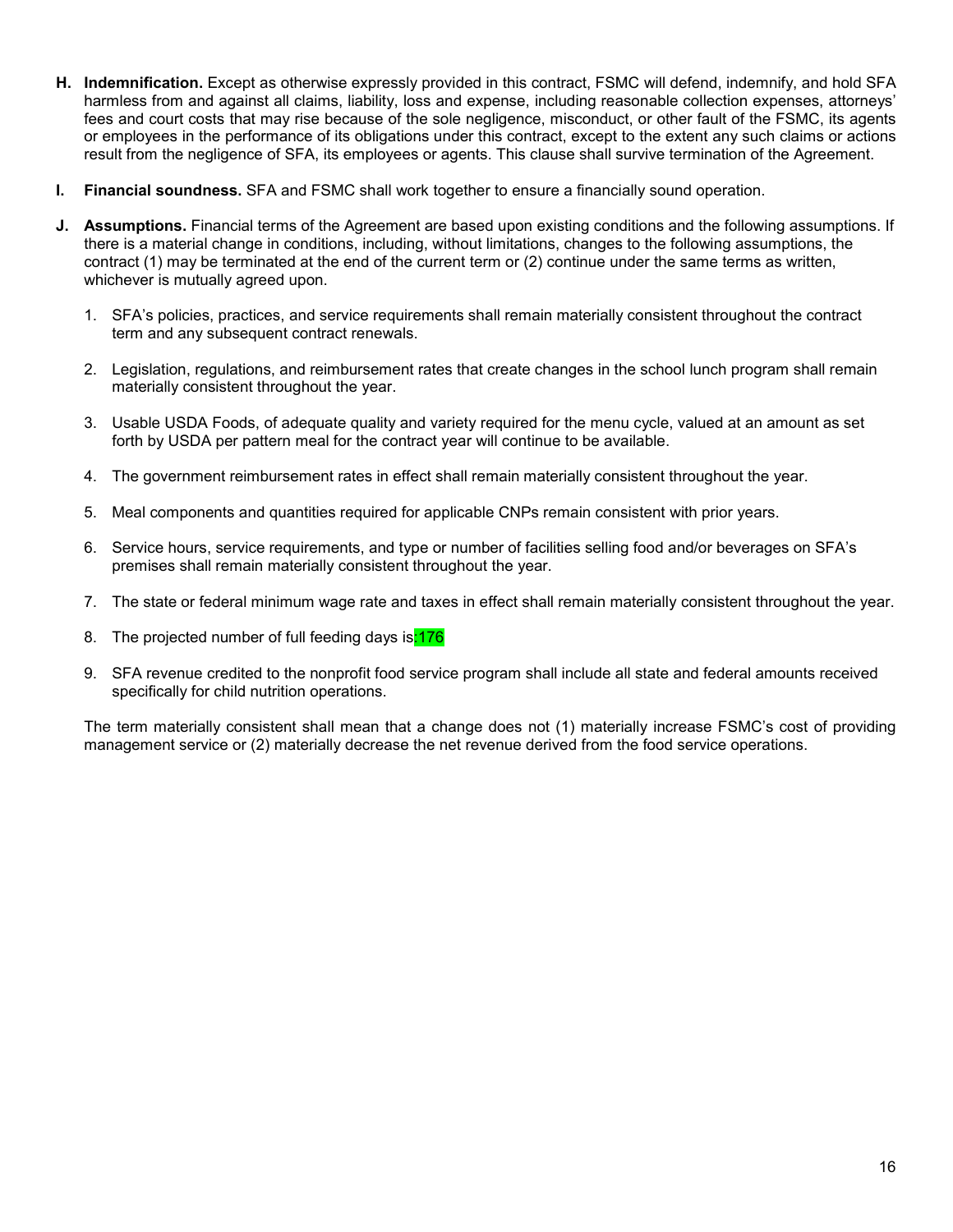### **AGREEMENT PAGE**

By submission of this proposal, FSMC certifies that neither it nor its principals are presently debarred, suspended, proposed for debarment, declared ineligible, or voluntarily excluded from participation in this transaction by any federal department or agency; and that it shall operate in accordance with all current program regulations.

Furthermore, consistent with Section I.Q of this RFP, FSMC certifies that is has not exchanged any gratuities, favors, nor anything of monetary value with SFA and that this proposal is made without prior understanding, agreement, or connection with any other offeror submitting a proposal for the same type of service, and is in all respects fair and without collusion or fraud. FSMC agrees to abide by all terms and conditions of this RFP and certifies that the person below is authorized to sign the RFP on behalf of FSMC.

| <b>FSMC NAME:</b>                         |                                                                                                                                                                                                                               |       |
|-------------------------------------------|-------------------------------------------------------------------------------------------------------------------------------------------------------------------------------------------------------------------------------|-------|
| <b>FSMC ADDRESS:</b>                      |                                                                                                                                                                                                                               |       |
|                                           |                                                                                                                                                                                                                               |       |
|                                           |                                                                                                                                                                                                                               |       |
|                                           |                                                                                                                                                                                                                               |       |
| SIGNATURE (Of authorized representative): |                                                                                                                                                                                                                               | Date: |
| <b>PRINT NAME:</b>                        | the control of the control of the control of the control of the control of the control of the control of the control of the control of the control of the control of the control of the control of the control of the control |       |
| TITLE:                                    |                                                                                                                                                                                                                               |       |
| PHONE:                                    |                                                                                                                                                                                                                               |       |
| E-MAIL:                                   |                                                                                                                                                                                                                               |       |
|                                           |                                                                                                                                                                                                                               |       |

(SFA will complete section below this line)

#### **Awarding of the Contract:**

In accepting this proposal and awarding this contract, SFA certifies that the SFA's officers, employees or agents have not taken any action which may have jeopardized the independence of the proposal referred to above and that SFA will operate in accordance with program regulations.

SFA by signing below is awarding the contract for this RFP to the proposer. This proposal; all sections of the proposal; all terms and conditions; and all addendums, and attachments, including any additional addendums mutually agreed to by both SFA and proposer will be incorporated into this awarded contract.

The undersigned hereby accepts proposer's services as an FSMC as specified in this proposal for the period of (July 1, 2022) through (June 30, 2023).

\_\_\_\_\_\_\_\_\_\_\_\_\_\_\_\_\_\_\_\_\_\_\_\_\_\_\_\_\_\_\_\_\_\_\_\_\_\_\_ \_\_\_\_\_\_\_\_\_\_\_\_\_\_\_ SIGNATURE (Of authorized representative): Date:

PRINT NAME:

 $TITLE:$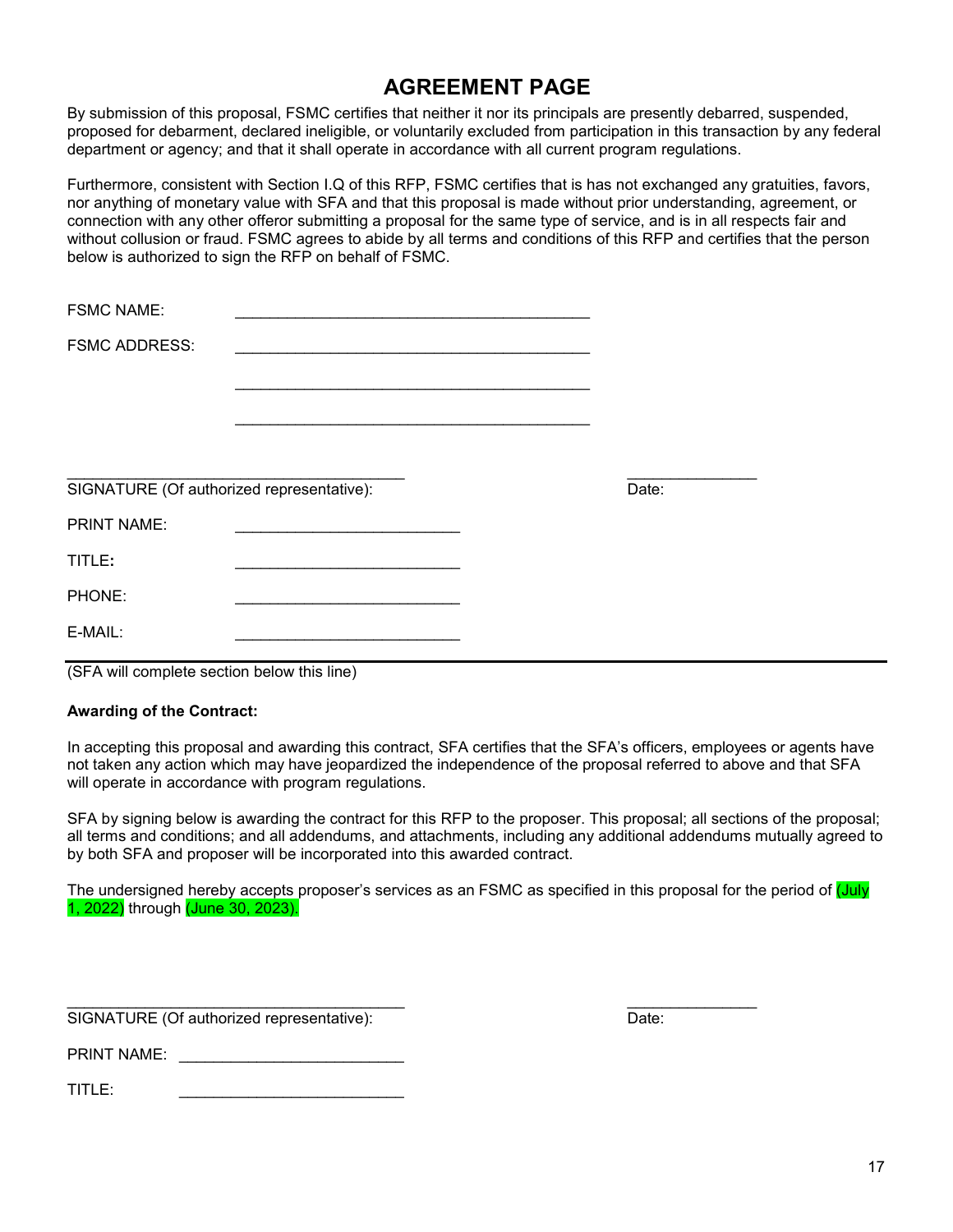| TITLE                                                | <b>ATTACHMENT</b> | <b>SFA ACTION</b><br><b>REQUIRED</b> | <b>FSMC</b><br><b>ACTION</b><br><b>REQUIRED</b> |
|------------------------------------------------------|-------------------|--------------------------------------|-------------------------------------------------|
| Site/Building Listing - General Data                 | Attachment 1      | X                                    |                                                 |
| Site/Building Listing - Services to Be Provided      | Attachment 2      | X                                    |                                                 |
| Site Average Daily Participation Worksheets          | Attachment 3      | X                                    |                                                 |
| <b>District Calendar</b>                             | Attachment 4      | X                                    |                                                 |
| Minimum Food Specifications                          | Attachment 5      | X                                    |                                                 |
| Program Menus                                        | Attachment 6      | X                                    | X                                               |
| Labor Work Sheet, SFA Employees                      | Attachment 7      | X                                    |                                                 |
| Labor Work Sheet, FSMC Employees                     | Attachment 8      |                                      | X                                               |
| Fringe Benefit Cost Sheet, SFA Employees             | Attachment 9      | X                                    |                                                 |
| Fringe Benefit Cost Sheet, FSMC Employees            | Attachment 10     |                                      | X                                               |
| Projected Operations - Revenue                       | Attachment 11     | X                                    |                                                 |
| <b>Projected Operations - Expenses</b>               | Attachment 12     | <b>USDA food</b><br>values only      | X                                               |
| Independent Price Determination Certificate          | Attachment 13     | X                                    | X                                               |
| Lobbying Certification                               | Attachment 14     |                                      | X                                               |
| Disclosure of Lobbying Activities                    | Attachment 15     |                                      | X                                               |
| Unallowable SFA-FSMC Contract Document<br>Provisions | Attachment 16     | X                                    | X                                               |

## **LIST OF CONTRACT ATTACHMENTS**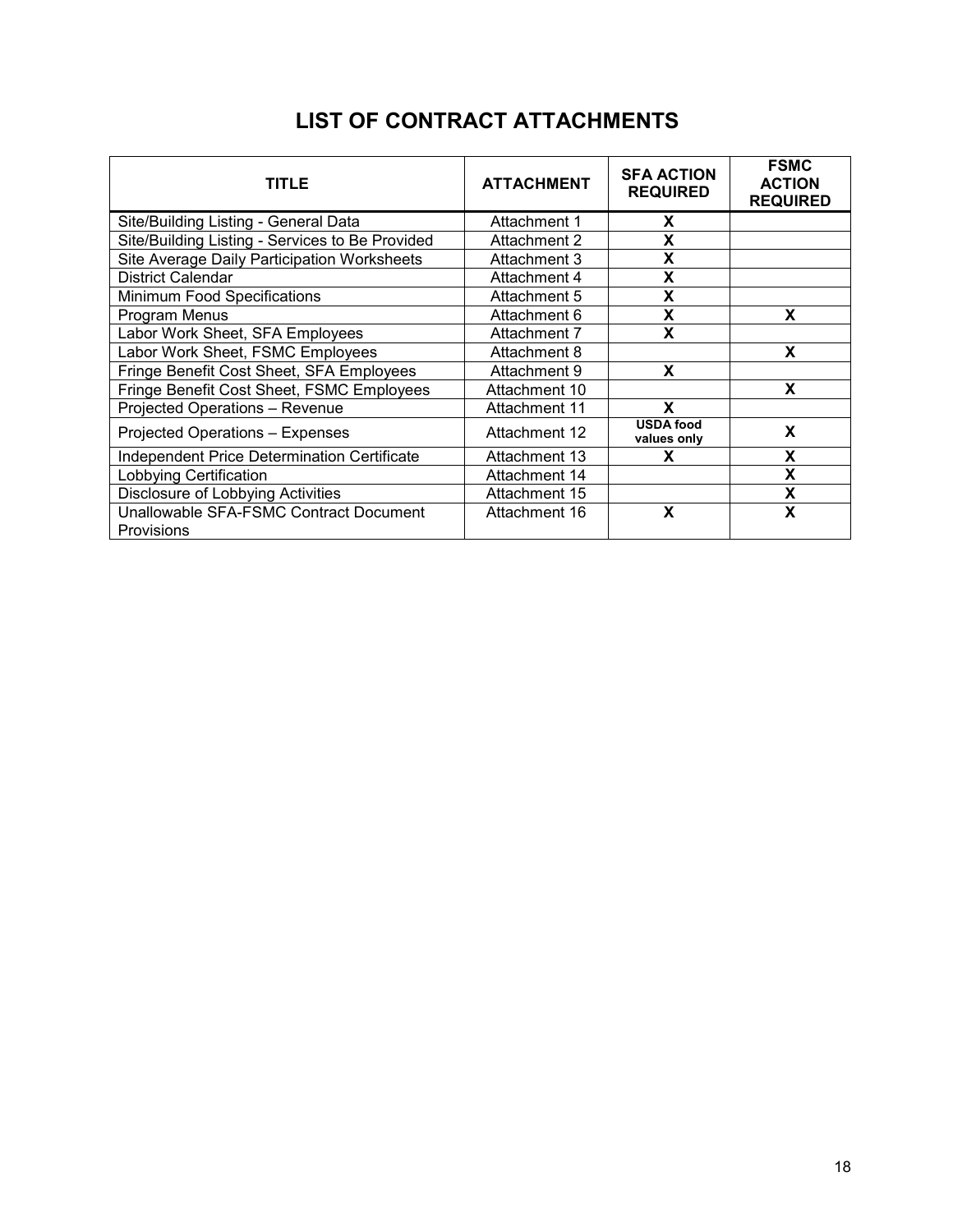#### Attachment 1

#### **SFA SITE/BUILDING LISTING – GENERAL DATA**

| <b>SITE OR SCHOOL</b>          | <b>ADDRESS</b>                                  | <b>GRADE</b><br>LEVELS <sup>1</sup> | SELF-PREP,<br>SATELLITE, | NO. OF<br><b>SERVING</b><br><b>PERIODS</b> | <b>BEGINNING AND ENDING TIMES</b><br>OF MEAL SERVICE | NO. OF<br><b>SERVING</b> |              |             |
|--------------------------------|-------------------------------------------------|-------------------------------------|--------------------------|--------------------------------------------|------------------------------------------------------|--------------------------|--------------|-------------|
|                                |                                                 |                                     | ETC <sup>2</sup>         | (LUNCH)                                    | <b>BREAKFAST</b>                                     | <b>LUNCH</b>             | <b>SNACK</b> | <b>DAYS</b> |
| <b>Benedictine High School</b> | 2900 Martin Luther King Jr. Dr,<br>Cleveland OH | $9 - 12$                            | Self-Prep                | $\overline{2}$                             | $6:45 -$<br>7:45                                     | $11:22 -$<br>12:39       |              | 176         |
|                                |                                                 |                                     |                          |                                            |                                                      |                          |              |             |
|                                |                                                 |                                     |                          |                                            |                                                      |                          |              |             |
|                                |                                                 |                                     |                          |                                            |                                                      |                          |              |             |
|                                |                                                 |                                     |                          |                                            |                                                      |                          |              |             |
|                                |                                                 |                                     |                          |                                            |                                                      |                          |              |             |
|                                |                                                 |                                     |                          |                                            |                                                      |                          |              |             |
|                                |                                                 |                                     |                          |                                            |                                                      |                          |              |             |
|                                |                                                 |                                     |                          |                                            |                                                      |                          |              |             |
|                                |                                                 |                                     |                          |                                            |                                                      |                          |              |             |
|                                |                                                 |                                     |                          |                                            |                                                      |                          |              |             |
|                                |                                                 |                                     |                          |                                            |                                                      |                          |              |             |
|                                |                                                 |                                     |                          |                                            |                                                      |                          |              |             |
|                                |                                                 |                                     |                          |                                            |                                                      |                          |              |             |
|                                |                                                 |                                     |                          |                                            |                                                      |                          |              |             |
|                                |                                                 |                                     |                          |                                            |                                                      |                          |              |             |
|                                |                                                 |                                     |                          |                                            |                                                      |                          |              |             |
|                                |                                                 |                                     |                          |                                            |                                                      |                          |              |             |
|                                |                                                 |                                     |                          |                                            |                                                      |                          |              |             |
|                                |                                                 |                                     |                          |                                            |                                                      |                          |              |             |
|                                |                                                 |                                     |                          |                                            |                                                      |                          |              |             |
|                                |                                                 |                                     |                          |                                            |                                                      |                          |              |             |
|                                |                                                 |                                     |                          |                                            |                                                      |                          |              |             |
|                                |                                                 |                                     |                          |                                            |                                                      |                          |              |             |

 <sup>1</sup> List grade groups that have access to meal service

 $^2$  Indicate if site or school prepares meals on site or if meals are satellite sent in bulk or pre-plated.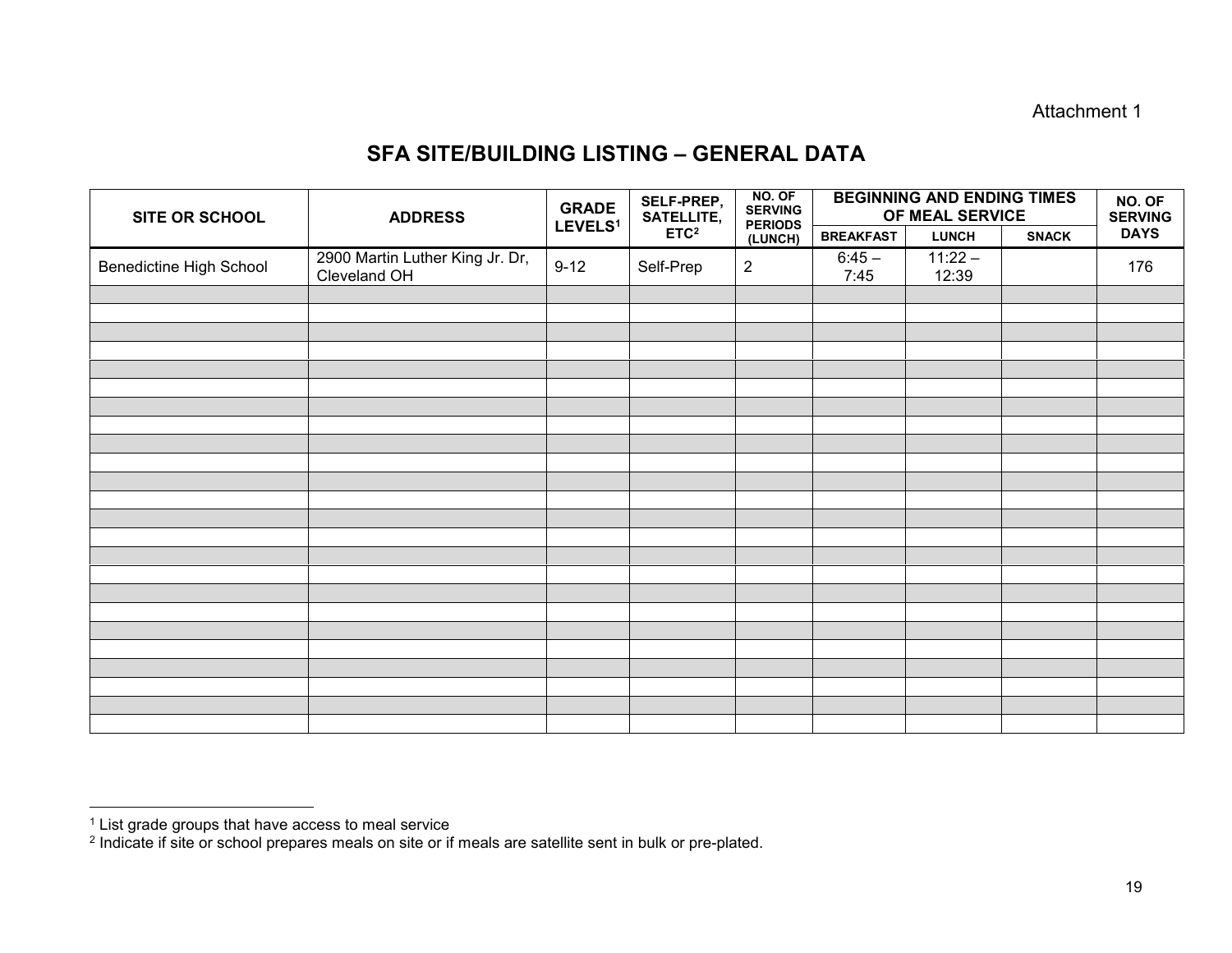Attachment 2

### **SFA SITE/BUILDING LISTING – SERVICES TO BE PROVIDED**

|                                | <b>BREAKFAST</b> |                                 |                               |                        |                        | <b>LUNCH</b> |                                 |                               |                               |                              |              |             |            |                     |                                |
|--------------------------------|------------------|---------------------------------|-------------------------------|------------------------|------------------------|--------------|---------------------------------|-------------------------------|-------------------------------|------------------------------|--------------|-------------|------------|---------------------|--------------------------------|
| SITE OR SCHOOL                 | <b>MEAL</b>      | OFFER<br>VERSUS<br><b>SERVE</b> | A LA<br>CARTE<br><b>SALES</b> | CON-<br>TRACT<br>MEALS | <b>ADULT<br/>MEALS</b> | <b>MEAL</b>  | OFFER<br>VERSUS<br><b>SERVE</b> | A LA<br>CARTE<br><b>SALES</b> | CON-<br>TRACT<br><b>MEALS</b> | <b>ADULT</b><br><b>MEALS</b> | <b>ASCSP</b> | <b>SFSP</b> | <b>SMP</b> | VEN-<br><b>DING</b> | <b>CONCE-</b><br><b>SSIONS</b> |
| <b>Benedictine High School</b> | <b>x</b>         | $\mathsf{x}$                    | $\mathsf{x}$                  |                        | $\mathbf{x}$           | ×            | $\mathsf{x}$                    | $\mathbf{x}$                  |                               | $\mathsf X$                  |              |             |            |                     | $\mathsf{X}$                   |
|                                |                  |                                 |                               |                        |                        |              |                                 |                               |                               |                              |              |             |            |                     |                                |
|                                |                  |                                 |                               |                        |                        |              |                                 |                               |                               |                              |              |             |            |                     |                                |
|                                |                  |                                 |                               |                        |                        |              |                                 |                               |                               |                              |              |             |            |                     |                                |
|                                |                  |                                 |                               |                        |                        |              |                                 |                               |                               |                              |              |             |            |                     |                                |
|                                |                  |                                 |                               |                        |                        |              |                                 |                               |                               |                              |              |             |            |                     |                                |
|                                |                  |                                 |                               |                        |                        |              |                                 |                               |                               |                              |              |             |            |                     |                                |
|                                |                  |                                 |                               |                        |                        |              |                                 |                               |                               |                              |              |             |            |                     |                                |
|                                |                  |                                 |                               |                        |                        |              |                                 |                               |                               |                              |              |             |            |                     |                                |
|                                |                  |                                 |                               |                        |                        |              |                                 |                               |                               |                              |              |             |            |                     |                                |
|                                |                  |                                 |                               |                        |                        |              |                                 |                               |                               |                              |              |             |            |                     |                                |
|                                |                  |                                 |                               |                        |                        |              |                                 |                               |                               |                              |              |             |            |                     |                                |
|                                |                  |                                 |                               |                        |                        |              |                                 |                               |                               |                              |              |             |            |                     |                                |
|                                |                  |                                 |                               |                        |                        |              |                                 |                               |                               |                              |              |             |            |                     |                                |
|                                |                  |                                 |                               |                        |                        |              |                                 |                               |                               |                              |              |             |            |                     |                                |
|                                |                  |                                 |                               |                        |                        |              |                                 |                               |                               |                              |              |             |            |                     |                                |
|                                |                  |                                 |                               |                        |                        |              |                                 |                               |                               |                              |              |             |            |                     |                                |
|                                |                  |                                 |                               |                        |                        |              |                                 |                               |                               |                              |              |             |            |                     |                                |
|                                |                  |                                 |                               |                        |                        |              |                                 |                               |                               |                              |              |             |            |                     |                                |
|                                |                  |                                 |                               |                        |                        |              |                                 |                               |                               |                              |              |             |            |                     |                                |
|                                |                  |                                 |                               |                        |                        |              |                                 |                               |                               |                              |              |             |            |                     |                                |
|                                |                  |                                 |                               |                        |                        |              |                                 |                               |                               |                              |              |             |            |                     |                                |
|                                |                  |                                 |                               |                        |                        |              |                                 |                               |                               |                              |              |             |            |                     |                                |
|                                |                  |                                 |                               |                        |                        |              |                                 |                               |                               |                              |              |             |            |                     |                                |
|                                |                  |                                 |                               |                        |                        |              |                                 |                               |                               |                              |              |             |            |                     |                                |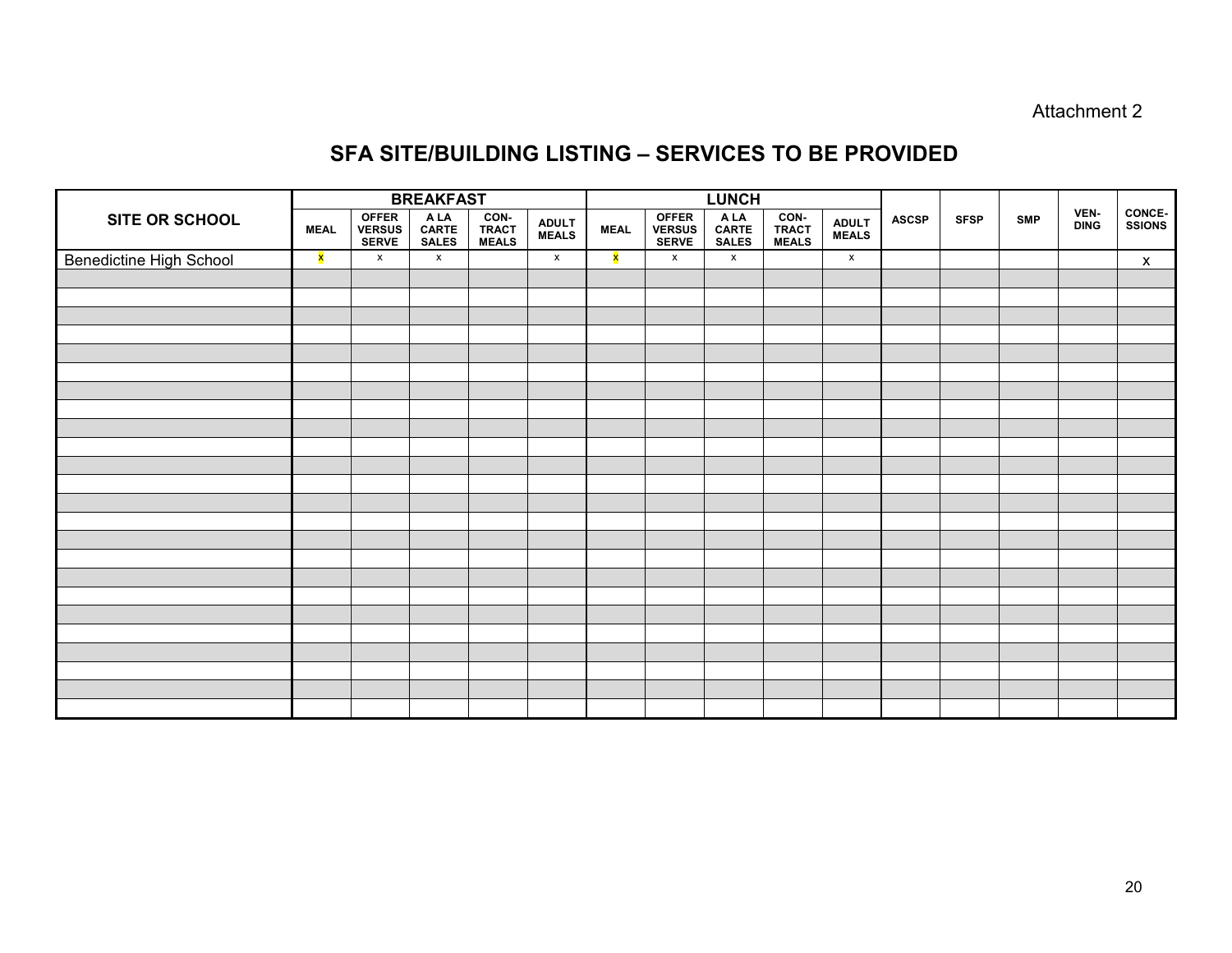## **SITE AVERAGE DAILY PARTICIPATION WORKSHEETS**

|                         |                   | <b>AVERAGE DAILY PARTICIPATION</b> |    | <b>CONTRACT MEALS</b><br>(Meals sold to other<br>schools)* |     |
|-------------------------|-------------------|------------------------------------|----|------------------------------------------------------------|-----|
| SITE OR SCHOOL          | <b>ENROLLMENT</b> | <b>REDUCED</b><br><b>FREE</b>      |    |                                                            |     |
| Benedictine High School | 275               | 88                                 | 12 | 21                                                         | N/A |
|                         |                   |                                    |    |                                                            |     |
|                         |                   |                                    |    |                                                            |     |
|                         |                   |                                    |    |                                                            |     |
|                         |                   |                                    |    |                                                            |     |
|                         |                   |                                    |    |                                                            |     |
|                         |                   |                                    |    |                                                            |     |
|                         |                   |                                    |    |                                                            |     |
|                         |                   |                                    |    |                                                            |     |
|                         |                   |                                    |    |                                                            |     |
|                         |                   |                                    |    |                                                            |     |
|                         |                   |                                    |    |                                                            |     |
|                         |                   |                                    |    |                                                            |     |
|                         |                   |                                    |    |                                                            |     |
|                         |                   |                                    |    |                                                            |     |
|                         |                   |                                    |    |                                                            |     |
|                         |                   |                                    |    |                                                            |     |
|                         |                   |                                    |    |                                                            |     |
|                         |                   |                                    |    |                                                            |     |
|                         |                   |                                    |    |                                                            |     |
|                         |                   |                                    |    |                                                            |     |
|                         |                   |                                    |    |                                                            |     |
|                         |                   |                                    |    |                                                            |     |
|                         |                   |                                    |    |                                                            |     |
|                         |                   |                                    |    |                                                            |     |
| <b>TOTAL</b>            |                   |                                    |    |                                                            |     |

#### **NATIONAL SCHOOL LUNCH PROGRAM**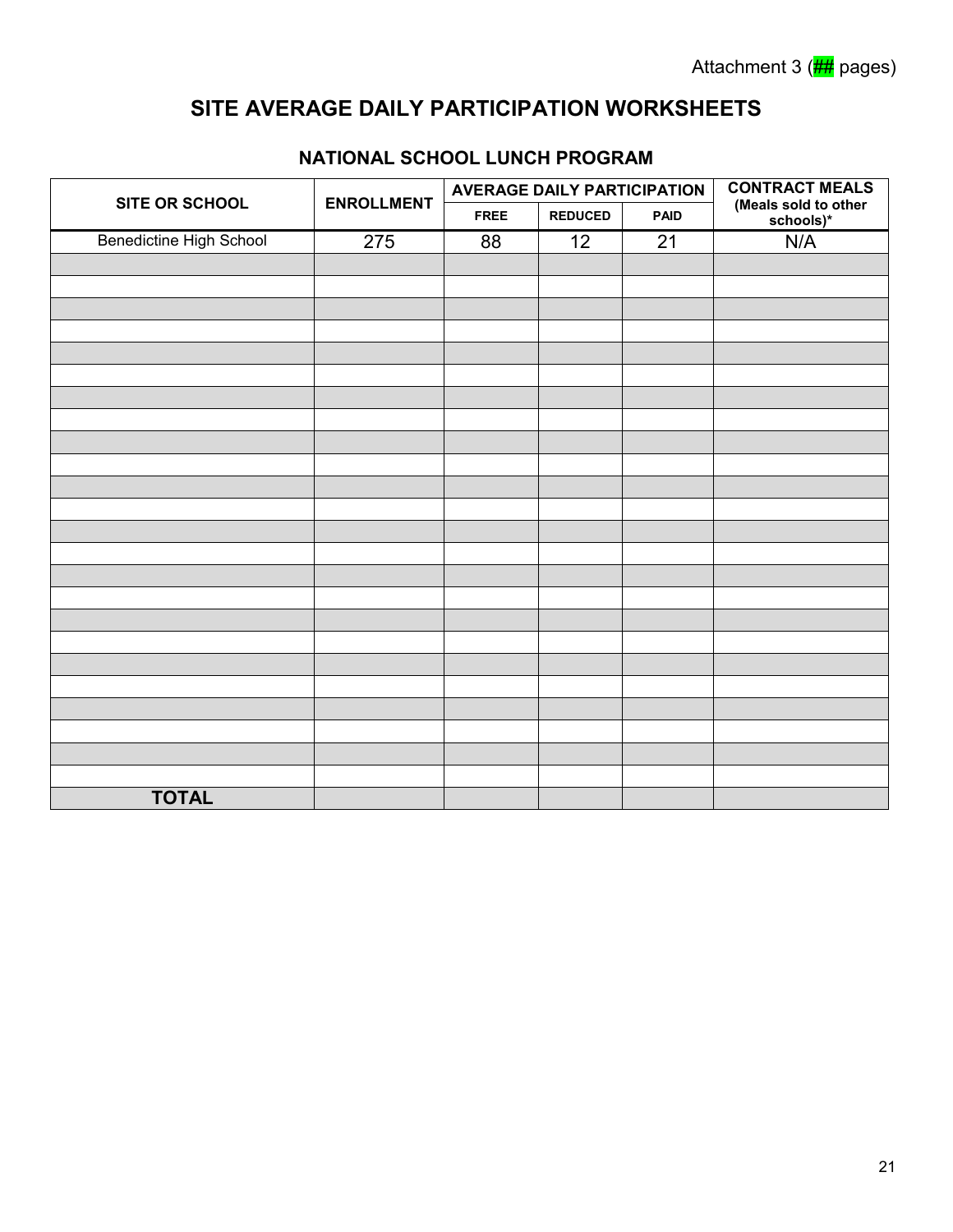|                          |                   | <b>AVERAGE DAILY PARTICIPATION</b> |                | <b>CONTRACT MEALS</b> |                                   |
|--------------------------|-------------------|------------------------------------|----------------|-----------------------|-----------------------------------|
| SITE OR SCHOOL           | <b>ENROLLMENT</b> | <b>FREE</b>                        | <b>REDUCED</b> | <b>PAID</b>           | (Meals sold to other<br>schools)* |
| Benedictine High School  | 275               |                                    |                |                       | N/A                               |
| Not serving at this time |                   |                                    |                |                       |                                   |
|                          |                   |                                    |                |                       |                                   |
|                          |                   |                                    |                |                       |                                   |
|                          |                   |                                    |                |                       |                                   |
|                          |                   |                                    |                |                       |                                   |
|                          |                   |                                    |                |                       |                                   |
|                          |                   |                                    |                |                       |                                   |
|                          |                   |                                    |                |                       |                                   |
|                          |                   |                                    |                |                       |                                   |
|                          |                   |                                    |                |                       |                                   |
|                          |                   |                                    |                |                       |                                   |
|                          |                   |                                    |                |                       |                                   |
|                          |                   |                                    |                |                       |                                   |
|                          |                   |                                    |                |                       |                                   |
|                          |                   |                                    |                |                       |                                   |
|                          |                   |                                    |                |                       |                                   |
|                          |                   |                                    |                |                       |                                   |
|                          |                   |                                    |                |                       |                                   |
|                          |                   |                                    |                |                       |                                   |
|                          |                   |                                    |                |                       |                                   |
|                          |                   |                                    |                |                       |                                   |
|                          |                   |                                    |                |                       |                                   |
|                          |                   |                                    |                |                       |                                   |
|                          |                   |                                    |                |                       |                                   |
| <b>TOTAL</b>             |                   |                                    |                |                       |                                   |

\*Do not include Special Functions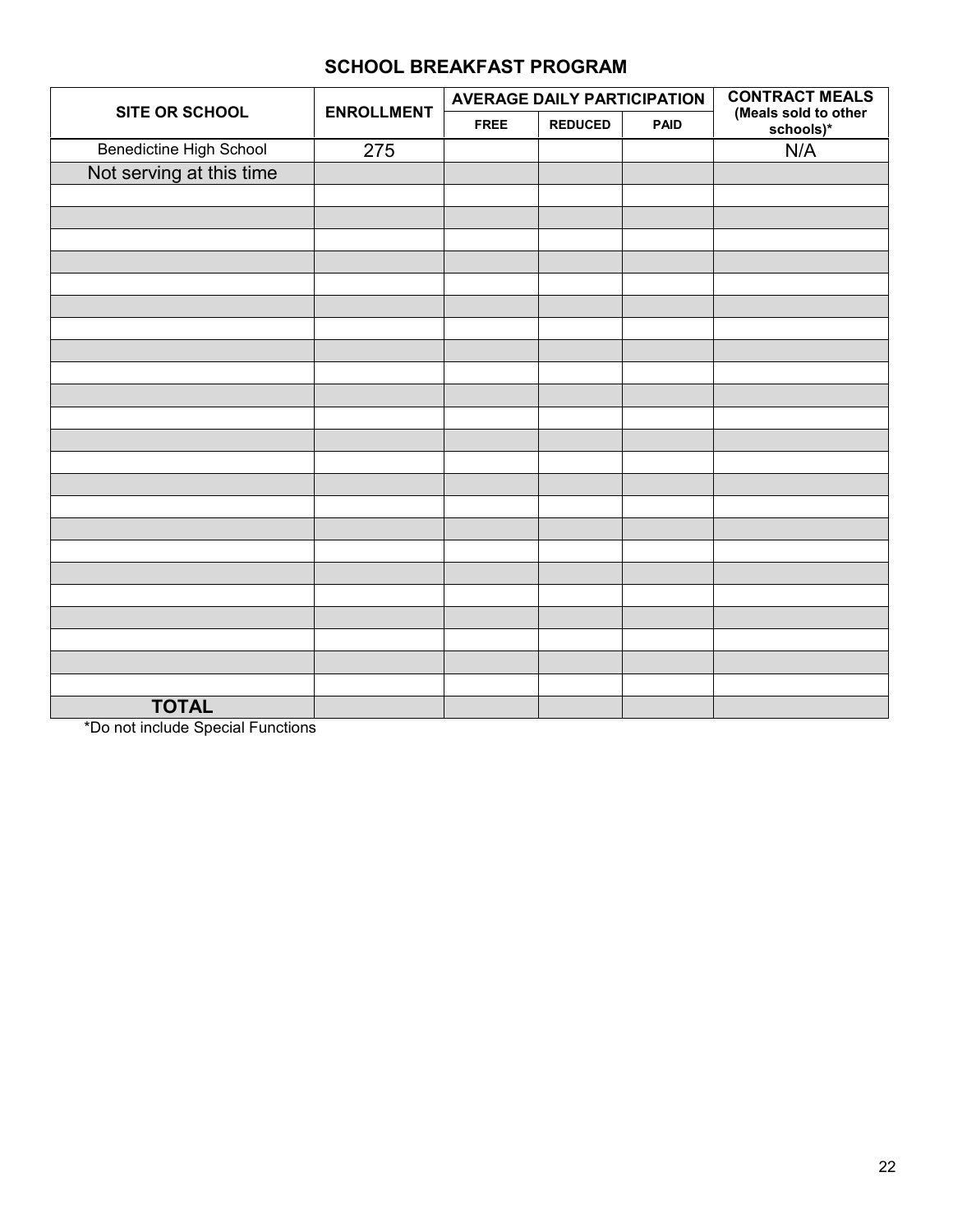## **DISTRICT CALENDAR**

 $\epsilon$ 

|                         | July                                                                                                         | November                                                                                                                      | March                                                                                                                                         |              |                                                                                                  |
|-------------------------|--------------------------------------------------------------------------------------------------------------|-------------------------------------------------------------------------------------------------------------------------------|-----------------------------------------------------------------------------------------------------------------------------------------------|--------------|--------------------------------------------------------------------------------------------------|
| м                       | w<br>т<br>R<br>F                                                                                             | м<br>Υ<br>w<br>R<br>F                                                                                                         | м<br>F<br>w<br>R                                                                                                                              | August       | 11                                                                                               |
|                         | 1                                                                                                            | 3<br>1<br>2<br>4                                                                                                              | з<br>2<br>1                                                                                                                                   | September    | 21                                                                                               |
| 4                       | 7<br>8<br>5<br>6                                                                                             | 7<br>10<br>11<br>8<br>9                                                                                                       | 7<br>8<br>9<br>10<br>6                                                                                                                        | October (1Q) | 9<br>41                                                                                          |
| 11                      | 15<br>12<br>13<br>14                                                                                         | 18<br>15<br>17<br>14<br>16                                                                                                    | 13<br>14<br>15 16<br>v                                                                                                                        | October (2Q) | 10                                                                                               |
| 18                      | 22<br>19<br>20<br>21                                                                                         | 28 24<br>28<br>22<br>21                                                                                                       | 26<br>21<br>23<br>22<br>24                                                                                                                    | November     | 19                                                                                               |
| 25                      | 29<br>26<br>27<br>28                                                                                         | 30<br>28<br>29                                                                                                                | 28<br>30<br>29<br>31<br>27                                                                                                                    | December     | 15                                                                                               |
|                         |                                                                                                              |                                                                                                                               |                                                                                                                                               | January (2Q) | 2<br>46                                                                                          |
|                         |                                                                                                              |                                                                                                                               |                                                                                                                                               | January (30) | 15                                                                                               |
|                         | August                                                                                                       | December                                                                                                                      | April                                                                                                                                         | February     | 18                                                                                               |
| м                       | w<br>й<br>F                                                                                                  | R<br>T<br>w<br>м<br>F                                                                                                         | м<br>т<br>w<br>R                                                                                                                              | March (3Q)   | 12<br>4S                                                                                         |
|                         | 5<br>3<br>4<br>2                                                                                             | 2<br>1                                                                                                                        | з<br>s                                                                                                                                        | March (4Q)   | 8                                                                                                |
| 8                       | 12<br>11<br>9<br>10                                                                                          | 8<br>9<br>5<br>6<br>7                                                                                                         | 10<br>ıκ                                                                                                                                      | April        | 13                                                                                               |
| zЬ                      | 18<br>ĸ<br>19<br>47.                                                                                         | 15<br>12<br>13<br>16<br>14                                                                                                    | 19<br>17<br>20<br>18<br>21                                                                                                                    | May          | 21                                                                                               |
| 22                      | 26<br>23<br>25<br>24                                                                                         | 21<br>22<br>28<br>19<br>20                                                                                                    | 25<br>26<br>27<br>28<br>24                                                                                                                    | June         | 2<br>44                                                                                          |
| 29                      | 30<br>31                                                                                                     | 28<br>71                                                                                                                      |                                                                                                                                               |              | 176                                                                                              |
| M<br>т<br>ч<br>12<br>19 | September<br>w<br>я<br>F<br>2<br>1<br>6<br>7<br>8<br>9<br>16<br>13<br>15<br>14<br>20<br>21<br>22<br>23<br>30 | January<br>м<br>£<br>т<br>z<br>5<br>6<br>9<br>×<br>10<br>11<br>12<br>26<br>17<br>18<br>19<br>20<br>24<br>25<br>26<br>27<br>23 | May<br>F<br>м<br>٦<br>R<br>w<br>×<br>2<br>5<br>з<br>4<br>ß<br>9<br>10<br>11<br>12<br>15<br>16<br>17<br>18<br>19<br>23<br>24<br>25<br>22<br>26 | ×            | Teacher Day<br>Day Off<br><b>End of Quarter</b><br>Faculty/Staff Retreat<br>Parent Teacher Confi |
| 26                      | 27<br>28<br>29                                                                                               | 31<br>30                                                                                                                      | 25<br>31<br>30                                                                                                                                |              | First or Last Day of Sr                                                                          |

176

.

 $\sim$ 

Freshmen Days - August 17-19<br>All Students Begin August 22

 $\sim 10^{-10}$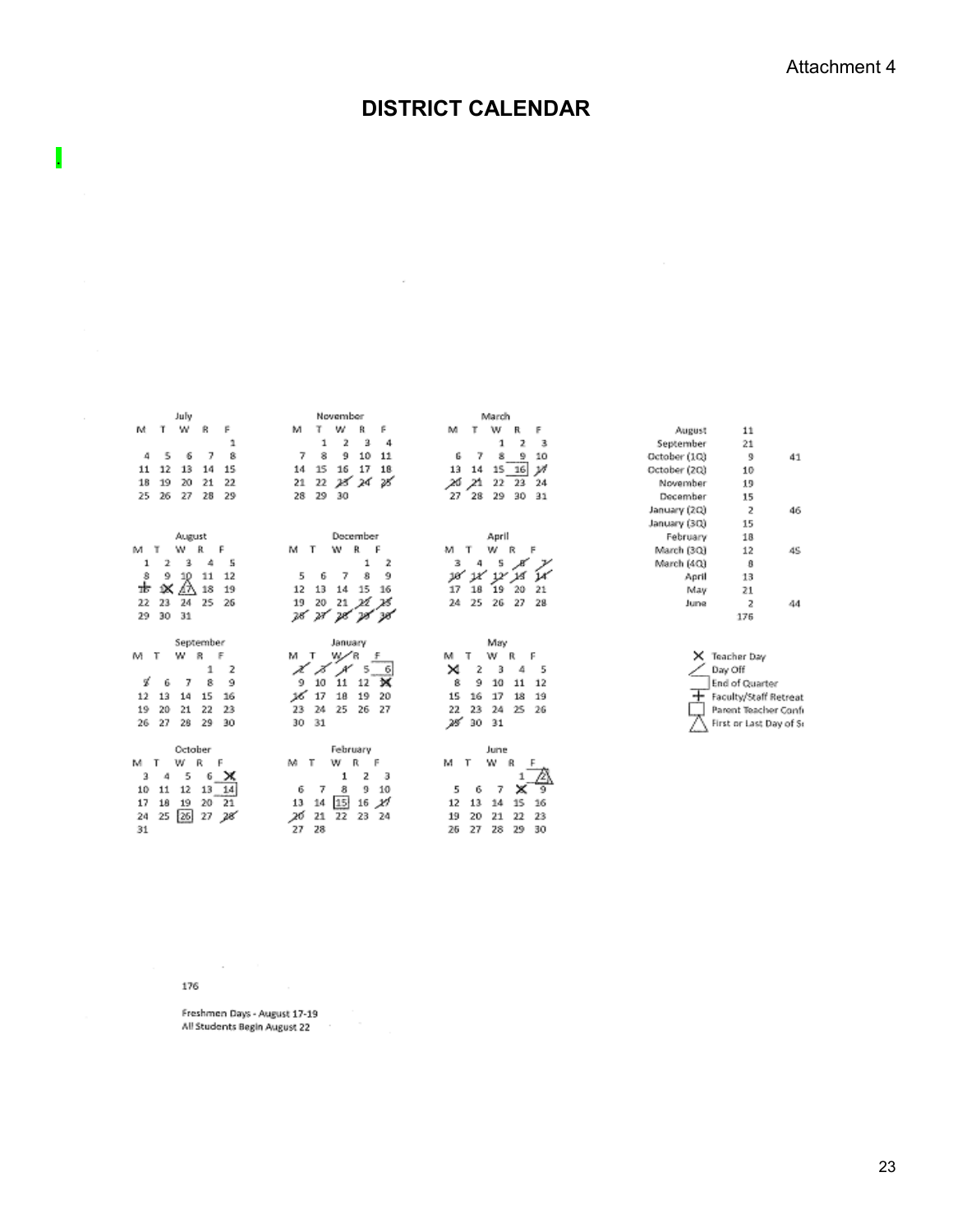## **MINIMUM FOOD SPECIFICATIONS**

Meat/Seafood – All meat and poultry products must be government-inspected.

- Beef, lamb, and veal: USDA Choice or better.
- Pork: U.S. No.1 or U.S. No. 2
- Poultry: USDA Grade A

Dairy Products – All dairy products must be government-inspected.

- Fresh eggs: US Grade A or better
- Frozen eggs: USDA inspected
- Milk: pasteurized Grade A

#### Fruits and Vegetables

- **•** Fresh fruits and vegetables: U.S. Grade A
- Canned fruits and vegetables: U.S. Grade A (fruit to be packed in light syrup or natural juices)
- Frozen fruits and vegetables: U.S. Grade A

#### Baked Products

 Bread, rolls, cookies, pies, cakes, and puddings either prepared or baked on premises or purchased on a quality level commensurate with meeting USDA breakfast and lunch requirements, as applicable

#### Staple Groceries

Staple groceries to be a quality level commensurate with previously listed standards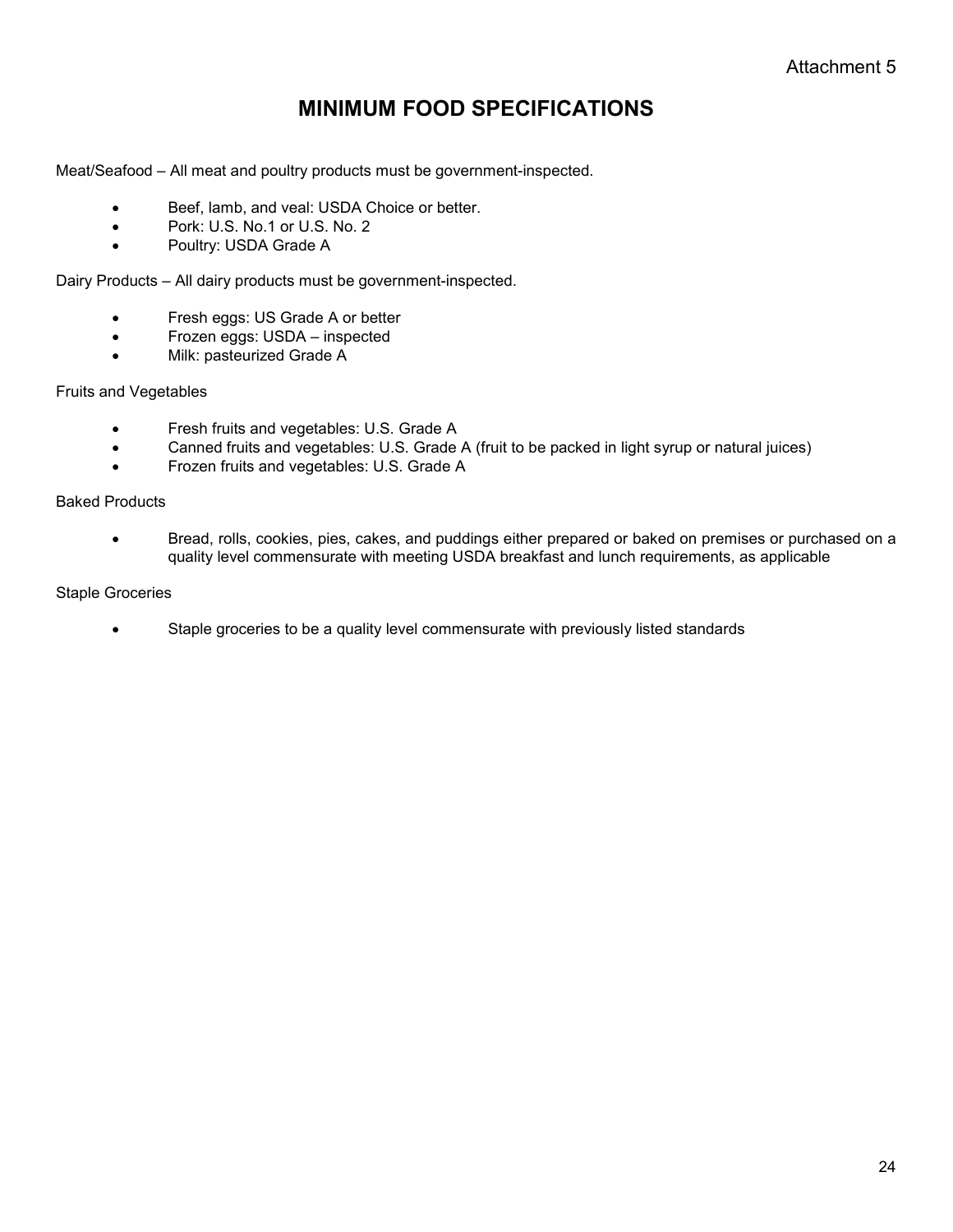#### **LABOR WORKSHEET – FSMC**

**(To be completed by FSMC for FSMC employees) Pay rates for the year \_\_\_\_\_\_\_\_ - \_\_\_\_\_\_\_\_** 

| <b>SITE OR SCHOOL</b> | <b>JOB TITLE</b> | <b>HOURLY</b><br><b>RATE</b><br>$($ \$) | <b>DAILY</b><br><b>HOURS</b> | <b>NUMBER</b><br><b>OF DAYS</b><br><b>PAID</b> | <b>TOTAL</b><br><b>ANNUAL</b><br><b>WAGE</b><br>$($)$ | <b>Unemployment</b><br>Compensation |
|-----------------------|------------------|-----------------------------------------|------------------------------|------------------------------------------------|-------------------------------------------------------|-------------------------------------|
|                       |                  |                                         |                              |                                                |                                                       |                                     |
|                       |                  |                                         |                              |                                                |                                                       |                                     |
|                       |                  |                                         |                              |                                                |                                                       |                                     |
|                       |                  |                                         |                              |                                                |                                                       |                                     |
|                       |                  |                                         |                              |                                                |                                                       |                                     |
|                       |                  |                                         |                              |                                                |                                                       |                                     |
|                       |                  |                                         |                              |                                                |                                                       |                                     |
|                       |                  |                                         |                              |                                                |                                                       |                                     |
|                       |                  |                                         |                              |                                                |                                                       |                                     |
|                       |                  |                                         |                              |                                                |                                                       |                                     |
|                       |                  |                                         |                              |                                                |                                                       |                                     |
|                       |                  |                                         |                              |                                                |                                                       |                                     |
|                       |                  |                                         |                              |                                                |                                                       |                                     |
|                       |                  |                                         |                              |                                                |                                                       |                                     |
|                       |                  |                                         |                              |                                                |                                                       |                                     |
|                       |                  |                                         |                              |                                                |                                                       |                                     |
|                       |                  |                                         |                              |                                                |                                                       |                                     |
|                       |                  |                                         |                              |                                                |                                                       |                                     |
|                       |                  |                                         |                              |                                                |                                                       |                                     |
|                       |                  |                                         |                              |                                                |                                                       |                                     |
|                       |                  |                                         |                              |                                                |                                                       |                                     |
|                       |                  |                                         |                              |                                                |                                                       |                                     |
|                       |                  |                                         |                              |                                                |                                                       |                                     |
| <b>Total Labor</b>    |                  |                                         |                              |                                                | \$                                                    |                                     |
| Retirement            |                  |                                         |                              |                                                | $\overline{\mathbf{e}}$                               |                                     |
| Substitute Pay        | \$               |                                         |                              |                                                |                                                       |                                     |

*NOTE: Use actual rates for FSMC; do not use a prorated statewide average benefit rate.*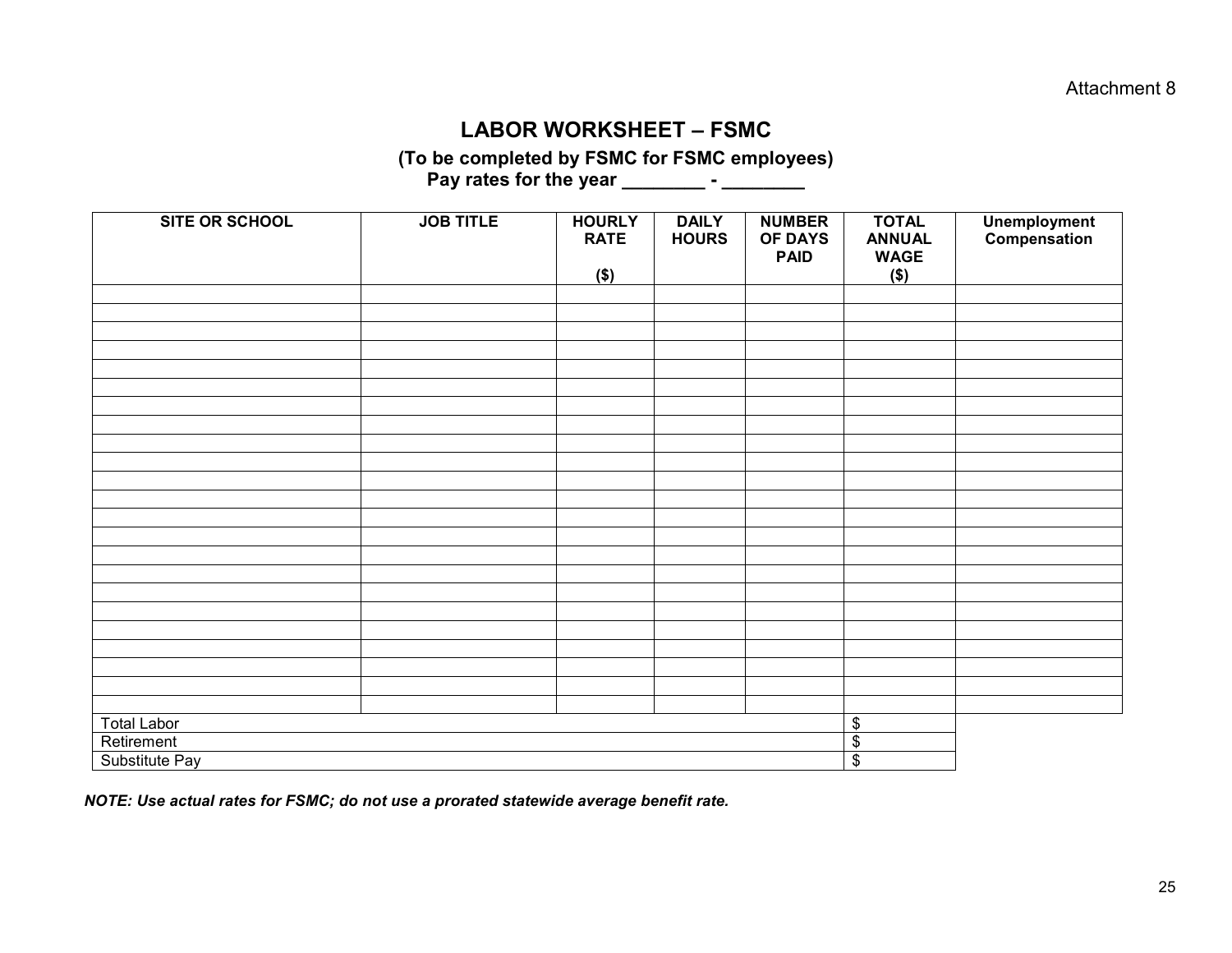#### **FRINGE BENEFIT COST WORKSHEET – FSMC**

**(To be completed by FSMC for FSMC employees) List Annual Cost for the Year \_\_\_\_\_\_\_\_ - \_\_\_\_\_\_\_\_** 

| <b>EMPLOYEE NAME</b> | <b>HOSPITALIZATION</b><br>(Medical) | <b>DENTAL</b> | <b>VISION</b> | <b>LONGEVITY</b><br>OR ANNUITY       | <b>LIFE</b> | <b>RETIRE-</b><br><b>MENT</b> | OTHER <sup>1</sup> | <b>TOTAL</b>                         |
|----------------------|-------------------------------------|---------------|---------------|--------------------------------------|-------------|-------------------------------|--------------------|--------------------------------------|
|                      | æ.                                  | \$            | \$            | \$                                   | \$          | \$                            | \$                 | S                                    |
|                      |                                     |               |               |                                      |             |                               |                    |                                      |
|                      |                                     |               |               |                                      |             |                               |                    |                                      |
|                      |                                     |               |               |                                      |             |                               |                    |                                      |
|                      |                                     |               |               |                                      |             |                               |                    |                                      |
|                      |                                     |               |               |                                      |             |                               |                    |                                      |
|                      |                                     |               |               |                                      |             |                               |                    |                                      |
|                      |                                     |               |               |                                      |             |                               |                    |                                      |
|                      |                                     |               |               |                                      |             |                               |                    |                                      |
|                      |                                     |               |               |                                      |             |                               |                    |                                      |
|                      |                                     |               |               |                                      |             |                               |                    |                                      |
|                      |                                     |               |               |                                      |             |                               |                    |                                      |
|                      |                                     |               |               |                                      |             |                               |                    |                                      |
|                      |                                     |               |               |                                      |             |                               |                    |                                      |
|                      |                                     |               |               |                                      |             |                               |                    |                                      |
|                      |                                     |               |               |                                      |             |                               |                    |                                      |
|                      |                                     |               |               |                                      |             |                               |                    |                                      |
|                      |                                     |               |               |                                      |             |                               |                    |                                      |
|                      |                                     |               |               |                                      |             |                               |                    |                                      |
|                      |                                     |               |               |                                      |             |                               |                    |                                      |
|                      |                                     |               |               |                                      |             |                               |                    |                                      |
|                      |                                     |               |               |                                      |             |                               |                    |                                      |
| <b>TOTAL COSTS</b>   | \$                                  | \$            | \$            | $\overline{\boldsymbol{\mathsf{s}}}$ | \$          | \$                            | \$                 | $\overline{\boldsymbol{\mathsf{s}}}$ |

**1 Include Paid Time Off (PTO), Holiday pay and Sick pay** 

If Workers' Compensation cost is charged to food service, what is percentage? \_\_\_\_\_%

*NOTE: Use actual rates for FSMC; do not use a prorated statewide average benefit rate.*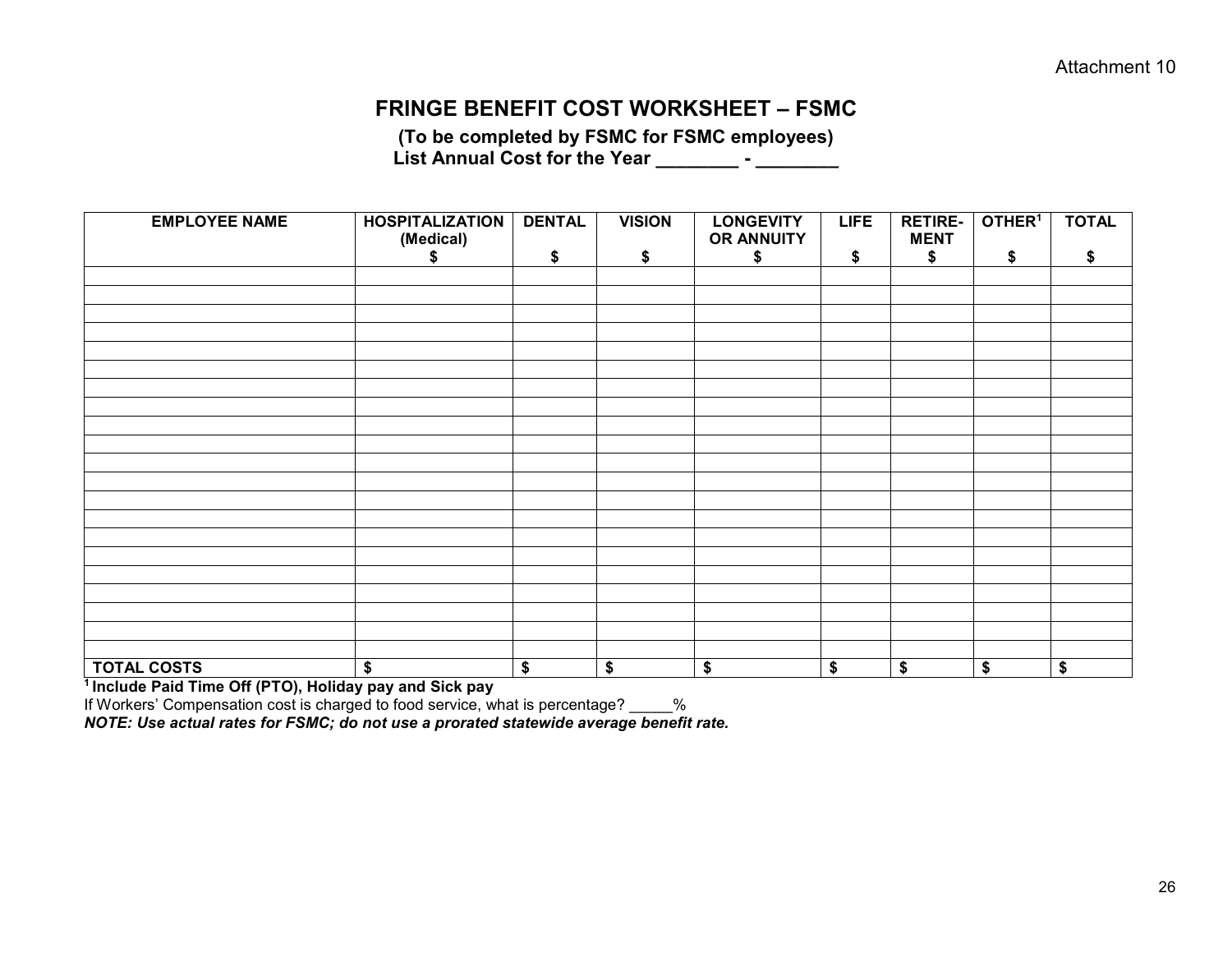Attachment 11 (3 pages)

## **PROJECTED OPERATIONS – REVENUE**

FOR PROGRAMS AND SITES TO BE CONTRACTED

Based on **176** days of service

Page 1 - In-School Revenue

|                                     | <b>Meals</b>   | X | <b>Price</b>           | $=$                       | <b>Total</b> |                         |
|-------------------------------------|----------------|---|------------------------|---------------------------|--------------|-------------------------|
| <b>Breakfast</b>                    |                |   |                        |                           |              |                         |
| <b>Elementary Full Price</b>        |                |   | $\boldsymbol{\hat{s}}$ | $\frac{1}{2}$             |              |                         |
| Secondary Full Price                | 00             |   | \$2.50                 | $\sqrt{3}$<br>=           |              |                         |
| <b>Reduced Price</b>                | 00             |   | \$.30                  | $\sqrt{3}$<br>$=$         |              |                         |
| Adult                               | $\overline{0}$ |   | \$3.50                 | $\sqrt{3}$                |              |                         |
|                                     |                |   |                        | <b>Subtotal Breakfast</b> |              | $\overline{\mathbf{s}}$ |
| Lunch                               |                |   |                        |                           |              |                         |
| <b>Elementary Full Price</b>        |                |   | $\sqrt{3}$             | $\sqrt{3}$<br>=           |              |                         |
| <b>Secondary Full Price</b>         | 8460           |   | \$3.50                 |                           | \$12,749.93  |                         |
| <b>Reduced Price</b>                | 2420           |   | \$.40                  | \$                        | 847.01       |                         |
| Adult                               | 704            |   | \$4.50                 | \$                        | 3,168.00     |                         |
|                                     |                |   |                        |                           |              |                         |
|                                     |                |   |                        | <b>Subtotal Lunch</b>     |              | \$16,764.93             |
|                                     |                |   |                        |                           |              |                         |
| After-School Care Snack             |                |   |                        |                           |              |                         |
| <b>Full Price</b>                   |                |   | $\sqrt{3}$             | $\sqrt{3}$<br>Ξ.          |              |                         |
| <b>Reduced Price</b>                |                | X | $\sqrt{3}$             | $\sqrt{3}$<br>н           |              |                         |
| Adult                               |                |   | $\mathbf{\hat{s}}$     | $\mathbf{s}$              |              |                         |
|                                     |                |   |                        |                           |              |                         |
|                                     |                |   |                        | <b>Subtotal Snack</b>     |              | $\overline{\mathbf{s}}$ |
|                                     |                |   |                        |                           |              |                         |
| <b>Special Functions (Catering)</b> |                |   |                        |                           |              | \$                      |
| A la Carte                          |                |   |                        |                           |              | \$59,950.05             |
|                                     |                |   |                        |                           |              |                         |
| Concessions                         |                |   |                        |                           |              | \$14,650.00             |
|                                     |                |   |                        |                           |              |                         |
| Vending                             |                |   |                        |                           |              | $\overline{\mathbf{s}}$ |
|                                     |                |   |                        |                           |              |                         |
| <b>Contract Meals</b>               |                |   |                        |                           |              | \$                      |
|                                     |                |   |                        |                           |              |                         |
| Non-Reimbursable Meals              |                |   |                        |                           |              | $\overline{\mathbf{s}}$ |
|                                     |                |   |                        |                           |              |                         |

| <b>Total In-School Revenue</b> | \$94,182.21 |
|--------------------------------|-------------|
|--------------------------------|-------------|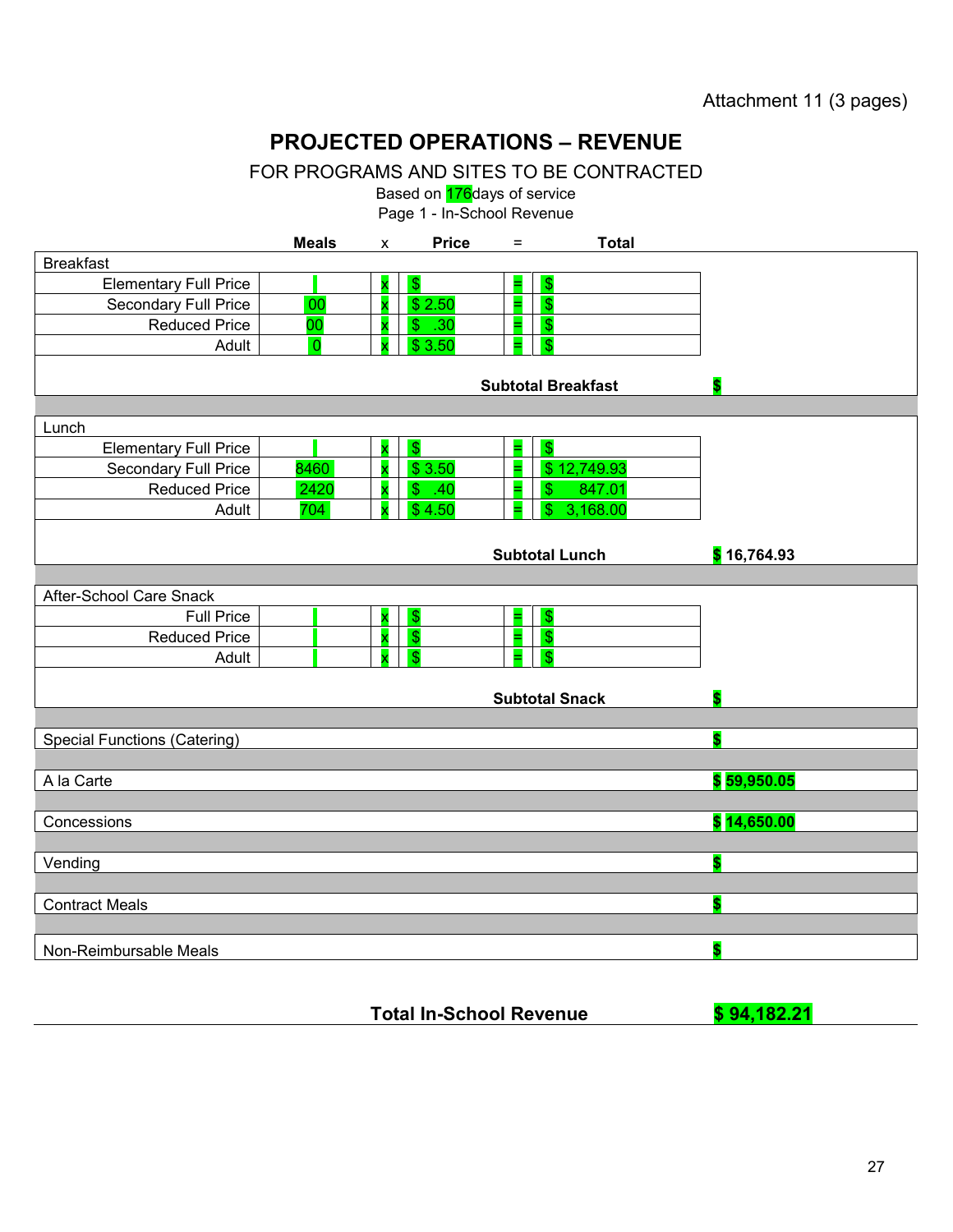**PROJECTED OPERATIONS – REVENUE** 

FOR PROGRAMS AND SITES TO BE CONTRACTED

Based on **176** days of service

Page 2 - Federal Reimbursement

|                               | <b>Meals</b> | $\mathsf{x}$ | <b>Price</b>       | $=$ | <b>Total</b>              |            |
|-------------------------------|--------------|--------------|--------------------|-----|---------------------------|------------|
| <b>Breakfast</b>              |              |              |                    |     |                           |            |
| Free                          |              |              | \$1.97             | =   | $\frac{1}{2}$             |            |
| Free, Severe Need             |              |              | $\sqrt{3}$         | Ξ   | $\mathfrak{S}$            |            |
| <b>Reduced Price</b>          |              |              | \$1.67             |     | $\frac{1}{2}$             |            |
| Reduced Price, Severe Need    |              |              | $\mathbf{\hat{S}}$ |     | $\mathbf{\$}$             |            |
| <b>Full Price</b>             |              |              | \$.33              |     | £.                        |            |
|                               |              |              |                    |     |                           |            |
|                               |              |              |                    |     | <b>Subtotal Breakfast</b> | \$         |
| Lunch                         |              |              |                    |     |                           |            |
| Free                          | 15653        |              | \$3.66             | Ξ.  | \$6,646.10                |            |
| <b>Reduced Price</b>          | 2142         |              | \$3.26             |     | \$6,903.12                |            |
| <b>Full Price</b>             | 8460         |              | \$.35              |     | \$2,961.00                |            |
| <b>Meal Pattern Incentive</b> | 26255        | x            | \$.07              | ۳   | \$1,837.82                |            |
|                               |              |              |                    |     | <b>Subtotal Lunch</b>     | 66,510.22  |
|                               |              |              |                    |     |                           |            |
| After-School Care Snack       |              |              |                    |     |                           |            |
| Free                          |              |              | $\sqrt{3}$         | Ξ   | $\sqrt{3}$                |            |
| <b>Reduced Price</b>          |              |              | $\sqrt{3}$         |     | $\frac{1}{2}$             |            |
| <b>Full Price</b>             |              |              | \$.                |     | \$.                       |            |
|                               |              |              |                    |     |                           |            |
|                               |              |              |                    |     | <b>Subtotal Snack</b>     |            |
| Summer Food Service Program   |              |              |                    |     |                           |            |
| <b>Breakfast</b>              |              |              | $\sqrt{3}$         | Ξ   | $\frac{1}{2}$             |            |
| Lunch/Supper                  |              |              | $\sqrt{3}$         |     | $\frac{1}{2}$             |            |
| Snacks                        |              |              | -\$                |     | £.                        |            |
|                               |              |              |                    |     |                           |            |
|                               |              |              |                    |     | <b>Subtotal SFSP</b>      | \$         |
|                               |              |              |                    |     |                           |            |
| Meal Pattern Incentive .07    |              |              |                    |     |                           | \$1,823.82 |
|                               |              |              |                    |     |                           |            |

**Total Federal Reimbursement \$ 68,334.04**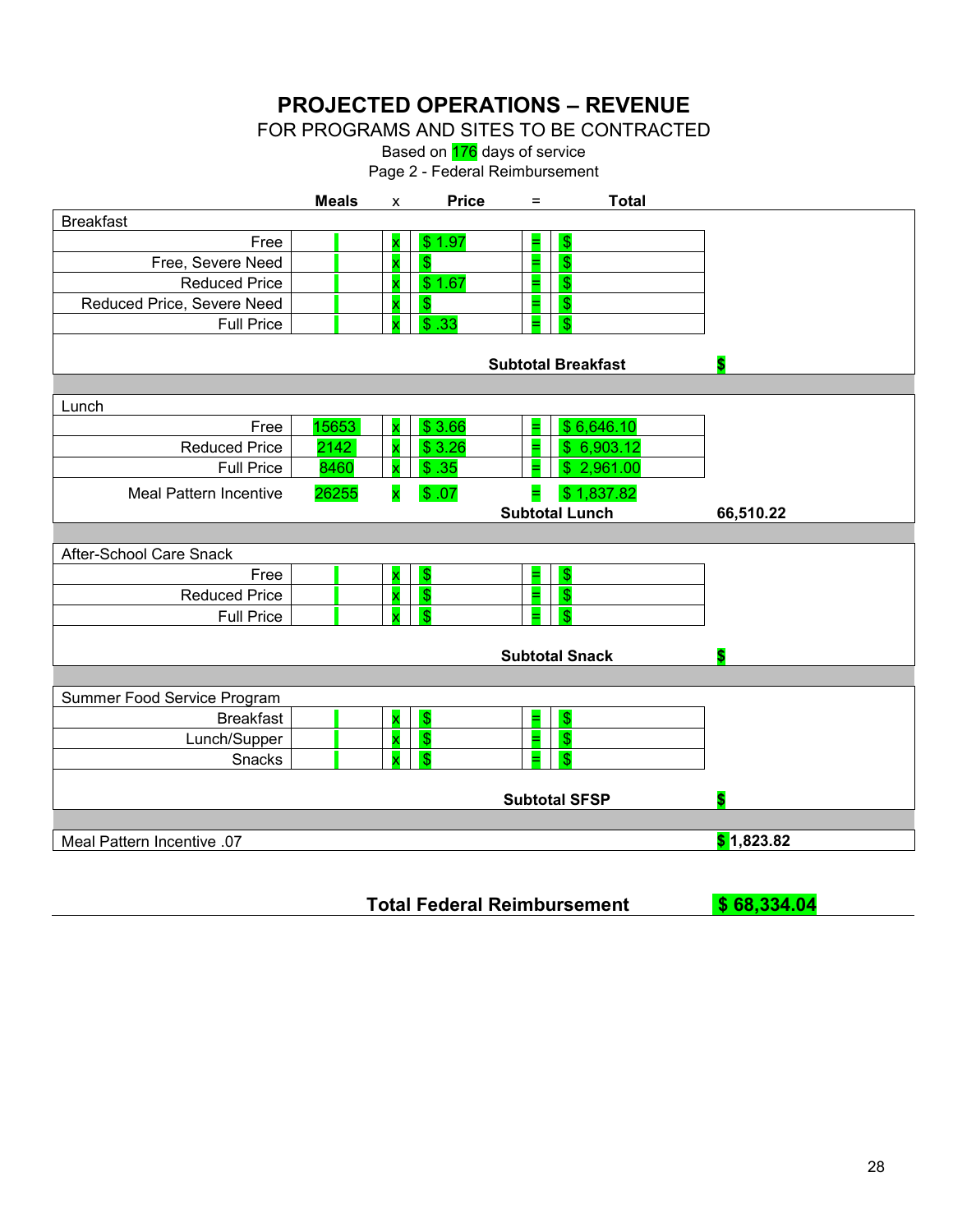**PROJECTED OPERATIONS – REVENUE** 

FOR PROGRAMS AND SITES TO BE CONTRACTED

Based on **176** days of service Page 3 - Total Revenue

**Total In-School Revenue \$ 79,532.21** 

**Total Federal Reimbursement \$ 68,334.04** 

State Match \$ N/A State Breakfast Match \$ N/A **Total State Reimbursement \$ N/A**

**Total Revenue \$ 147,866.25**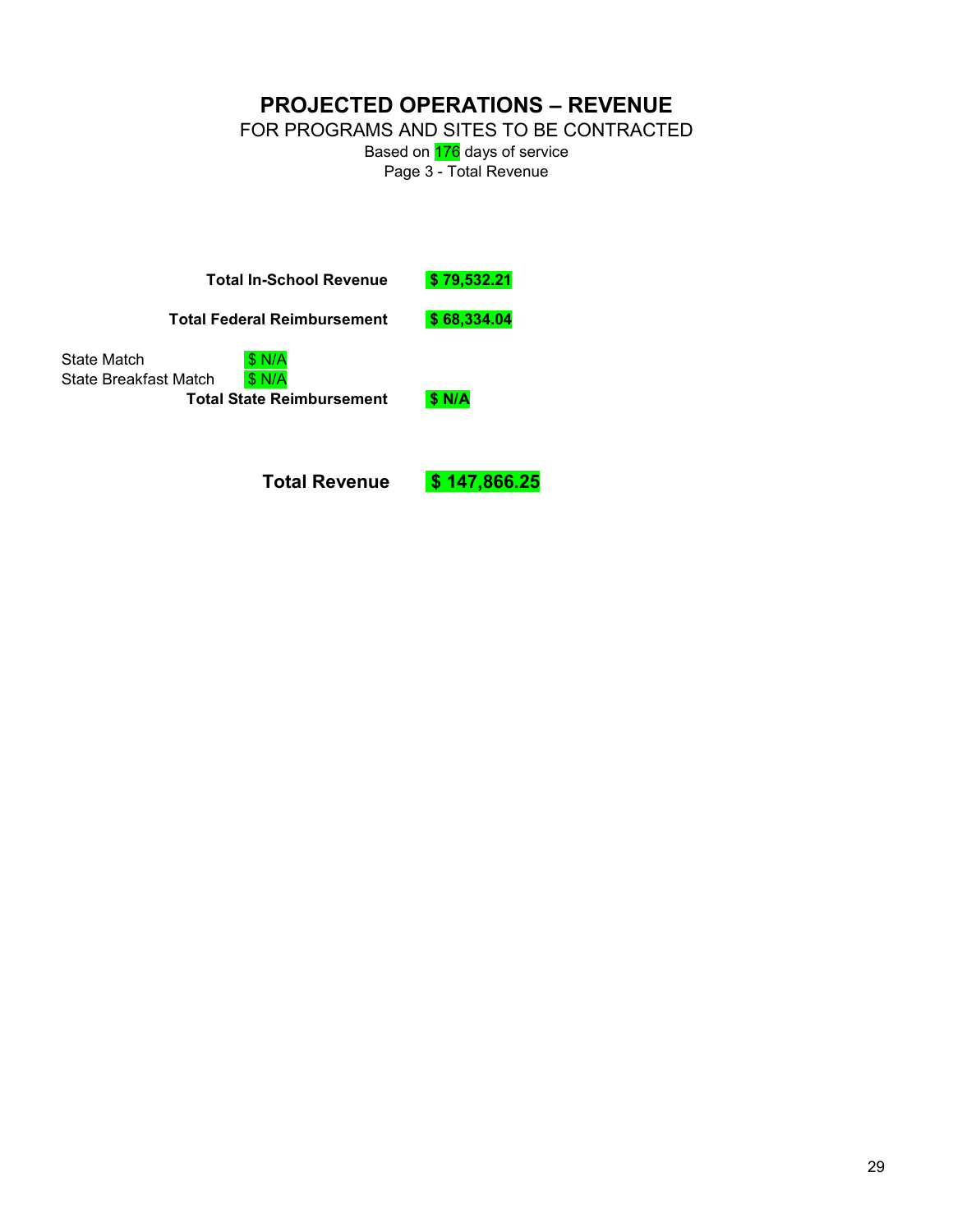## **PROJECTED OPERATIONS – EXPENSES**

FOR PROGRAMS AND SITES TO BE CONTRACTED

Based on **176** days of service

Page 1 - To be completed by FSMC

| <b>Food and Milk</b>                                               |                         |
|--------------------------------------------------------------------|-------------------------|
| Food and milk purchases                                            | \$                      |
| USDA donated food value                                            | \$8,421.66              |
| <b>USDA Bonus donated food value</b>                               | $\boldsymbol{\theta}$   |
| USDA donated food Processing & Handling Charges                    | $\overline{\mathbb{S}}$ |
|                                                                    |                         |
| <b>Direct Labor and Benefits</b>                                   |                         |
| Food service worker salaries                                       | \$                      |
| Food service worker benefits                                       | \$                      |
|                                                                    |                         |
| <b>Other Direct</b>                                                |                         |
| Paper/disposables                                                  | \$                      |
| Cleaning/janitorial supplies                                       |                         |
| <b>Smallwares</b>                                                  |                         |
| <b>Equipment repairs</b>                                           | \$\$\$                  |
| Rental expenses                                                    |                         |
|                                                                    | \$                      |
| Pest Control                                                       |                         |
|                                                                    |                         |
| <b>Expendable Equipment</b>                                        | \$                      |
|                                                                    |                         |
| Nonexpendable Equipment                                            | \$                      |
|                                                                    |                         |
| <b>Special Functions (Catering)</b>                                | \$                      |
|                                                                    |                         |
| <b>Contract Meals</b>                                              | \$                      |
|                                                                    |                         |
| Vending                                                            | \$                      |
|                                                                    |                         |
| Concessions                                                        | \$                      |
|                                                                    |                         |
| Other                                                              | \$                      |
|                                                                    |                         |
| <b>Subtotal Expenditures</b>                                       | \$                      |
|                                                                    |                         |
| Less USDA donated foods value                                      | \$                      |
|                                                                    |                         |
|                                                                    |                         |
| Less rebates, discounts and credits                                | \$                      |
| Less rebates, discounts, or credits specific to USDA donated foods | \$                      |
|                                                                    |                         |
|                                                                    |                         |
| <b>Total Expenditures</b>                                          | \$                      |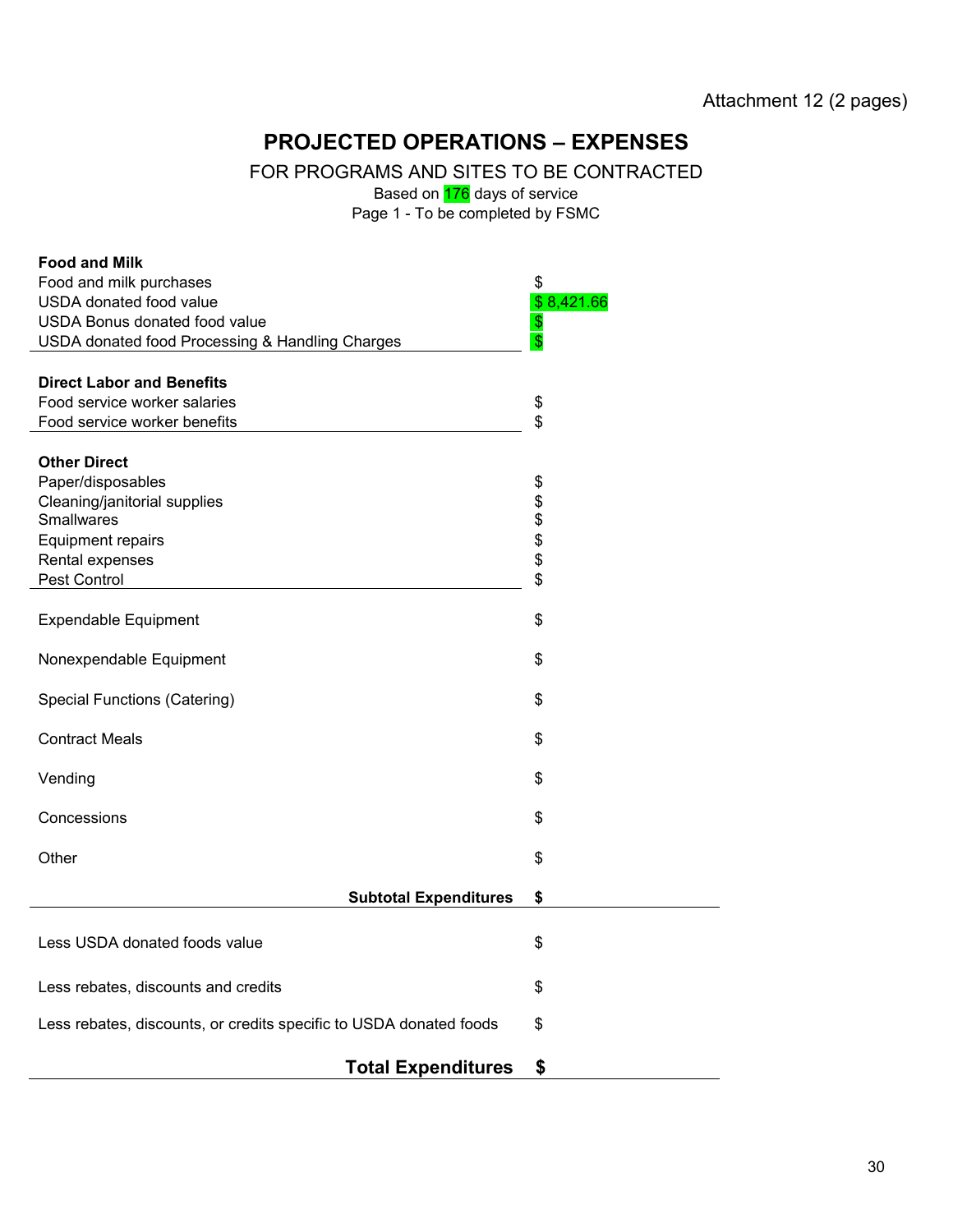#### **PROJECTED OPERATIONS – EXPENDITURES**

FOR PROGRAMS AND SITES TO BE CONTRACTED

Based on 176 days of service

Page 2 - To be completed by FSMC

| A               | <b>Total Revenue</b>                       | \$ <mark>147,866.25</mark> |
|-----------------|--------------------------------------------|----------------------------|
| B               | <b>Total Expenses</b>                      | \$                         |
| C               | <b>FSMC Fixed Fee</b>                      | \$                         |
| D               | Rebates, Discounts, and Applicable Credits | \$                         |
| $A - B - C + D$ | <b>Profit (Loss)</b>                       | \$                         |

#### **PLEASE INCLUDE BELOW YOUR FIXED FEE CALCULATION**

• Fixed Fee calculation:

#### **MEAL EQUIVALENT INFORMATION**

- $\bullet$  1 Lunch = 1 Meal
- $\bullet$  1 Breakfast = 0.67 Meal
- $\bullet$  1 Snack = 0.5 Meal
- A la Carte and additional sales shall be converted into meals using the following formula:

Total Sales Free meal reimbursement + USDA Foods allowance

Currently, the Free meal reimbursement is 3.66 and the USDA Foods allowance is 3960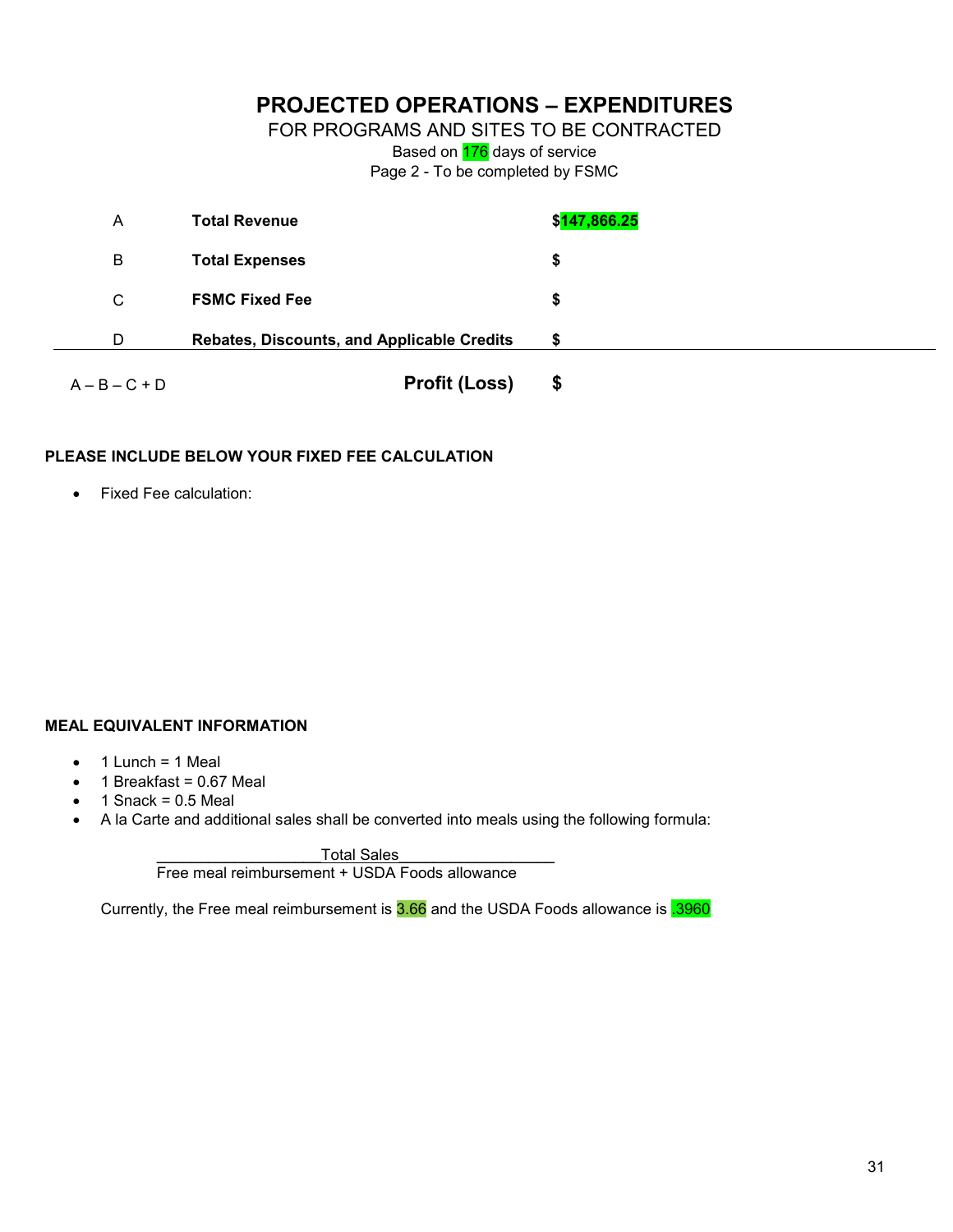## **INDEPENDENT PRICE DETERMINATION CERTIFICATE**

Name of Food Service Management Company

\_\_\_\_\_\_\_\_\_\_\_\_\_\_\_\_\_\_\_\_\_\_\_\_\_\_\_\_\_\_\_\_\_\_\_\_\_\_\_\_\_\_\_\_ >>>>> Benedictine High School <<<<<

- A. By submission of this proposal, the Proposer certifies, and in the case of a joint proposal, each party thereto certifies as to its own organization, that in connection with this procurement:
	- 1. The prices in this proposal have been arrived at independently, without consultation, communication, or agreement for the purpose of restricting competition, as to any matter relating to such prices with any other Proposer or with any competitor.
	- 2. Unless otherwise required by law, the prices which have been quoted in this proposal have not been knowingly disclosed to the Proposer and will not knowingly be disclosed by the Proposer prior to opening in the case of an advertised procurement or prior to award in the case of a negotiated procurement, directly or indirectly to any other Proposer for the purpose of restricting competition.
	- 3. No attempt has been made or will be made by the Proposer to induce any person or firm to submit or not submit a proposal for the purpose of restricting competition.
- B. Each person signing this proposal on behalf of the Proposer certifies that:
	- 1. He or she is the person in the Proposer's organization responsible within the organization for the decision as to the prices being offered herein and has not participated, and will not participate, in any action contrary to A.1 through A.3 above; or
	- 2. He or she is not the person in other Proposer's organization responsible within the organization for the decision as to the prices being offered herein, but that he or she has been authorized in writing to act as agent for the persons responsible for such decision in certifying that such persons have not participated and will not participate in any action contrary to A.1 through A.3 above, and as their agent does hereby certify; and he or she has not participated, and will not participate, in any action contrary to A.1 through A.3 above.

**To the best of my knowledge, this Proposer, its affiliates, subsidiaries, officers, directors, and employees are not currently under investigation by any government agency and have not in the last three years been convicted of or found liable for any act prohibited by state or federal law in any jurisdiction, involving conspiracy or collusion with respect to proposal on any public contract, except as follows:** 

\_\_\_\_\_\_\_\_\_\_\_\_\_\_\_\_\_\_\_\_\_\_\_\_\_\_\_\_\_\_\_\_\_\_\_\_\_\_\_\_\_\_\_ \_\_\_\_\_\_\_\_\_\_\_\_\_\_\_\_\_\_\_\_\_\_\_\_\_\_\_\_\_\_\_\_\_\_ Signature of Food Service Management Company's Title Title Title Date Authorized Representative

**In accepting this proposal, SFA certifies that no representative of SFA has taken any action that may have jeopardized the independence of the proposal referred above.** 

Signature of School Food Authority's **Example 2018** Title **The Contract Contract Contract Contract Contract Contract Contract Contract Contract Contract Contract Contract Contract Contract Contract Contract Contract Contra** Authorized Representative

*NOTE: Accepting a proposal does not constitute award of the contract.*

\_\_\_\_\_\_\_\_\_\_\_\_\_\_\_\_\_\_\_\_\_\_\_\_\_\_\_\_\_\_\_\_\_\_\_\_\_\_\_\_\_\_\_ \_\_\_\_\_\_\_\_\_\_\_\_\_\_\_\_\_\_\_\_\_\_\_\_\_\_\_\_\_\_\_\_\_\_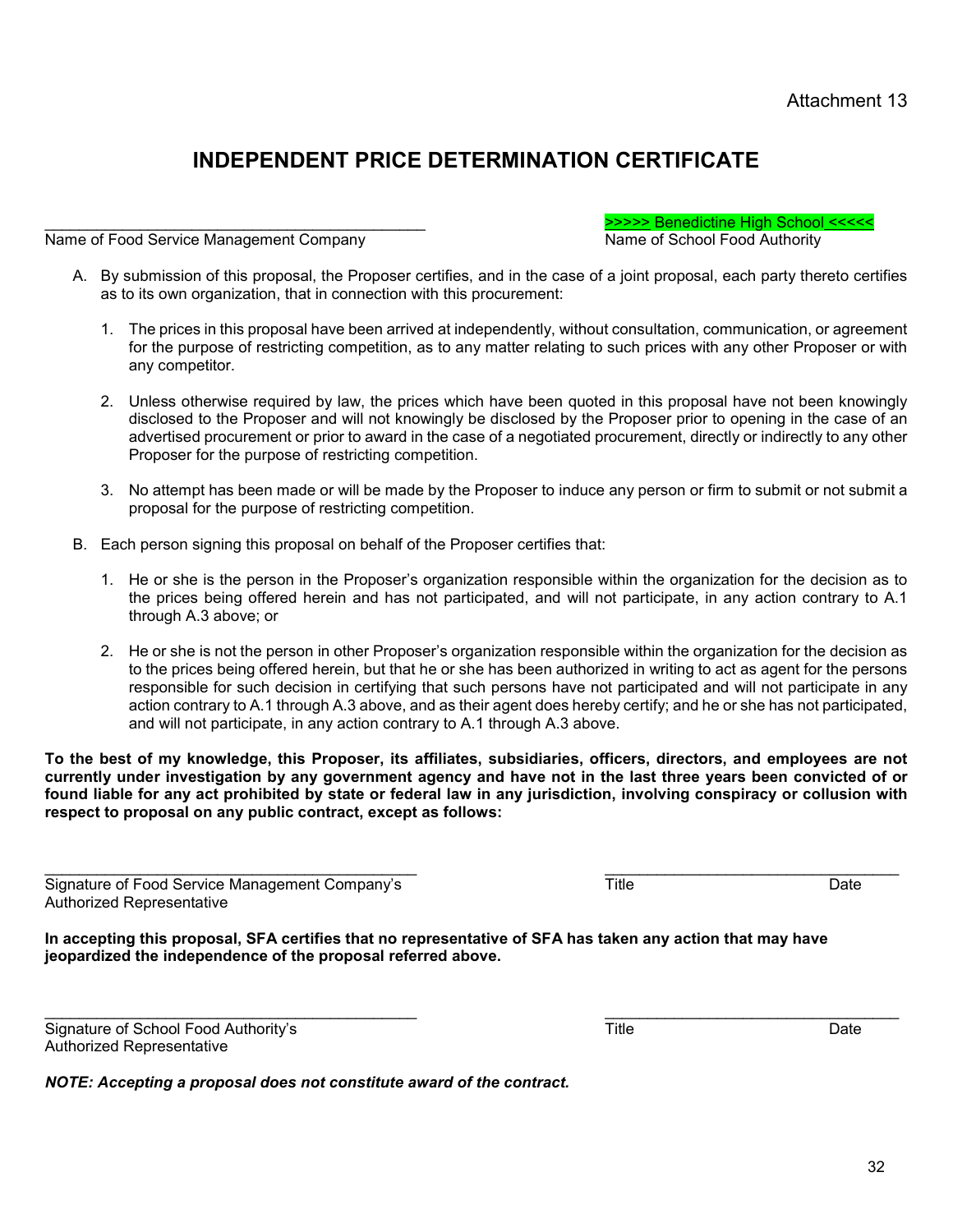## **LOBBYING CERTIFICATION**

Applicable to Grants, Subgrants, Cooperative Agreements, and Contracts exceeding \$100,000 in federal funds

Submission of this certification is a prerequisite for making or entering into this transaction and is imposed by Section 1352, Title 31, U.S. Code. This certification is a material representation of fact upon which reliance was placed when this transaction was made or entered into. Any person who fails to file the required certification shall be subject to a civil penalty of not less than \$10,000 and not more than \$100,000 for each such failure.

The undersigned certifies, to the best of his or her knowledge and belief, that:

\_\_\_\_\_\_\_\_\_\_\_\_\_\_\_\_\_\_\_\_\_\_\_\_\_\_\_\_\_\_\_\_\_\_\_\_\_\_\_\_\_\_\_\_\_\_\_\_

\_\_\_\_\_\_\_\_\_\_\_\_\_\_\_\_\_\_\_\_\_\_\_\_\_\_\_\_\_\_\_\_\_\_\_\_\_\_\_\_\_\_\_\_\_\_\_\_

\_\_\_\_\_\_\_\_\_\_\_\_\_\_\_\_\_\_\_\_\_\_\_\_\_\_\_\_\_\_\_\_\_\_\_\_\_\_\_\_\_\_\_\_\_\_\_\_

- 1. No federal appropriated funds have been paid or will be paid by or on behalf of the undersigned, to any person for influencing or attempting to influence an officer or employee of any agency, a Member of Congress, an officer or employee of Congress, or an employee of a Member of Congress in connection with awarding of a federal contract, the making of a federal grant, the making of a federal loan, the entering into a cooperative agreement, and the extension, continuation, renewal, amendment, or modification of a federal contract, grant, loan, or cooperative agreement.
- 2. If any funds other than federal appropriated funds have been paid or will be paid to any person for influencing or attempting to influence an officer or employee of any agency, a Member of Congress, an officer or employee of Congress, an employee of a Member of Congress, in connection with this Federal grant or cooperative agreement, the undersigned shall complete and submit Standard Form LLL, *Disclosure Form to Report Lobbying*, in accordance with its instructions.
- 3. The undersigned shall require that the language of this certification be included in the award documents for all covered subawards exceeding \$100,000 in federal funds at all appropriate tiers and that all subrecipients shall certify and disclose accordingly.

\_\_\_\_\_\_\_\_\_\_\_\_\_\_\_\_\_\_\_\_\_\_\_\_\_\_\_\_\_\_\_\_\_\_\_\_\_\_\_\_\_\_\_\_\_\_\_\_ Name/Address of Organization

\_\_\_\_\_\_\_\_\_\_\_\_\_\_\_\_\_\_\_\_\_\_\_\_\_\_\_\_\_\_\_\_\_\_\_\_\_\_\_\_\_\_\_\_\_\_\_\_\_\_\_\_\_\_\_\_\_\_\_\_\_\_\_\_\_\_\_\_\_\_\_\_\_\_\_\_\_\_\_\_\_\_\_\_ Name/Title of Submitting Official

Signature Date

\_\_\_\_\_\_\_\_\_\_\_\_\_\_\_\_\_\_\_\_\_\_\_\_\_\_\_\_\_\_\_\_\_\_\_\_\_\_\_\_\_\_\_ \_\_\_\_\_\_\_\_\_\_\_\_\_\_\_\_\_\_\_\_\_\_\_\_\_\_\_\_\_\_\_\_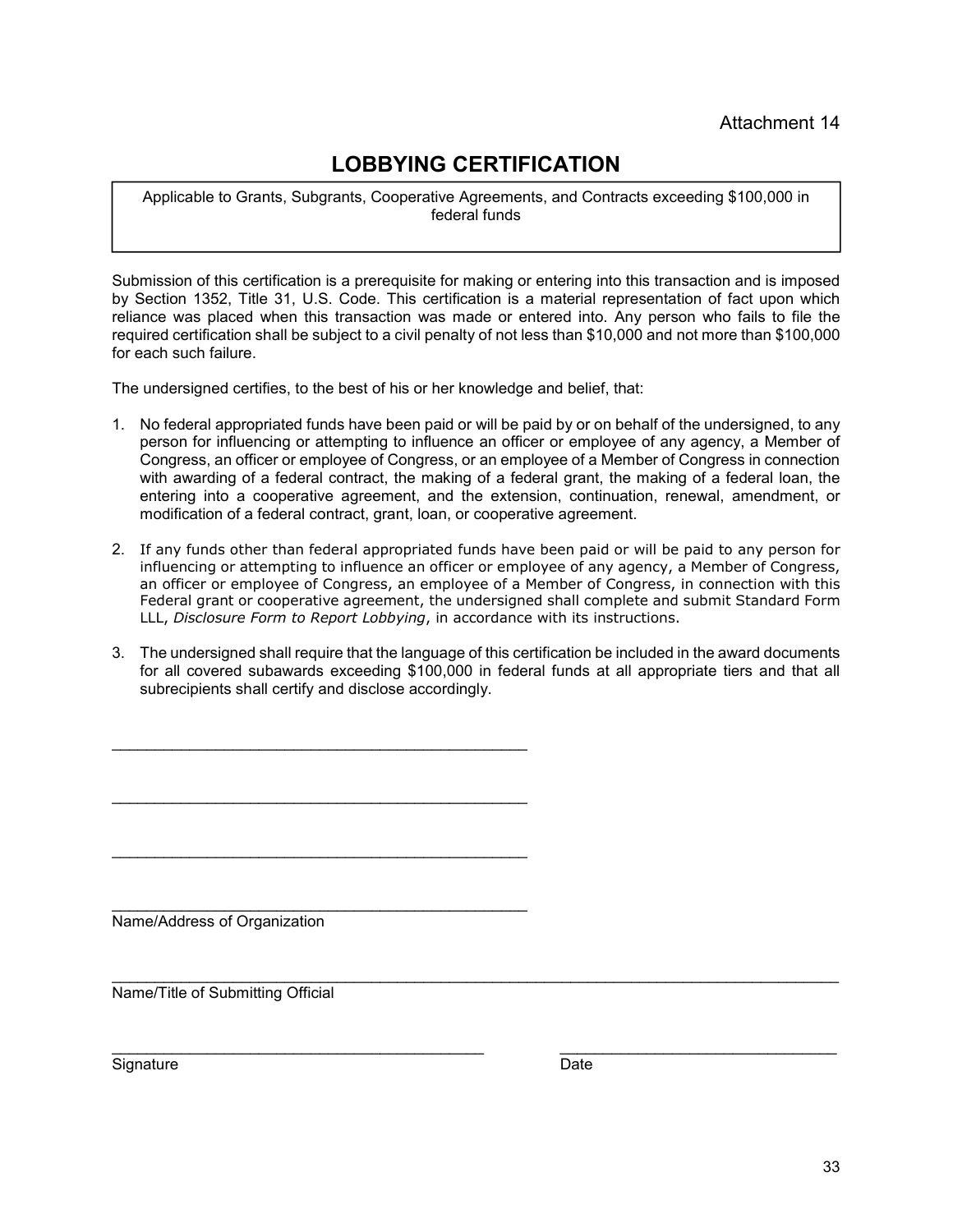## **DISCLOSURE OF LOBBYING ACTIVITIES**

| STANDARD FORM-LLL                                                                                                                                                                      |                                           |                                                                                                                         |                                                                                                              |  |  |  |  |
|----------------------------------------------------------------------------------------------------------------------------------------------------------------------------------------|-------------------------------------------|-------------------------------------------------------------------------------------------------------------------------|--------------------------------------------------------------------------------------------------------------|--|--|--|--|
|                                                                                                                                                                                        | <b>APPROVED BY OMB</b>                    |                                                                                                                         |                                                                                                              |  |  |  |  |
| <b>COMPLETE THIS FORM TO DISCLOSE LOBBYING ACTIVITIES PURSUANT</b><br>TO 31 U.S.C. 1352                                                                                                |                                           |                                                                                                                         |                                                                                                              |  |  |  |  |
| (SEE NEXT PAGE FOR PUBLIC DISCLOSURE)                                                                                                                                                  |                                           |                                                                                                                         |                                                                                                              |  |  |  |  |
| 1. Type of Federal Action                                                                                                                                                              | 2. Status of Federal Action               |                                                                                                                         | 3. Report Type                                                                                               |  |  |  |  |
| □ A. Contract                                                                                                                                                                          | $\Box$ A. Proposal/Offer/Application      |                                                                                                                         | $\Box$ A. Initial Filing                                                                                     |  |  |  |  |
| $\Box$ B. Grant                                                                                                                                                                        | $\Box$ B. Initial Award                   |                                                                                                                         | $\Box$ B. Material Change                                                                                    |  |  |  |  |
| □ C. Cooperative Agreement                                                                                                                                                             | $\Box$ C. Post award                      |                                                                                                                         | For Material Change Only:                                                                                    |  |  |  |  |
| $\Box$ D. Loan                                                                                                                                                                         |                                           |                                                                                                                         | Year: Quarter: ________<br>Date of Last Report:                                                              |  |  |  |  |
| $\Box$ E. Loan Guarantee                                                                                                                                                               |                                           |                                                                                                                         |                                                                                                              |  |  |  |  |
| $\Box$ F. Loan Insurance                                                                                                                                                               |                                           |                                                                                                                         |                                                                                                              |  |  |  |  |
| 4. Name and Address of Reporting Entity:                                                                                                                                               |                                           |                                                                                                                         | 5. If Reporting Entity in No. 4 is Subawardee, Enter<br><b>Name and Address of Prime:</b>                    |  |  |  |  |
| $\square$ Prime<br>$\square$ Subawardee                                                                                                                                                |                                           |                                                                                                                         |                                                                                                              |  |  |  |  |
| Tier ________, if known<br>Congressional District, if known:                                                                                                                           |                                           |                                                                                                                         | Congressional District, if known:                                                                            |  |  |  |  |
| 6. Federal Department/Agency:                                                                                                                                                          |                                           |                                                                                                                         | 7. Federal Program Name/Description:                                                                         |  |  |  |  |
|                                                                                                                                                                                        |                                           |                                                                                                                         |                                                                                                              |  |  |  |  |
|                                                                                                                                                                                        |                                           |                                                                                                                         | CFDA Number, if applicable:                                                                                  |  |  |  |  |
| 8. Federal Action Number: (if known)                                                                                                                                                   |                                           | 9. Award Amount: (if known)                                                                                             |                                                                                                              |  |  |  |  |
|                                                                                                                                                                                        |                                           |                                                                                                                         |                                                                                                              |  |  |  |  |
| 10. a. Name and Address of Lobbying Entity: (if<br>individual, last name, first name, MI)                                                                                              |                                           | 10. b. Individual Performing Services: (including<br>address if different from No. 10 a) (Last name, first name,<br>MI) |                                                                                                              |  |  |  |  |
| Amount of Payment: (check all that apply)                                                                                                                                              |                                           |                                                                                                                         | Type of Payment: (check all that apply)                                                                      |  |  |  |  |
|                                                                                                                                                                                        |                                           |                                                                                                                         | $\Box$ A. Retainer                                                                                           |  |  |  |  |
| \$<br><u> 1980 - Jan Stein, amerikansk politiker (d. 1980)</u>                                                                                                                         |                                           | $\Box$ B. One-Time Fee                                                                                                  |                                                                                                              |  |  |  |  |
| Actual $\Box$<br>Planned $\Box$                                                                                                                                                        |                                           | $\Box$ C. Commission                                                                                                    |                                                                                                              |  |  |  |  |
| 11. Form of payment: (check all that apply)                                                                                                                                            |                                           | $\Box$ D. Contingency Fee                                                                                               |                                                                                                              |  |  |  |  |
| $\Box$ A. Cash                                                                                                                                                                         |                                           |                                                                                                                         |                                                                                                              |  |  |  |  |
| $\Box$ B. In-kind (specify)                                                                                                                                                            | Value_____________                        |                                                                                                                         | $\square$ E. Deferred                                                                                        |  |  |  |  |
|                                                                                                                                                                                        |                                           |                                                                                                                         |                                                                                                              |  |  |  |  |
| employees, or members) contracted for payment indicated in Item 11.                                                                                                                    | (Attach Continuation Sheets if necessary) |                                                                                                                         | 13. Brief Description of services performed or to be performed and date(s) of service, including officer(s), |  |  |  |  |
| 14. Continuation Sheets Attached:                                                                                                                                                      | Yes $\Box$                                | No $\Box$                                                                                                               |                                                                                                              |  |  |  |  |
| 15. Information requested through this form is authorized by<br>Title 31 U.S.C. Section 1352. The disclosure of lobbying<br>activities is a material representation of fact upon which |                                           |                                                                                                                         |                                                                                                              |  |  |  |  |
| evidence was placed by the above when this transaction<br>was made or entered into. This disclosure is required                                                                        |                                           |                                                                                                                         |                                                                                                              |  |  |  |  |
| pursuant to 31 U.S.C. 1352. The information will be                                                                                                                                    |                                           |                                                                                                                         |                                                                                                              |  |  |  |  |
| reported to the Congress semiannually and will be<br>available for public inspection. Any person who fails to file<br>the required disclosures shall be subject to a civil penalty     |                                           |                                                                                                                         |                                                                                                              |  |  |  |  |
| of no less than \$10,000 and no more than \$100,000 for<br>each such failure.                                                                                                          |                                           | Date:                                                                                                                   |                                                                                                              |  |  |  |  |
| Federal Use Only                                                                                                                                                                       |                                           | Authorized for Local Reproduction                                                                                       |                                                                                                              |  |  |  |  |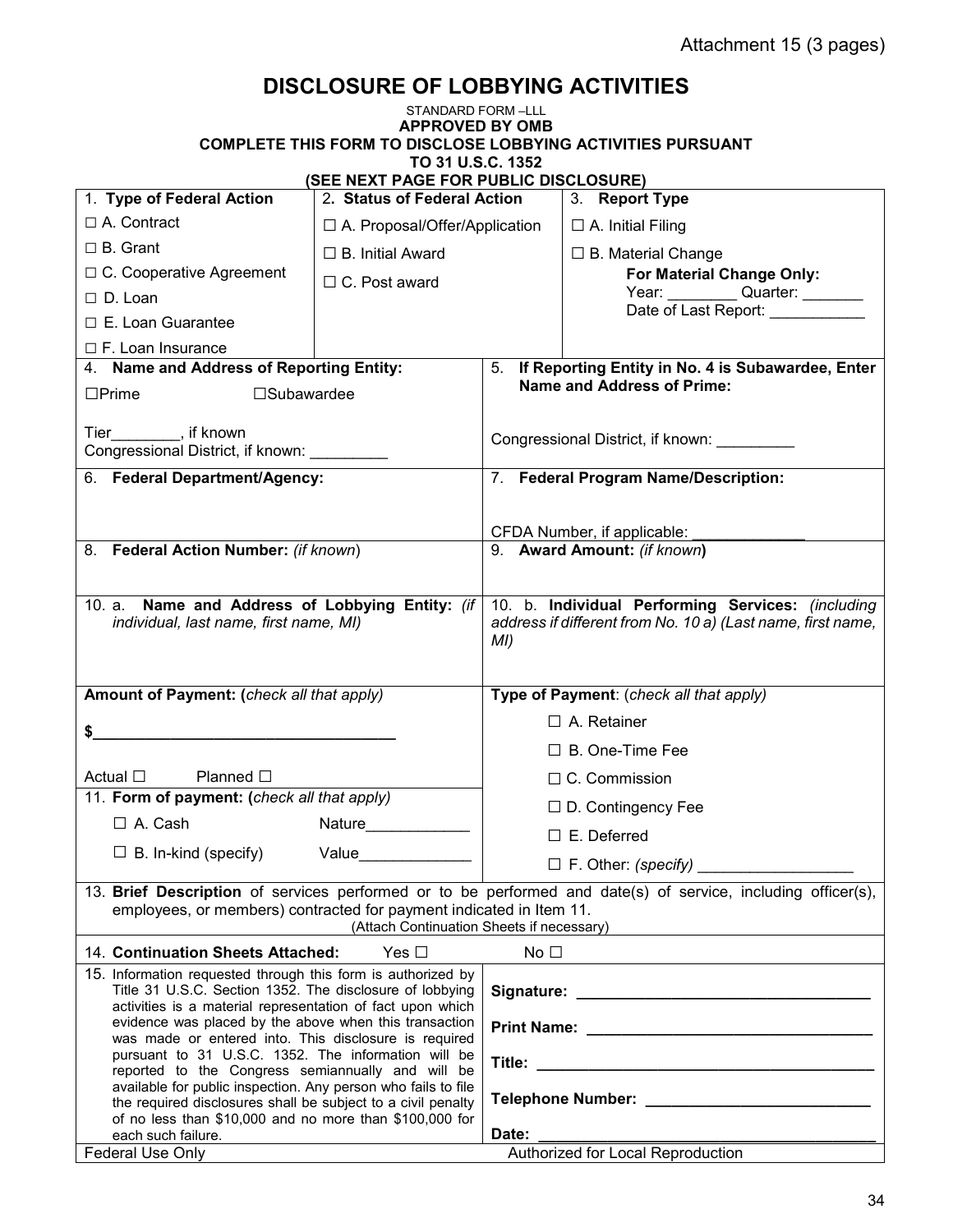#### **INSTRUCTIONS FOR COMPLETION OF DISCLOSURE OF LOBBYING ACTIVITIES FORM**

This disclosure form shall be completed by the reporting entity, whether subawardee or prime federal recipient, at the initiation or receipt of a covered federal action or a material change in a previous filing, pursuant to Title 31 U.S.C. Section 1352. The filing of a form is required for each payment or agreement to make payment to any lobbying entity for influencing or attempting to influence an officer or employee of any agency, a Member of Congress, an officer or employee of Congress, or an employee of a Member of Congress in connection with a covered federal action. Use a Continuation Sheet for additional information if the space on the form is inadequate. Complete all items that apply for both the initial filing and material change report. Refer to the implementing guidance published by the Office of Management and Budget (OMB) for additional information.

- 1. Identify the type of covered federal action for which lobbying activity is and/or has been secured to influence the outcome of a covered federal action.
- 2. Identify the status of the covered federal action.
- 3. Identify the appropriate classification of this report. If this is a follow-up report caused by a material change to the information previously reported, enter the year and quarter in which the change occurred. Enter the date of the last previously submitted report by this reporting entity for this covered action.
- 4. Enter the full name, address, city, state, and zip code of the reporting entity. Include Congressional District, if known. Check the appropriate classification of the reporting entity that designates if it is, or expects to be, a prime or subaward recipient. Identify the tier of the subawardee, e.g., the first subawardee of the prime is the first tier. Subawards include, but are not limited to, subcontracts, subgrants, and contract awards under grants.
- 5. If the organization filing the report in Item 4 checks *Subawardee*, then enter the full name, address, city, state, and zip code of the prime federal recipient. Include Congressional District, if known.
- 6. Enter the name of the federal agency making the award or loan commitment. Include at least one organizational level below agency name, if know. For example: Department of Transportation, United States Coast Guard.
- 7. Enter the federal program name or description for the covered federal action (Item1). If known, enter the full Catalog of Federal Domestic Assistance (CFDA) number for grants, cooperative agreements, loans, and loan commitments.
- 8. Enter the most appropriate federal identifying number available for the federal action identified in Item 1; e.g., Request for Proposal (RFP) number, grant announcement number; the contract, grant, or loan award number; the application/proposal control number assigned by the federal agency. Include prefixes; e.g., *RFP-DE-90-001.*
- 9. For a covered federal action where there has been an award or loan commitment by the federal agency, enter the federal amount of the award/loan commitment for the prime entity identified in Item 4 or Item 5.
- 10.
- a. Enter the full name, address, city, state, and zip code of the lobbying entity engaged by the reporting entity identified in Item 4 to influence the covered federal action.
- b. Enter the full name of the individual performing services, and include full address if different from 10a. Enter last name, first name, and middle initial (MI).
- 11. Enter the amount of compensation paid or reasonably expected to be paid by the reporting entity (Item 4) to the lobbying entity (Item 10). Indicate whether the payment has been made (actual) or will be made (planned). Check all boxes that apply. If this is a material change report, enter the cumulative amount of payment made or planned to be made.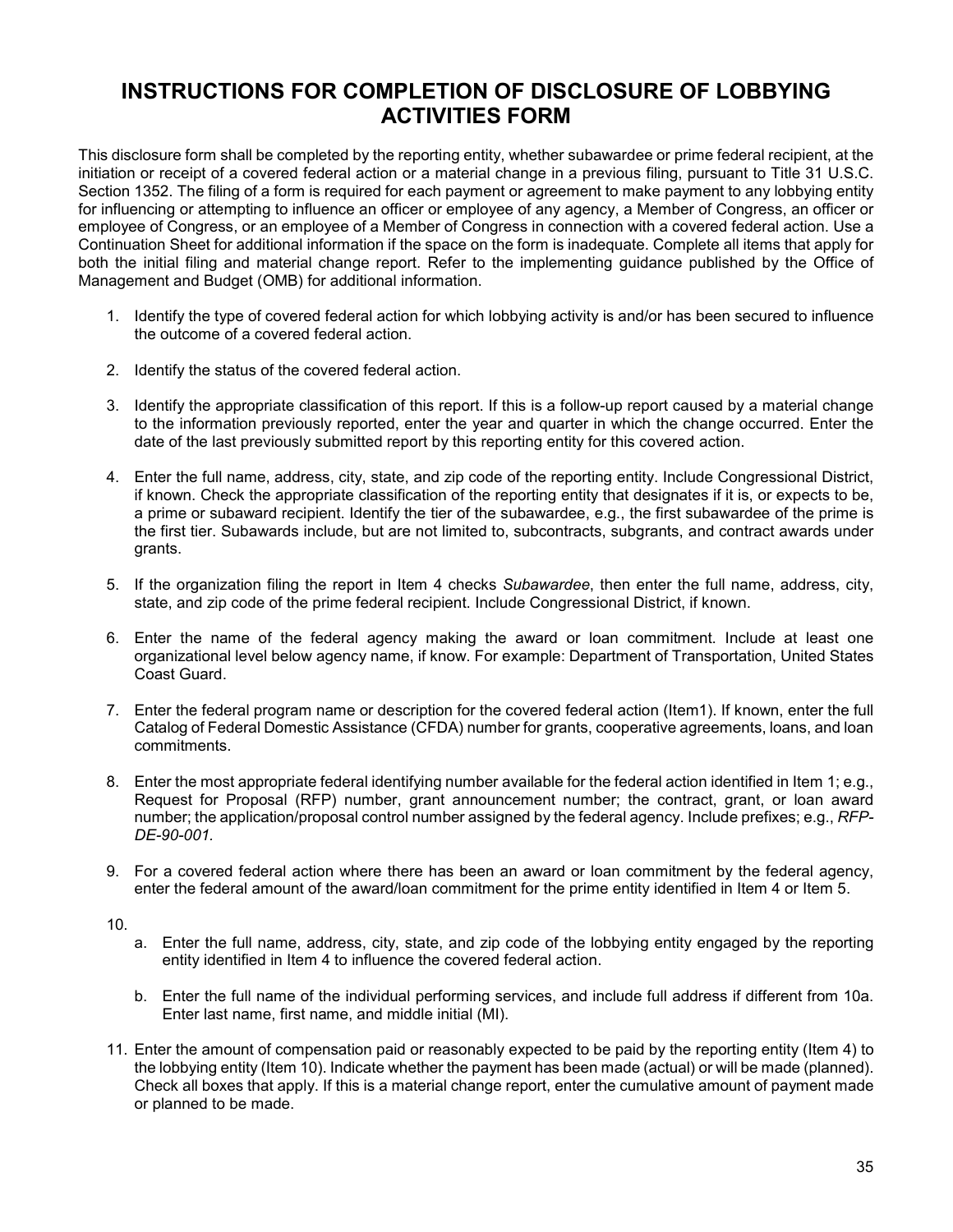- 12. Check the appropriate item. Check all items that apply. If payment is made through an in-kind contribution, specify the nature and value of the in-kind payment.
- 13. Check the appropriate box. Check all boxes that apply. If other, specify nature.
- 14. Provide a specific and detailed description of the services that the lobbyist has performed, or will be expected to perform, and the dates of any services rendered. Include all preparatory and related activity, not just time spent in actual contact with federal officials. Identify the federal officials or employees contacted or the officers, employees, or Members of Congress that were contacted.
- 15. Check whether Continuation Sheets are enclosed.
- 16. The certifying official shall sign and date the form; print his/her name, title, and telephone number.

Public reporting burden for this collection of information is estimated to average 30 minutes per response, including time for reviewing instructions, searching data sources, gathering and maintaining the data needed, and completing and reviewing the collection of information. Send comments regarding the burden estimate or any other aspect of collection of information, including suggestions for reducing this burden, to the Office of Management and Budget, Paperwork Reduction Project (0348-0046), Washington, D.C. 20503.